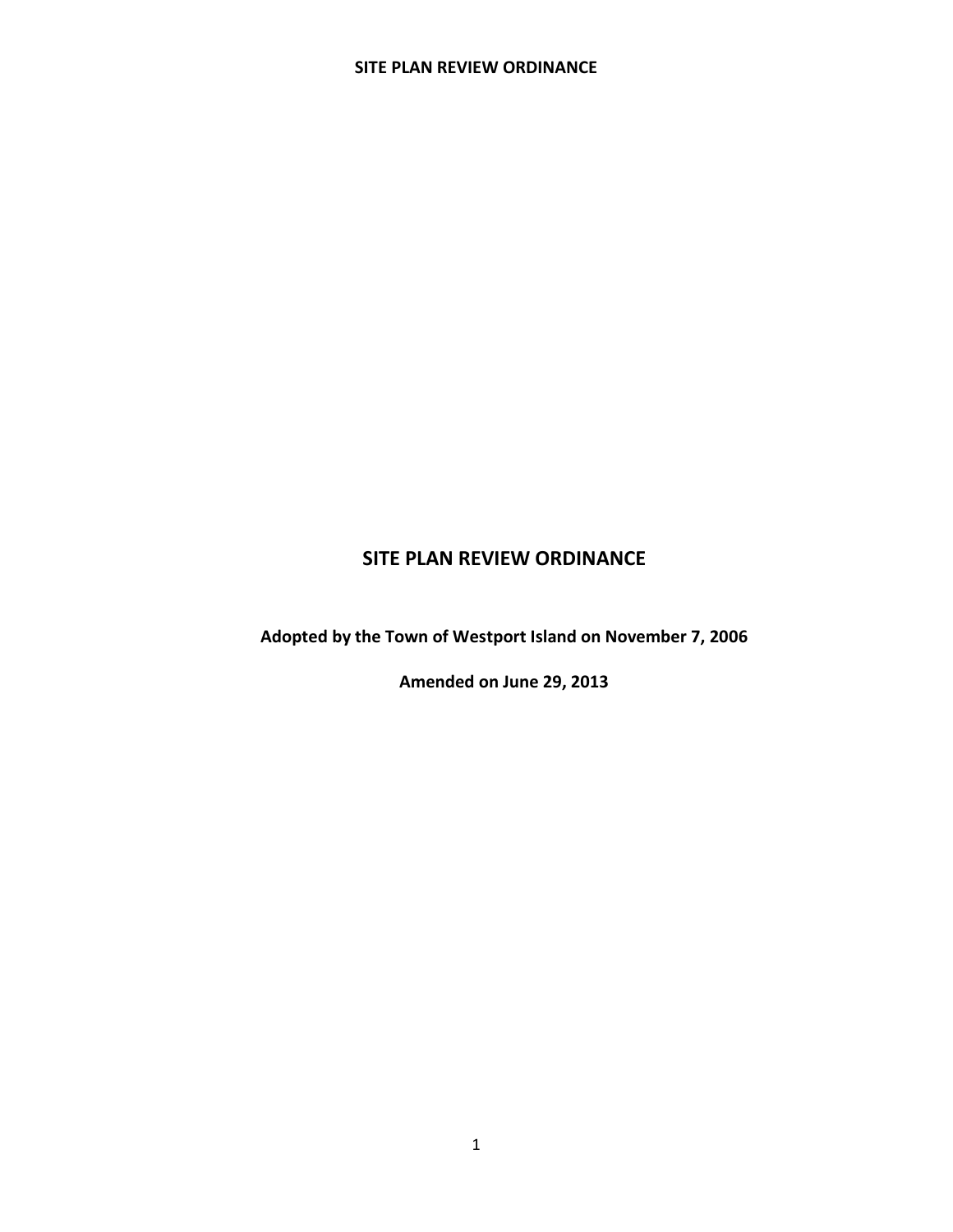#### **TABLE OF CONTENTS**

| SITE PLAN REVIEW ORDINANCE OF THE TOWN OF WESTPORT ISLAND                     |  |
|-------------------------------------------------------------------------------|--|
|                                                                               |  |
|                                                                               |  |
|                                                                               |  |
|                                                                               |  |
| <b>SECTION 5 - ADMINISTRATIVE PROCEDURE - APPLICATION PROPOSAL PROCEDURE5</b> |  |
|                                                                               |  |
|                                                                               |  |
|                                                                               |  |
|                                                                               |  |
|                                                                               |  |
|                                                                               |  |
| 11.A. - Water Supply and Ground Water Quality and Quantity20                  |  |
|                                                                               |  |
|                                                                               |  |
|                                                                               |  |
|                                                                               |  |
|                                                                               |  |
|                                                                               |  |
|                                                                               |  |
|                                                                               |  |
|                                                                               |  |
|                                                                               |  |
|                                                                               |  |
|                                                                               |  |
|                                                                               |  |
| 11.0. - Harmful, Hazardous, Special and Radioactive Materials32               |  |
|                                                                               |  |
|                                                                               |  |
|                                                                               |  |
|                                                                               |  |
|                                                                               |  |
|                                                                               |  |
|                                                                               |  |
|                                                                               |  |
|                                                                               |  |
|                                                                               |  |
|                                                                               |  |
|                                                                               |  |
|                                                                               |  |
|                                                                               |  |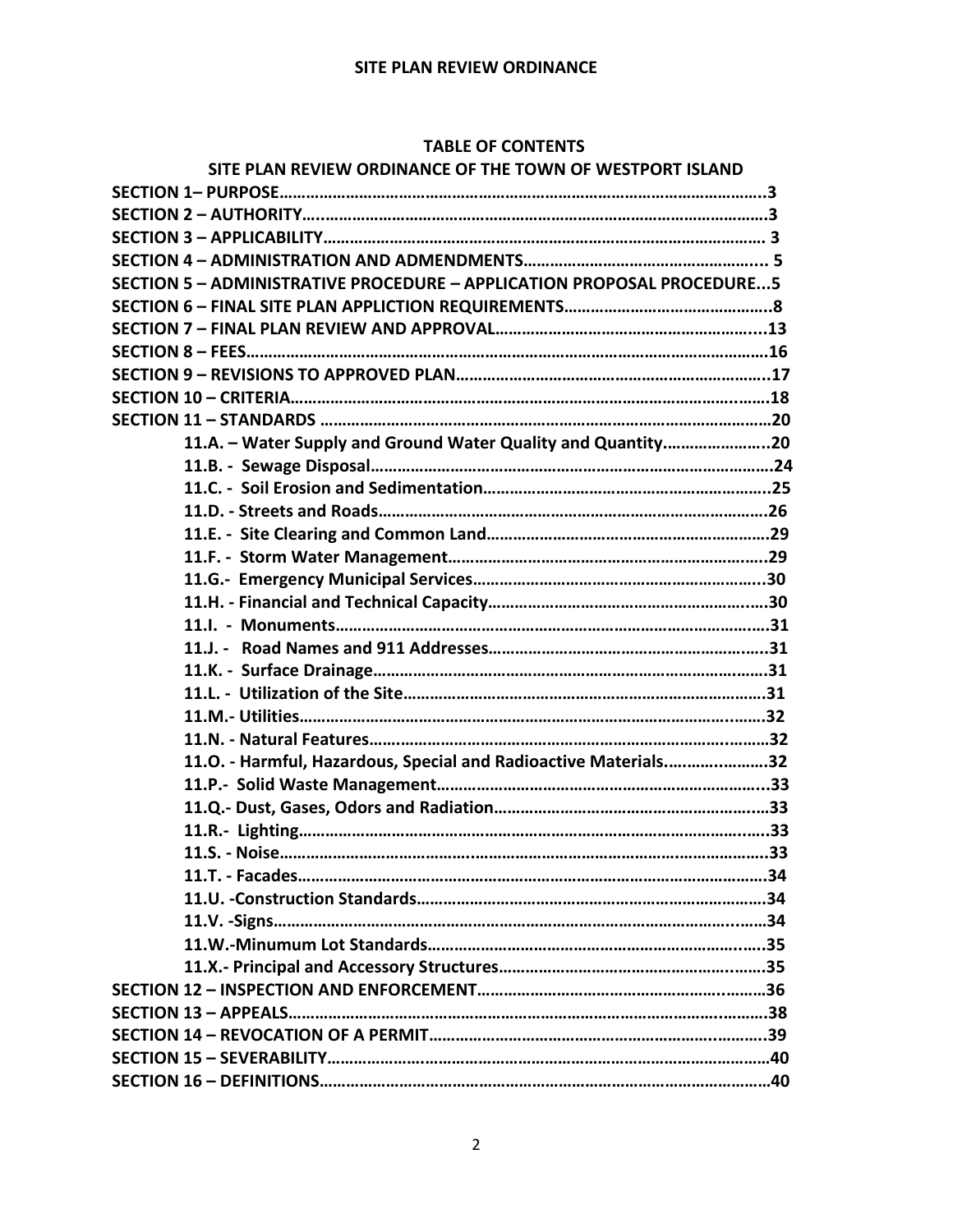## **TOWN OF WESTPORT ISLAND SITE PLAN REVIEW ORDINANCE**

#### **SECTION 1– PURPOSE**

The Site Plan Review provisions set forth in this Ordinance are intended to protect the public health and safety, promote the general welfare of the Town of Westport Island, and conserve the environment by assuring that nonresidential construction is designed and developed in a manner consistent with the goals and policies of the Town of Westport Island Comprehensive Plan, assuring that adequate provisions are made for protection and conservation of the town's water supply and ground water; for adequate sewage disposal; for preservation of the natural beauty and rural character; for traffic safety and access; for emergency access; for management of storm water, erosion and sedimentation; for protection of the environment, wildlife habitat, fisheries, and unique natural areas; and for protection of historic and archaeological resources; while minimizing the adverse impacts on adjacent properties; and fitting the project harmoniously into the fabric of the community.

#### **SECTION 2 – AUTHORITY**

This Ordinance is adopted pursuant to and consistent with the Town's Home Rule authority under 30-A M.R.S.A. Section 3001 and Art. VIII, Pt. 2 Section 1 of the Maine Constitution.

#### **SECTION 3 – APPLICABILITY**

**3.A.** All Town of Westport Island Ordinances and Regulations apply, as appropriate and relevant, to any project covered by this Site Plan Review Ordinance. Whenever a provision of this Ordinance conflicts with or is inconsistent with another provision of this Ordinance or any other ordinance¸ regulation or statute¸ the more restrictive provision shall control.

**3.B.** A person who has right, title, or interest in a parcel of land must obtain Site Plan approval and where appropriate, Subdivision Ordinance approval prior to commencing any of the following activities on the parcel:

**3.B.1.** Obtaining a building or plumbing permit for the activities, or undertaking any significant alteration or improvement of the site including grubbing or grading,

**3.B.2.** The construction or placement of any new building or structure including accessory buildings and structures for nonresidential uses,

**3.B.3.** The expansion or relocation of an existing nonresidential building or structure including accessory buildings or structures,

 **3.**B.4. The expansion of an existing nonresidential use,

**3.B.5.** The conversion of an existing nonresidential use, in whole or in part, to another nonresidential use,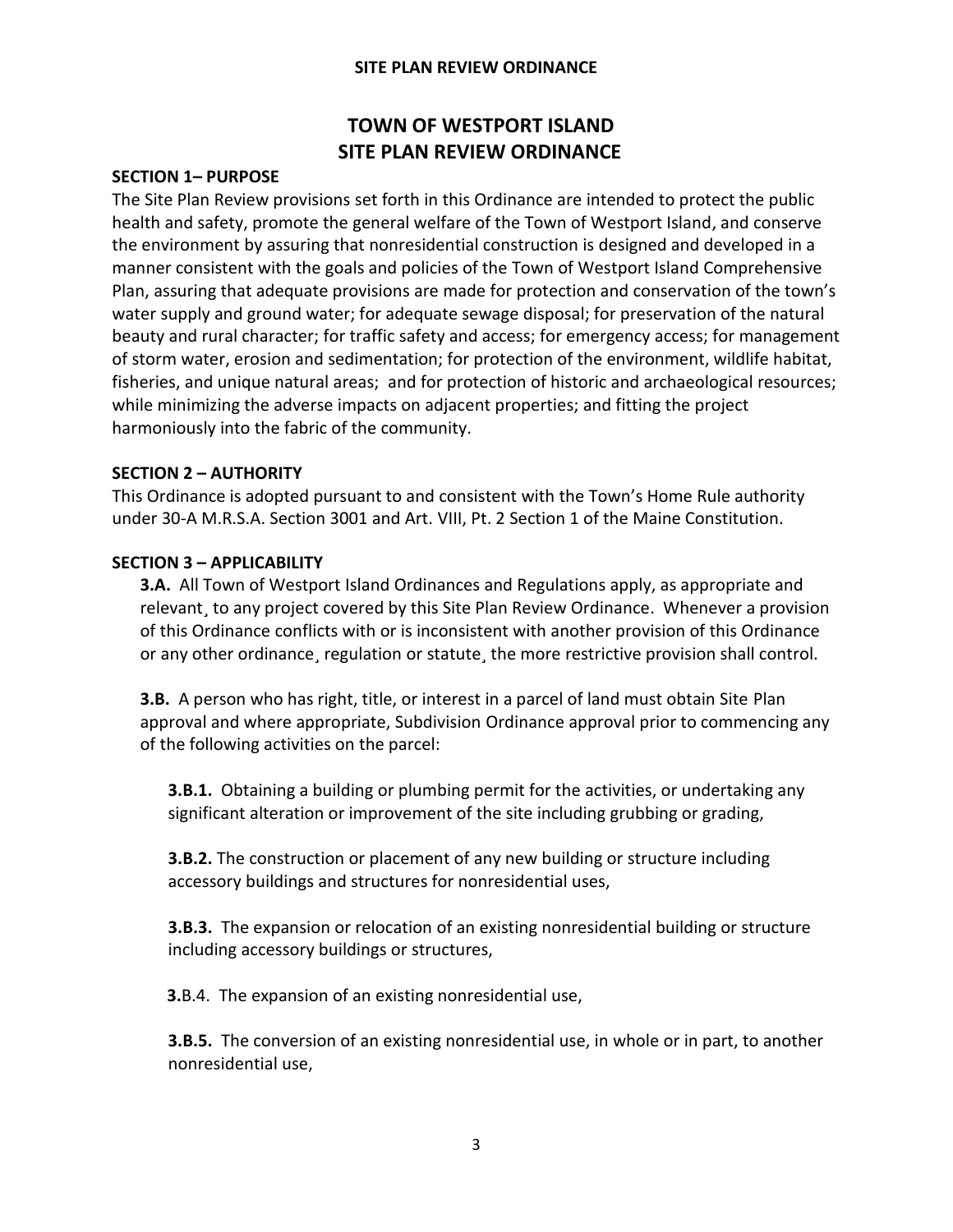**3.B.6.** The conversion of an existing building or structure, in whole or in part, from a residential use to a nonresidential use,

**3.B.7.** The establishment of a new, or the expansion of an existing nonresidential use, even if no buildings or structures are proposed, including, but not limited to, uses such as gravel pits¸ mineral extraction activities, cemeteries, golf courses, and other non structural use,

**3.B.8.** The conversion of an existing nonresidential building or structure, in whole or in part, into one (1) or two (2) residential dwelling units,

**3.B.9.** The construction or expansion of paved areas or other impervious surface, including walkways, access drives, and parking lots involving an area of more than two thousand five hundred (2,500) square feet within any five (5) year period on nonresidential uses,

**3.B.10.** The resumption of a previously approved use that has been discontinued for a period of five (5) years.

**3.C.** The following activities shall not require Site Plan approval: **3.C.1.** The construction, alteration, or enlargement of a single family or two family dwelling, including accessory buildings and structures,

**3.C.2.** The placement, alteration, or enlargement of a single or two family manufactured home or mobile home dwelling, including accessory buildings and structures on individually owned lots,

**3.C.3.** Agricultural activities, including agricultural buildings and structures, providing that such activities do not produce objectionable odors at the property line beyond that of a typical single family residence¸ and that such activity meets the requirements of **Sections 11.A., B., C., F**. and V.

**3.C.4.** Timber harvesting and forest management activities, providing that scenic buffers are maintained on all property lines according to requirements of **Section 11.N**.,

**3.C.5.** The establishment and modification of home occupations,

**3.C.6.** Activities involving nonresidential buildings or activities that are specifically excluded from review by the provisions of this section.

## **3.D. Non-conforming Enterprises**

**3.D.1.** Enterprises which were in place at the time of the adoption of this Ordinance do not require a Site Plan Review for pre-existing structures and uses,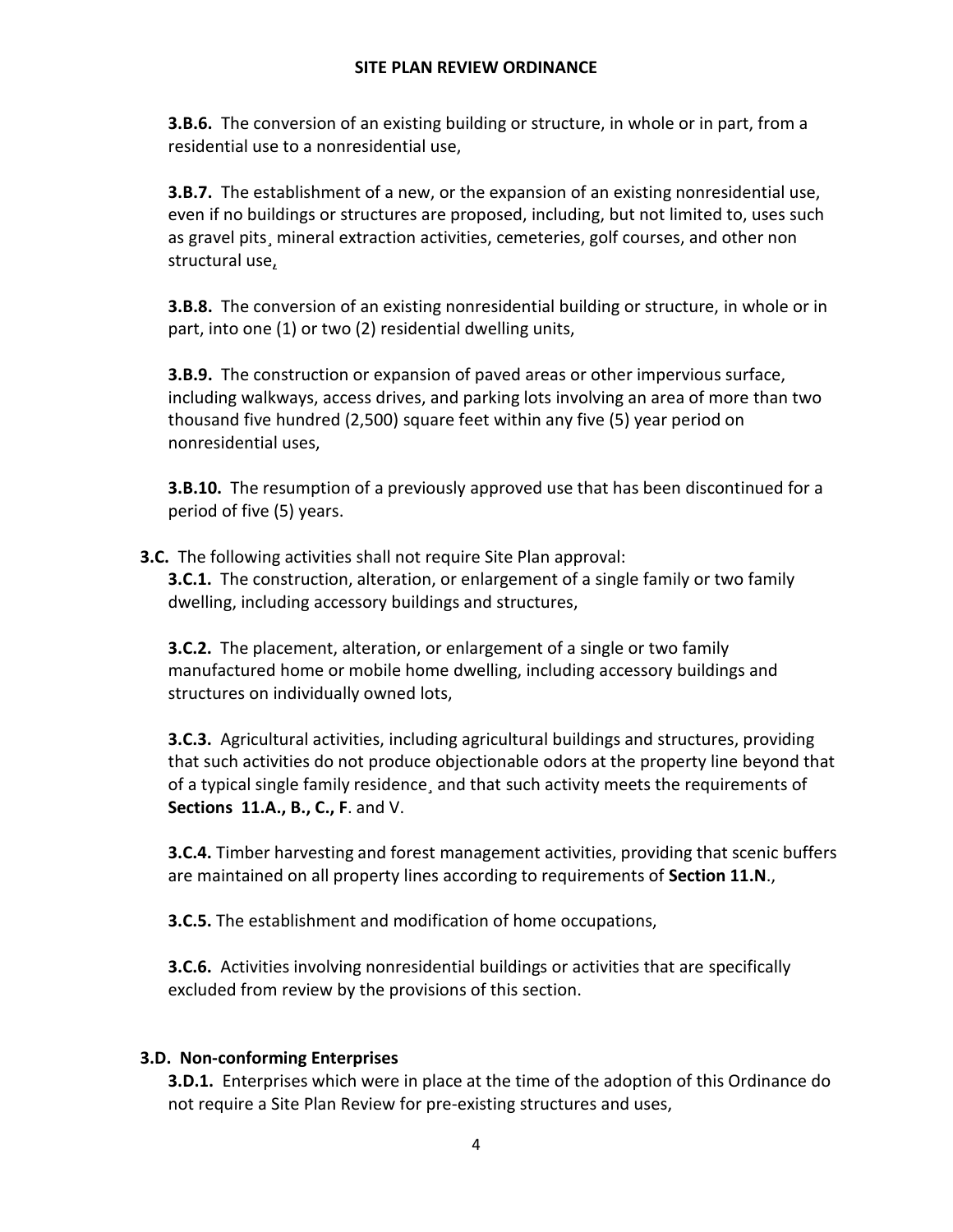**3.D.2.** Enterprises which were in place at the time of the adoption of this Ordinance are subject to the provisions of **3.B**. regarding expansion and changes in use,

**3.D.3.** Site Plan Reviews for Expansion to Enterprises which were in place at the time of the adoption of this Ordinance will be restricted to the existing expansion unless the Planning Board, determines that the expanded enterprise significantly impacts public health and safety, in which case the Board's review of the pre-existing aspects of the enterprise will be confined to criteria and standards associated with the public health and safety,

**3.D.4.** A non-conforming enterprise which is discontinued for a period exceeding one year, or which is superseded by a conforming enterprise, may not again be devoted to a non-conforming use except that the Planning Board may, for good cause shown by the applicant, grant up to one year extension to that time period.

## **SECTION 4 – ADMINISTRATION AND AMENDENTS**

**4.A.** The Town of Westport Island Planning Board, shall be responsible for administering the provisions of this Ordinance.

**4.B.** The Town of Westport Island Planning Board, hereinafter called the Board, is authorized to review and act on all Site Plan Review Applications.

**4.C.** This Ordinance may be amended by majority vote of the Legislative Body of the Town of Westport Island after a Public Hearing held by the Planning Board and the Board of Selectmen. Notice of the hearing shall be posted at least fourteen (14) days prior to such hearing and advertised in a newspaper of general circulation in the municipality at least two (2) times with the date of first publication being at least fourteen (14) days prior to the hearing and the second at least seven (7) days prior to the hearing

# **SECTION 5 – ADMINISTRATIVE PROCEDURE – APPLICATION PROPOSAL PROCEDURE**

## **5.A. Pre-Application Meeting, Sketch Plan and On-Site Inspection**

## **5.A.1. Purpose**

The purpose of the Pre-Application Meeting and On-Site Inspection is for the applicant to present general information regarding the proposed project to the Board and receive the Board's comments prior to the expenditure of substantial sums of money on surveys, soils identification and engineering.

## **5.A.2. Procedure**

**5.A.2.a.** The applicant shall present a Pre-Application Sketch Plan. **5.A.2.b.** The Board may ask questions and make suggestions, which may be incorporated by the applicant into the application.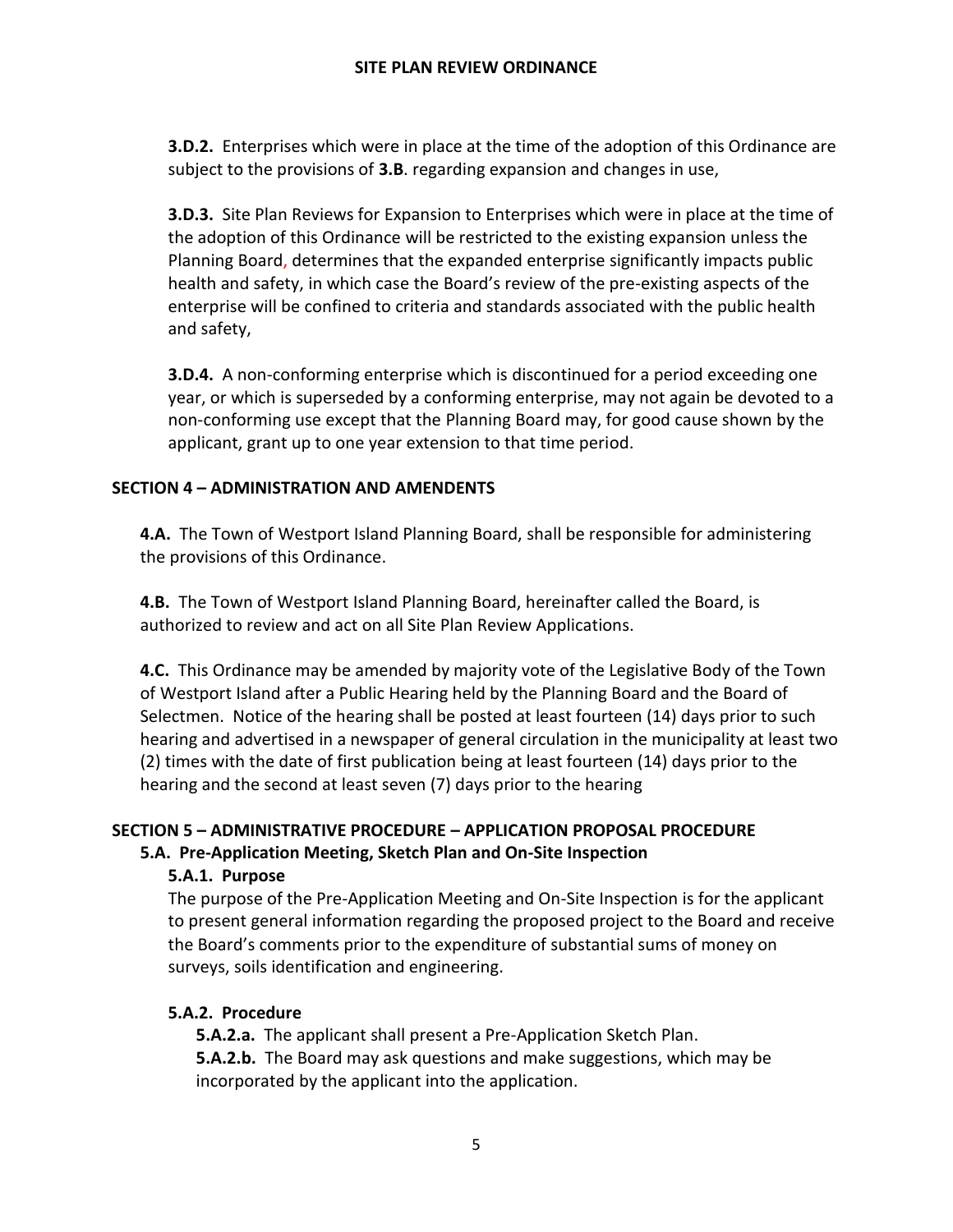**5.A.2.c.** Following discussions on the Sketch Plan, the Board, on its own motion, or the applicant may request that the Board conduct a Site Visit.

#### **5.A.3. Submission**

**5.A.3.a.** The Pre-Application Sketch Plan shall show in simple sketch form the proposed site including layout of streets, lots, buildings, abutting properties and their principal use, and other features in relation to existing conditions, the nature of the proposed use and potential development and any issues or questions about other municipal ordinances and regulations. The Sketch Plan, which does not have to be engineered and may be a free hand penciled sketch, shall be supplemented with general information to describe the existing conditions of the site and the proposed development. Topographical site conditions such as steep slopes, wet areas and vegetative cover shall be identified in a general manner. The Sketch Plan shall be superimposed on or accompanied by a copy of the assessor's map(s) on which the land is located. The Sketch Plan shall be accompanied by:

**5.A.3.a.i.** A copy of a portion of the U. S. G. S. topographic map of the area showing the outline of the proposed project.

**5.A.3.a.ii.** Copies of those portions of any county or town soil surveys and/or hydrogeological studies covering the proposed project, showing the outline of the proposed project.

**5.A.3.a.lll.** Areas to be contoured at greater than a five (5) foot contour interval on the plan to be submitted in the final application shall be discussed and approved at the Pre-Application meeting.

**5.A.3.b.** Any lot clearing or temporary road construction necessary to conduct any assessments or tests necessary to support the application is subject to normal town ordinances, regulations, and standards including, but not limited to, building permits, written plans for temporary erosion and sedimentation control as well as permanent stabilization measures following testing. The applicant may include a list of any such efforts and a tentative schedule as to when they will commence especially if they deem it useful to the review process to have representatives of the Board or other potential parties present during the testing.

#### **5.A.4. On-Site Inspection:**

The purpose of the Pre-Application Site Visit is purely informational, for those involved in a future review to understand more fully the Final Plans when submitted. Prior to the On-Site Inspection, the applicant shall place "flagging" at fifty (50) foot intervals along the approximate centerline of all proposed roads, parking areas and the corners of all proposed structures. The applicant shall also locate the approximate frontage center of proposed lots or structures with road frontage, or the approximate entrance location of any roads and driveways proposed to provide access to nonfrontage lots or structures. The Board shall not conduct On-Site Inspections when there is more than one foot of snow on the ground.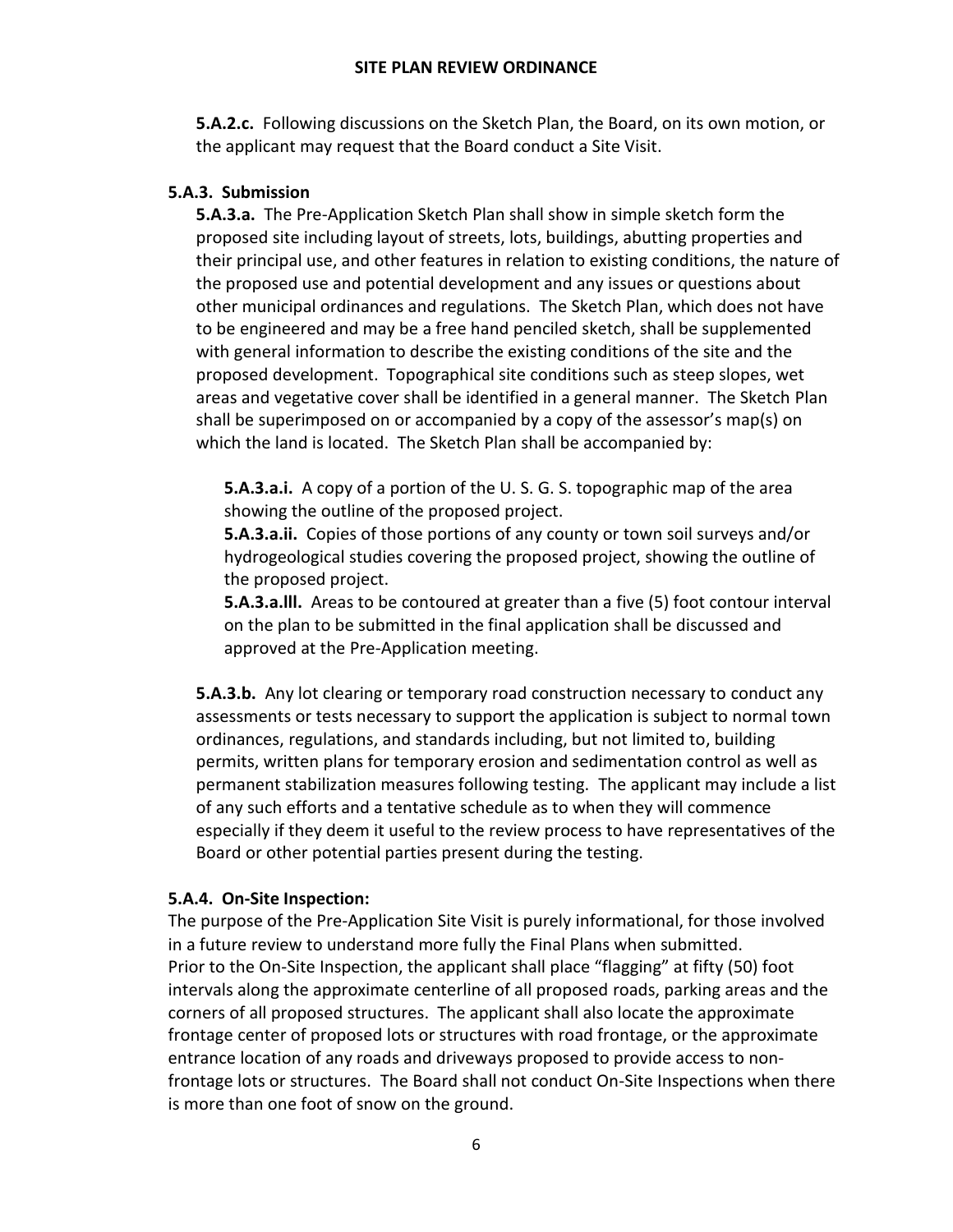## **5.A.5**. Rights Not Vested

The Pre-Application Meeting, the submittal or review of the Sketch Plan or the On-Site Inspection shall not be considered the initiation of the substantive review process for the purposes of bringing the proposed project under the protection of Title 1 M.R.S.A. Section 302.

## **5.B. Final Plan Application**

**5.B.1.** Within six (6) months after the Pre-Application Meeting, the applicant shall submit an application for approval of a Final Plan (see **Section 6** for a list of items required).

If an applicant cannot submit the Final Plan within six (6) months, the applicant may request an extension. Such a request for an extension to the filing deadline shall be filed, in writing, with the Board prior to the expiration of the filing period. In considering the request for an extension, the Board shall make findings that the applicant has made due progress in preparation of Final Plans and in pursuing approval of those Final Plans before other agencies, and that municipal ordinances or regulations which may impact on the proposed development have not been amended. After six (6) months from the date of the Pre-Application Meeting, if an extension has not been requested and approved by the Board, the applicant must begin a new application process starting with a request for a Pre-Application Meeting. (**Section 5.A.)**

**5.B.2.** At the meeting where the Final Plan is presented, the application shall note: **1)** any requirements of the application which are not applicable or for which a waiver is requested, and **2)** any criterion or standard which is not applicable and therefore not addressed. An acceptable reason for requesting a waiver of a requirement, criterion or standard would be that the proposed enterprise will have no greater adverse impact than a single family residence. The Board shall vote to consider the applicant's request to assert such positions at the public hearing. The Board shall prepare written findings to document all decisions regarding waiver requests.

Based on all materials presented and decisions regarding requests for waivers or non applicability of a requirement, criterion or standard, the Board shall vote as to whether the application is complete. The Board shall notify the applicant in writing within thirty (30) days of the Board's determination that the application is complete. If the application is deemed not complete, the Board shall notify the applicant in writing within thirty (30) days of its decision, as to what specific additional materials are needed to declare the application complete.

**5.B.3.** The Board shall consult experts as they deem necessary in their deliberations, providing that the Board only select such experts that have been previously discussed with the parties. The Board may require the owner or the owner's agent to deposit in escrow an amount of money sufficient to cover the costs of any professional review and/or consultation of the Final Site Plan Review application, which the Board may feel is reasonably necessary to protect the general welfare of the Town of Westport Island.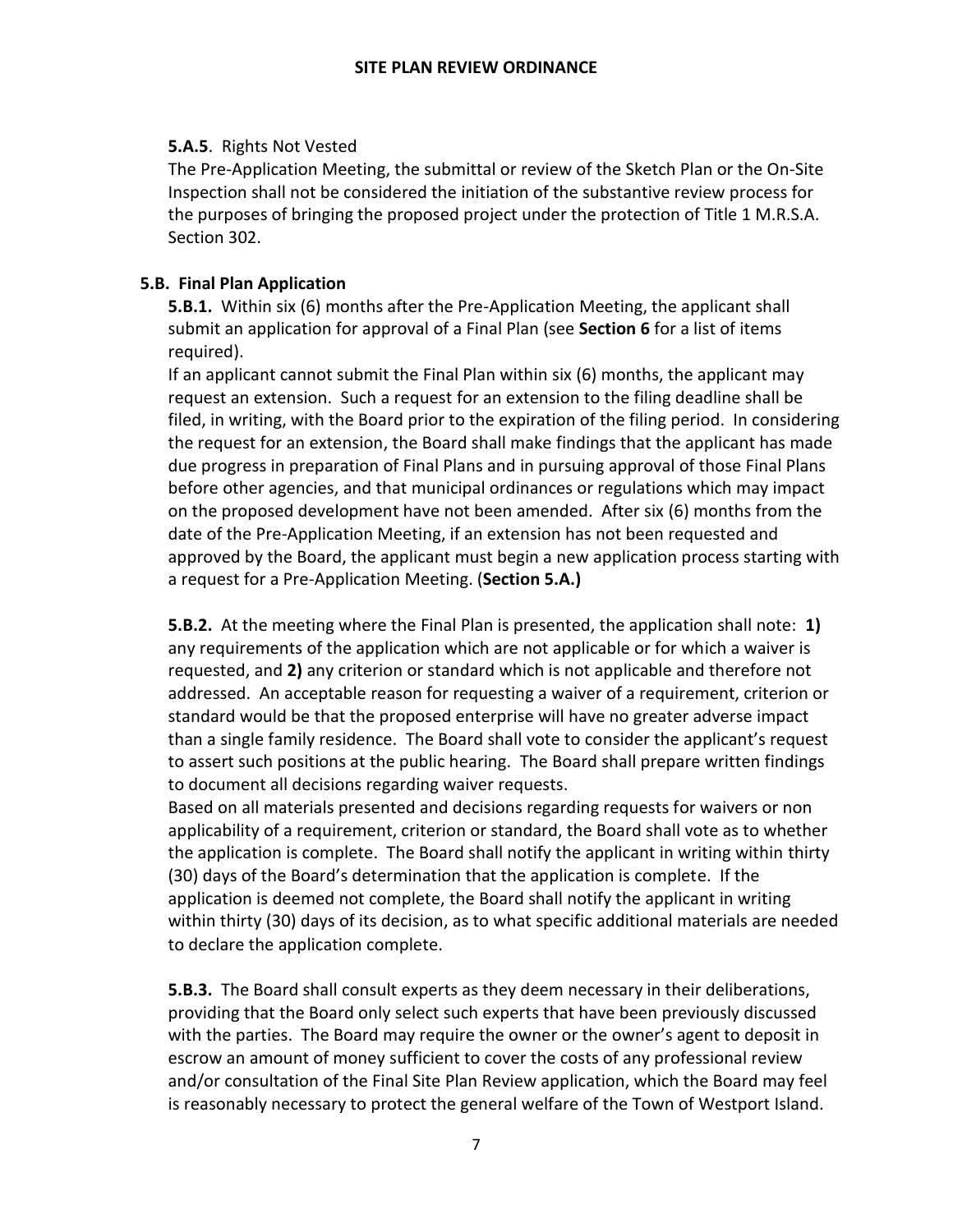Maximum amounts for this escrow payment are to be established by the Board of Selectmen. This escrow payment shall be made to the Town Treasurer before the Board engages any outside party to undertake the review and to make recommendations to the Board. Payments made from this escrow account shall be requested by the Planning Board and authorized by the Board of Selectmen. Any part of this escrow payment in excess of the final costs for review shall be returned to the owner or the owner's agent.

## **SECTION 6 – FINAL SITE PLAN APPLICATION REQUIREMENTS**

The Final Plan shall include or be accompanied by the following information:

## **6.A. General Information**

**6.A.1.** Record owner's name, address and phone number and applicant's name, address and phone number of the applicant, if different,

**6.A.2.** Proposed name of the enterprise or identifying title. A general description of the proposed use, purpose or nature of the enterprise and the projected cost of the development of the project,

**6.A.3.** Names and addresses of all property owners abutting the parcel(s) involved, and also those property owners within one thousand (1000) feet of any and all property boundaries, along with the principal use of each property,

**6.A.4.** Sketch map showing general location of the site within the municipality based upon the tax maps,

**6.A.5.** Boundaries of all contiguous properties under the total or partial control of the owner or applicant regardless of whether all or part is being developed at this time,

**6.A.6.** The tax Map and Lot number of the parcel or parcels on which the project is located,

**6.A.7.** A copy of the deed to the property, an option to purchase the property or other documentation to demonstrate right, title or interest in the property on the part of the applicant,

**6.A.8.** The name, registration number, and seal of the person(s) who prepared the plan and all licensed professionals who contributed to the elements of the plan, if applicable,

**6.A.9.** Evidence of the applicant's technical and financial capability to carry out the project as proposed.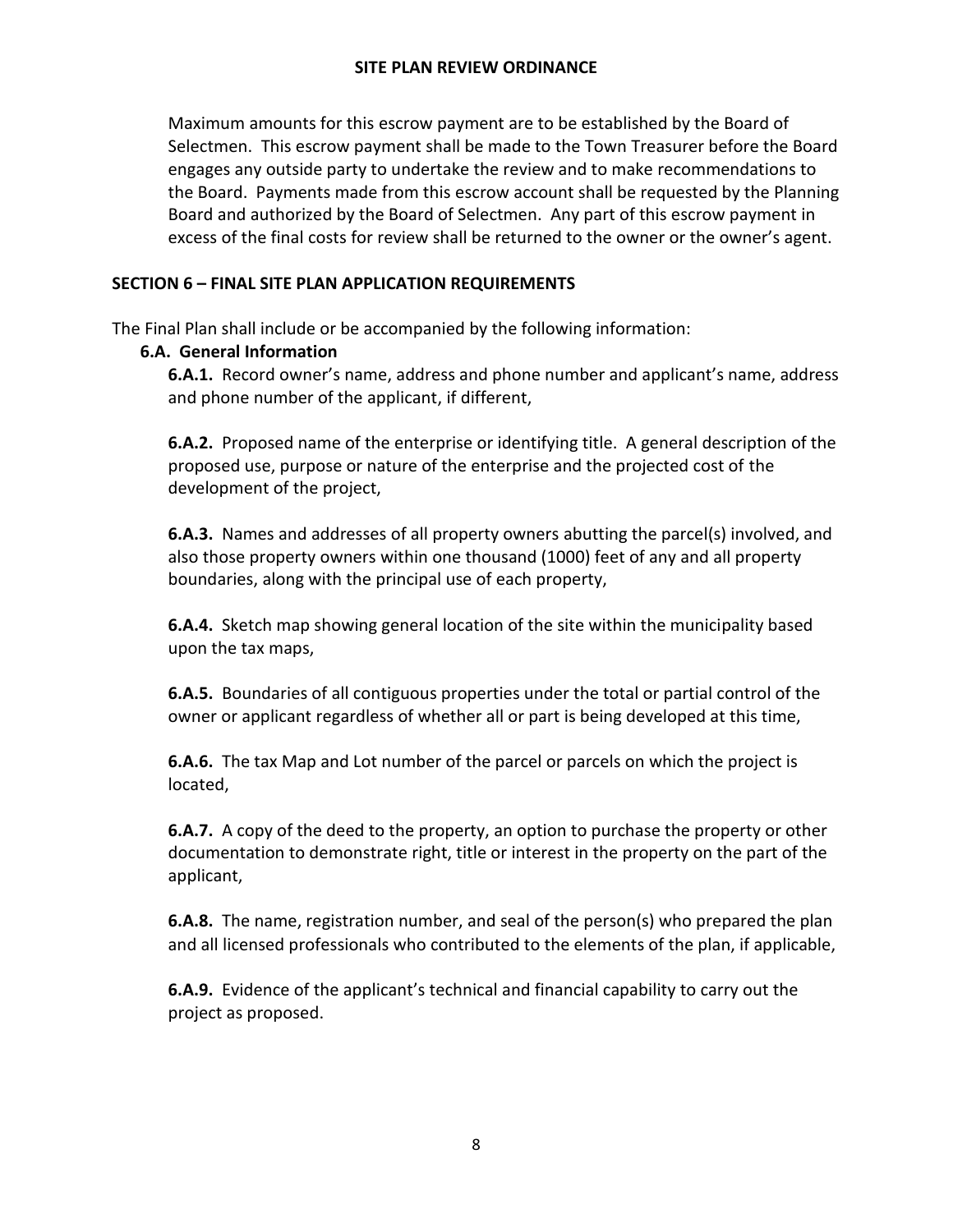## **6.B. Final Plan and Backup Documentation**

A Final Plan consisting of one or more maps or drawings drawn to a scale of not more than one hundred (100) feet to the inch. Final Plans for enterprises with associated parcels containing more than one hundred (100) acres may be drawn at a scale of not more than two hundred (250) feet to the inch, provided all necessary detail can easily be read. Final Plans shall be no larger than twenty-four (24) inches by thirty-six (36) inches in size, and shall have a margin of two (2) inches outside of the border on the left side for binding and a one (1) inch margin outside the border along the remaining sides. Space shall be reserved on the Final Plan for endorsement by the Board. The Final Plan should contain the following information:

## **6.B.1. Existing Pre Development Conditions**

The following items listed below should be presented in detail and also to the maximum extent possible, represented on a map or maps (drawing or drawings) referred to as "Map 1 – Existing Conditions". This map and additionally required materials should be part of Final Plan Submission.

**6.B.1.a.** Zoning classification(s), including overlay and/or sub-districts, of the property and the location of zoning district boundaries if the property is located in two (2) or more districts or sub-districts or abuts a different district.

**6.B.1.b.** A standard boundary survey of the parcel(s) involved, giving complete descriptive data by bearing and distance including the number of acres within the parcel(s) associated with the proposed enterprise, location of property lines, existing buildings, vegetative cover type, watercourses and other essential existing physical features, developed and certified by a Professional Land Surveyor. The Existing Conditions Map shall indicate the type of monuments found at each lot corner.

**6.B.1.c.** Contour lines at not more than five (5) foot intervals, or at the interval specified by the Board, showing elevations in relation to mean sea level. Appropriate elevations must be provided as necessary to determine the direction of the flow.

**6.B.1.d.** Location and size of any existing sewer and water mains, culverts and drains, on-site sewage disposal systems, wells, underground tanks or installations, power and telephone lines and poles on the property to be developed, on abutting roads, or land that may serve the development. The Fire Chief shall be notified of the location or proposed location of any underground propane tanks

**6.B.1.e.** Location, names and present widths of existing public and/or private roads and rights-of-way within or adjacent to the proposed development.

**6.B.1.f.** The location, dimensions (horizontal and vertical) including ground floor elevation of all existing buildings on the site.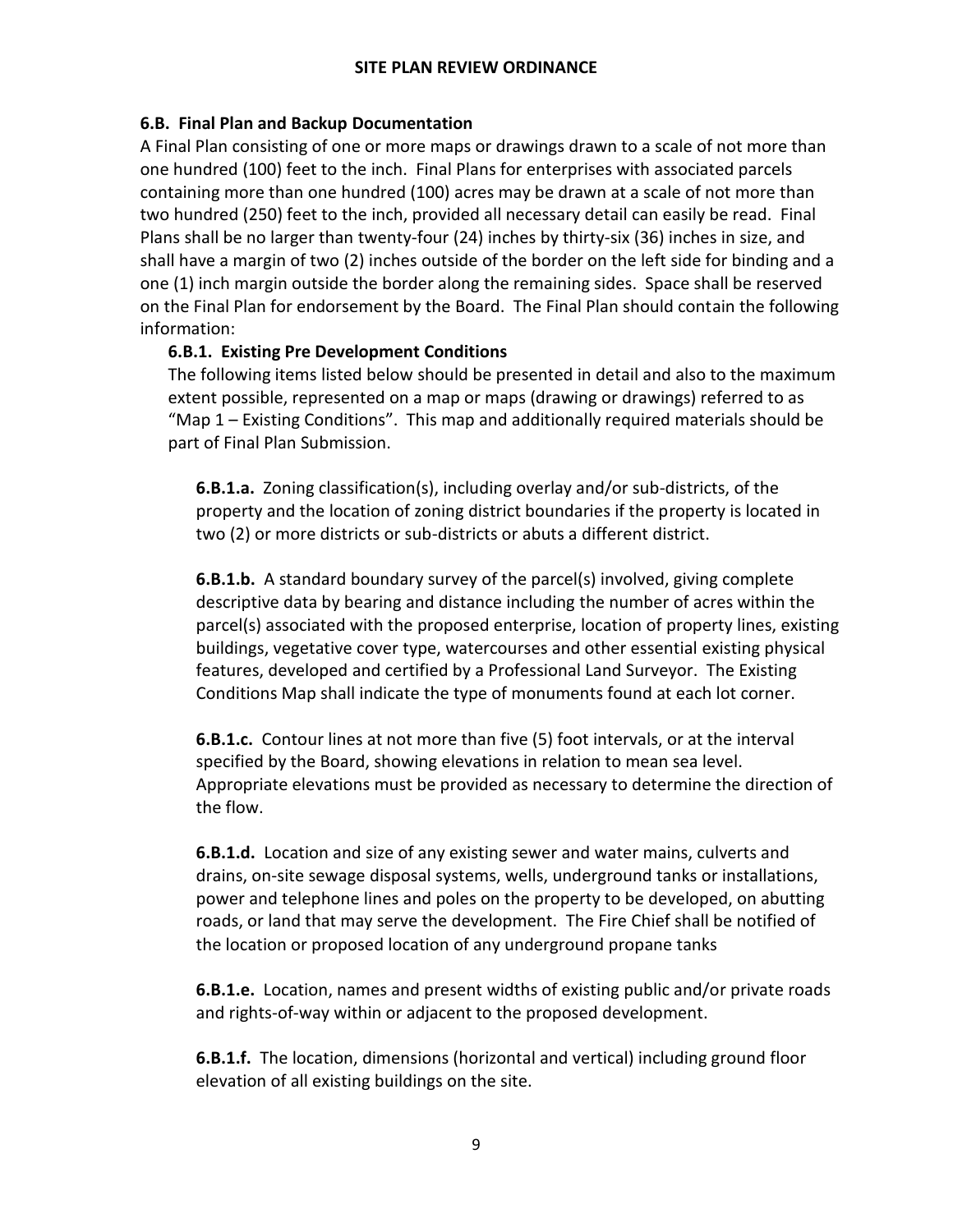**6.B.1.g.** The location and dimensions of existing driveways, parking and loading areas, walkways and sidewalks on or immediately adjacent to the site.

**6.B.1.h.** Location of intersecting roads or driveways within two hundred (200) feet of the site.

**6.B.1.i.** The location of rivers, streams, brooks, open drainage courses, wetlands, stone walls, graveyards, fences, stands of trees, and other important or unique natural areas and site features, including but not limited to, deer wintering areas, significant wildlife habitats, fisheries, scenic areas, habitat for rare and endangered plants and animals, unique natural communities and natural areas, sand and gravel aquifers, the location of any trail, trail system or greenbelt that crosses the property and historic and/or archaeological resources, together with a description of such features. Wetlands boundaries need to be delineated by a Certified Professional Wetlands Scientist.

**6.B.1.j.** The direction of existing surface water drainage across the site.

**6.B.1.k.** The location, front view, dimensions and lighting of existing signs.

**6.B.1.l.** Location and dimensions of any existing easements and copies of existing covenants or deed restrictions.

**6.B.1.m.** The location of the nearest fire hydrant, dry hydrant or other water supply for fire protection.

**6.B.1.n.** If any portion of the parcel(s) involved is in a flood prone area, the boundaries of any flood hazard areas and the 100 year flood elevation shall be delineated.

## **6.B.2. Proposed Development**

The following items listed below should be presented in detail and also to the maximum extent possible, represented on a map or maps (drawing or drawings) referred to as "Map 2 – Proposed Development Activity". This map and additional required materials should be part of the Final Plan Submission.

**6.B.2.a.** The type of water supply and sewage disposal systems to be employed and the location of all test sites for water supply and sewage disposal and any related structures.

**6.B.2.a.i.** A water usage estimate prepared in accordance with **Section 11.A**.**1.** by a Certified Geologist or Registered Professional Engineer experienced in hydrogeology, including estimated demand for water together with the design, location, and dimensions of all provisions for water supply, and certified evidence of their adequacy for the proposed use as described in **Section 11.A**.**1.**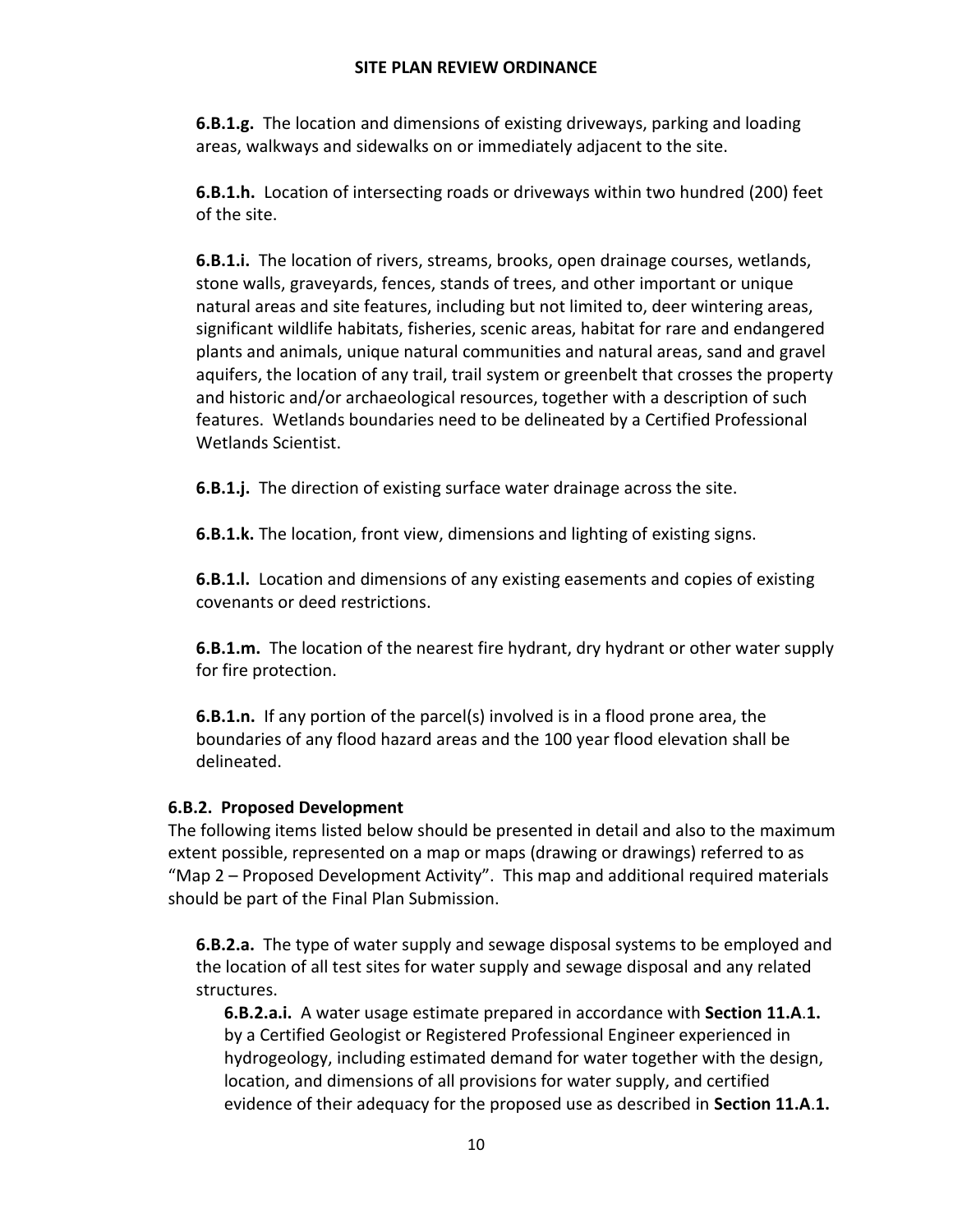For estimated well water usage exceeding threshold levels specified in **Section 11.A**.**2.** a hydrogeological assessment including acceptable results of a 72 hour well pump test as described in **Section 11.A**.**2.** and associated erosion and sedimentation control plans for before, during and after the tests are required.

**6.B.2.a.ii.** Estimated demand for sewage disposal together with the design, location and dimensions of all provisions for wastewater disposal and certified evidence of their adequacy for the proposed use as described in **Section 11.B**. including soils test pit data if on-site sewage disposal is proposed. If a private sewage disposal system is proposed, location and results of tests to ascertain subsurface soil ground water conditions and depths to maximum ground water level. An approved sewage disposal site or sites determined by a State of Maine Licensed Site Evaluator or a Soils Engineer shall be a part of the requirements. A completed HHE 200 form, approved and signed by the Local Plumbing Inspector must be submitted with the application. For estimated sewage disposal over 500 gallons per day, certified approved backup systems as applicable under standards **Section 11.B**. shall be included.

**6.B.2.b.** The direction of proposed surface water drainage across the site and from the site, with an assessment of impacts on downstream properties shall be included, as well as the location and size of existing and proposed sewers, water mains, culverts and drainage ways on or adjacent to the parcel(s) associated with the enterprise.

**6.B.2.c.** Provisions for handling all solid wastes, including hazardous and special wastes and the location and proposed visual screening of an on-site collection of storage facilities.

**6.B.2.d.** The location, dimensions, and materials to be used in the construction of proposed driveways, parking and loading areas, and walkways and any changes to traffic flow onto or off-site.

**6.B.2.e.** A detailed description of all enterprise airborne emissions and control methods employed to meet the appropriate standards of this Ordinance.

**6. B.2.f.** The locations, dimensions and ground floor elevations of all buildings or building expansions proposed on the site.

**6.B.2.g**. The location of all utilities, including fire protection systems.

**6.B.2.h.** A complete set of any architectural or construction drawings to be employed in the construction or modification of any enterprise structures.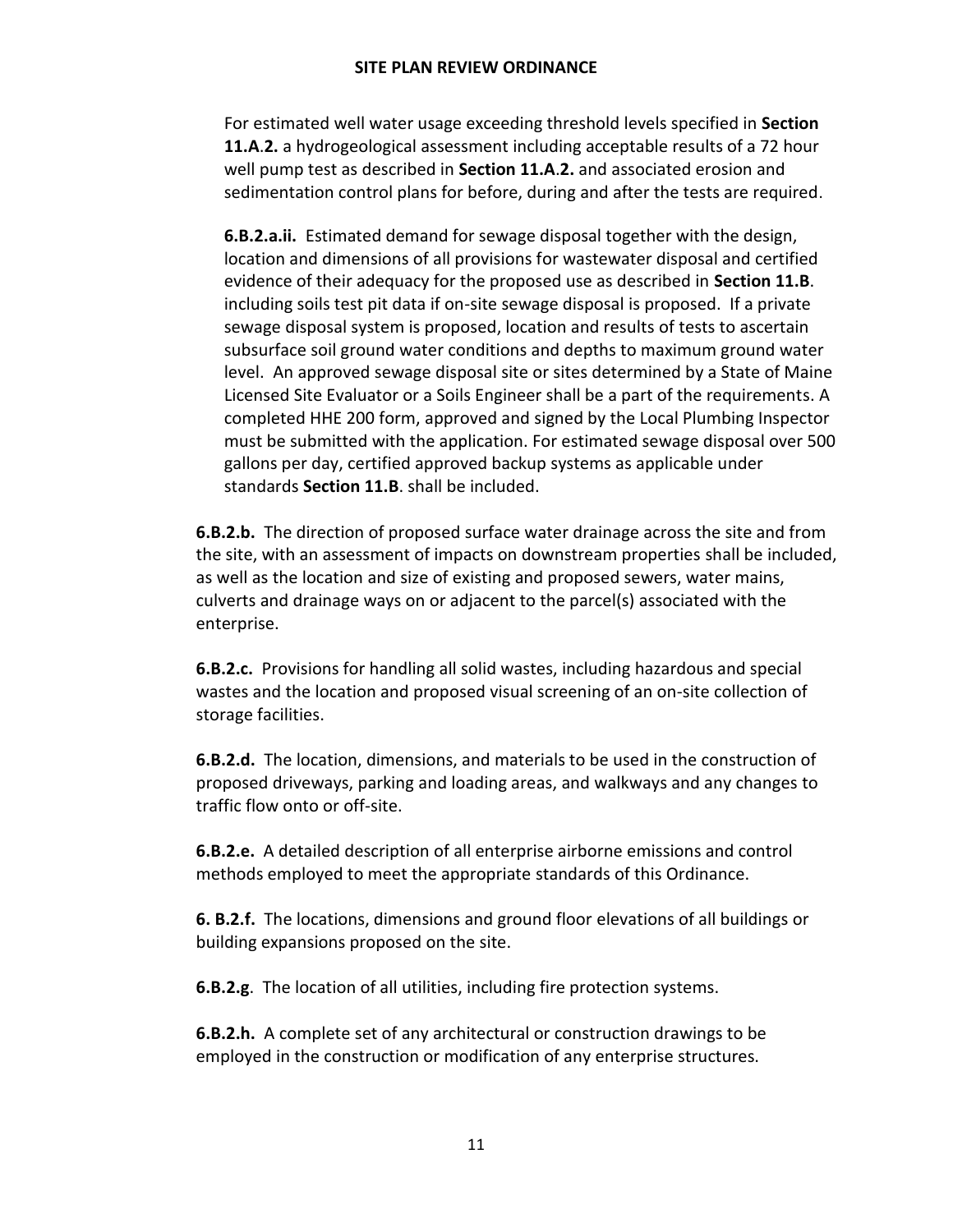**6.B.2.i.** A description of the methods to be used to harmonize the enterprise into the rural and residential character of the surrounding neighborhood including:

Proposed landscaping and buffering.

Location, front view, materials, and dimensions of proposed signs, together with the method for securing the signs,

Location and type of exterior lighting,

Facades.

**6.B.2.j.** The dimensions and location of any proposed roads, parking areas, driveways, public improvements or common areas shown upon the official map and the Comprehensive Plan, if any, within the parcel(s) associated with the enterprise. Road names and lines, pedestrian ways, lots, easements, and areas to be reserved for public use shall also be shown upon the official map.

**6.B.2.k.** The 911 Officer or Deputy shall determine that road names chosen are not similar in sound or designation to other roads on Westport Island or in neighboring communities. Boundaries of all undeveloped lots and proposed driveways shall be designated by staking to facilitate the 911 Officer's or Deputy's determination of 911 addresses for each lot.

**6. B.2.l.** Any analyses, reports, etc. required to support adherence to a standard or to demonstrate compliance with a criterion, and the names and addresses of any individuals or organizations and credentials thereof, who prepared and/or certified them.

**6.B.2.m.** An erosion and sedimentation control plan in conformance with **Section 11.C.**

**6.B.2.n.** The applicant shall submit information on the location of the development to the following address to determine if the enterprise has any negative impact on historic areas:

> State Historic Preservation Officer Maine Historic Preservation Commission 55 Capitol Avenue State House Station 55 Augusta, Maine 04333

The information submitted above shall include a request that the Westport Island Planning Board be notified of any comments. The applicant shall submit to the Board proof of such notification, including a copy of the letter to the State Historic Preservation Officer.

**6.B.2.o.** An estimate of the amount and type of vehicular traffic to be generated on a daily basis and at peak hours, and the sight distances for each proposed road and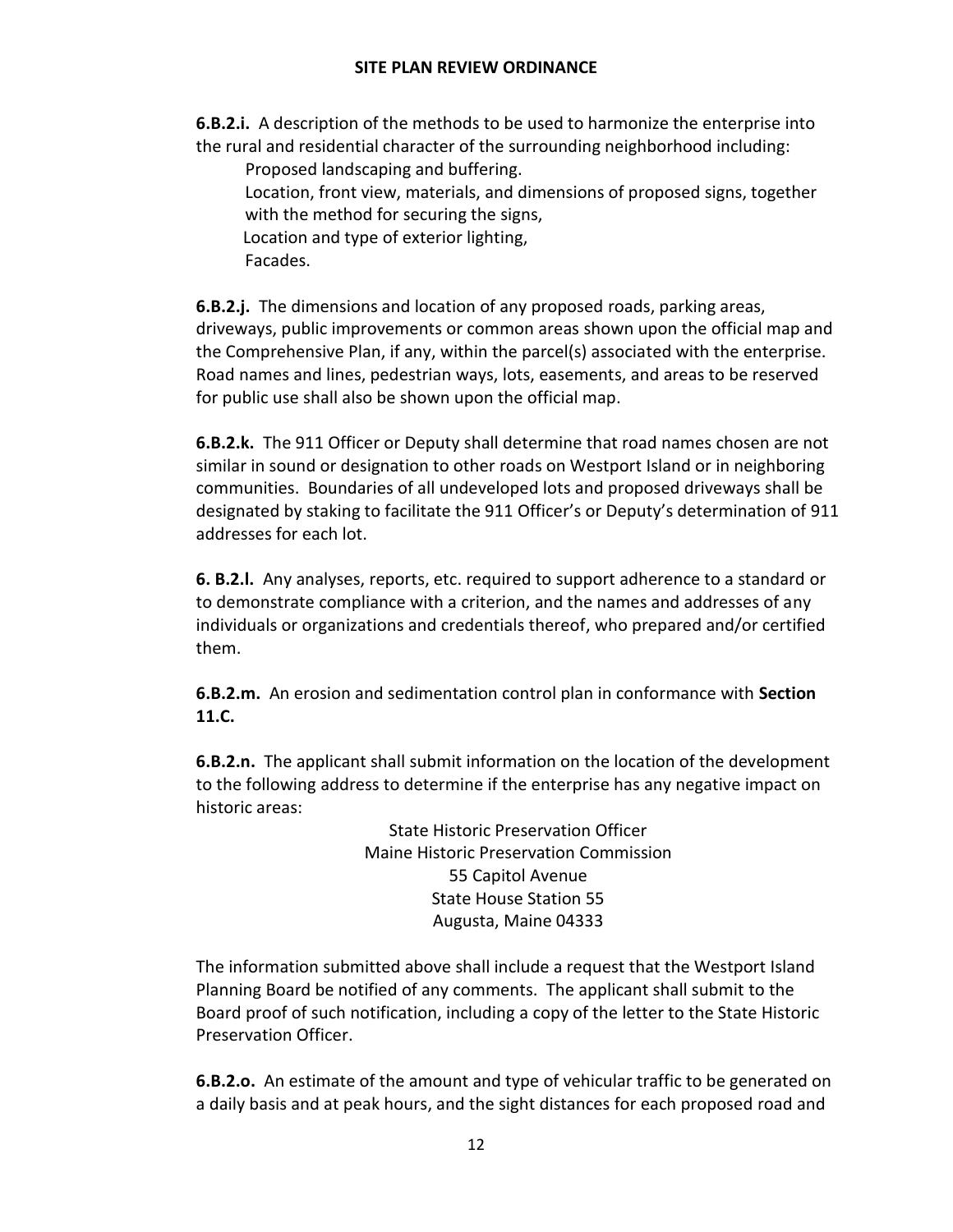driveway that intersects an existing or proposed public or private road. Road and Street Plans consistent with Road and Street Standards, **Section 11.D.** shall be required. Trip generation estimates shall be consistent with methods recommended in the latest edition of "Trip Generation", published by the Institute of Transportation Engineers.

**6.B.2.p.** A detailed layout of all parking lots and parking spaces consistent with standards in **Section 11.D.** For enterprises with more than 30 parking spaces or that will generate more than 100 vehicle trips per day, a traffic impact analysis prepared by a Registered Professional Engineer with expertise in traffic engineering shall be required. The analysis shall indicate the expected average daily vehicular trips, peak hour volumes, access conditions at the site, distribution of traffic, types of vehicles expected¸ effect upon the level of services on the road giving access to the enterprise and neighboring roads that may be affected, and recommended improvements to maintain the desired level of service on the affected roads.

**6.B.2.q.** The Final Plan shall include final designs of any bridges, or culverts and drainage ways, which may be required on or adjacent to the property to be developed.

**6.B.2.r.** A time phased project plan including:

- **1)** A complete list of facilities and construction items proposed and to be completed by the applicant prior to the applicant's preferred dates for occupation of the premises and commencing enterprise operations, with the proposed date for completion of each listed facility or item,
- **2)** A time phased complete list of all facilities and construction items proposed to be completed after the preferred date for commencement of enterprise operations,
- **3)** The milestones in the project where certified notice of completion will be provided to the Board.

**6.B.2.s.** A Storm Water Management Plan in accordance with the requirements of **Section 11.F.**

**6.B.2.t.** Description of permanent reference monuments in accordance with Standards **Section 11.I**. and their location noted and referenced "X" on the Final Plan.

## **SECTION 7 – FINAL PLAN REVIEW AND APPROVAL**

## **7.A. Final Plan**

## **7.A.1. Projects subject to State Review**

If the proposed project requires a permit under the Site Location of Development Act, the Storm Water Management Law or the Natural Resources Protection Act or is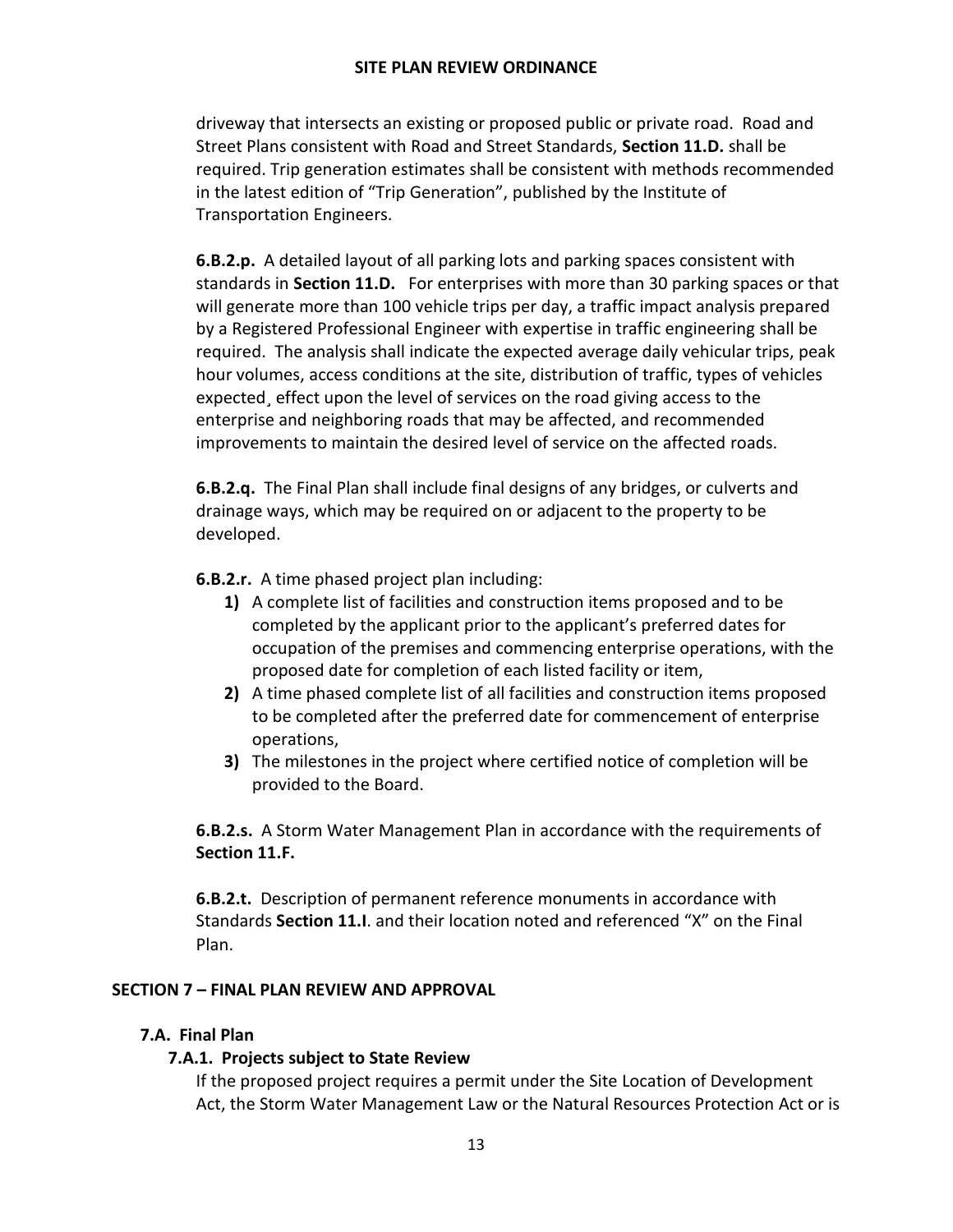otherwise under the jurisdiction of the Maine Department of Environmental Protection or Transportation, the Final Plan shall not be executed until all such approvals are obtained. See **Section 7.B**. The applicant shall submit any conclusions of law and findings of fact to the Board, and all recognized parties. The Board may consider them in formulating its own Findings of Fact and Conclusions of Law.

### **7.A.2. Final Plan Procedure**

**7.A.2.a.** All public hearings for Site Plan Reviews brought before the Planning Board shall be recorded by electronic means and the recording filed with the Town Clerk of Westport Island.

Any party with the consent of the Chair of the Planning Board may arrange for a court reporter to be present at a hearing. All costs incurred are the responsibility of the requesting party. If a written transcript is produced, a single copy is to be provided to the Board. Rights to the transcript remain the property of the party producing it. Copies may only be obtained from that party following agreement of the payment of a reasonable proportionate share of the cost of producing it.

**7.A.2.b.** When an application is filed with the reviewing authority, the applicant shall file a notice of application by first class mail to all abutting land owners, notifying them of their party status. The filed application shall include certification that the above notice has been made. The reviewing authority shall give the applicant a dated receipt for the filing of the application.

Within thirty (30) days of the receipt of the application, the applicant shall be notified if the application is deemed to be complete or not complete. A hearing which may include an On-Site Inspection, shall be held within thirty (30) days of the determination that the application is complete. Notice of this hearing shall be given to the applicant and published two (2) times in local newspapers. The date of the second publication must be at least seven (7) days before the hearing. The Board may request that the Fire Chief, Road Commissioner or Local Plumbing Inspector comment either at the public hearing or in writing to all statutory parties prior to the hearing, upon the adequacy of their departments' existing capital facilities to service the proposed enterprise. The applicant shall be responsible at any hearings held by the Board for answering any questions about the project, and providing information relative to the application.

**7.A.2.c.** At the public hearing the Chairman of the hearing shall review requests for party status, granting status for those who meet the standards for party status under Maine Land Use Law. Non-statutory parties may be granted full or selective status for certain criteria, based solely upon a demonstration of potential impacts upon their properties under specific criteria. All decisions on non-statutory party status shall be by vote of the Board.

All testimony shall be sworn and the Chair shall administer the oath individually to each person who wishes to present testimony.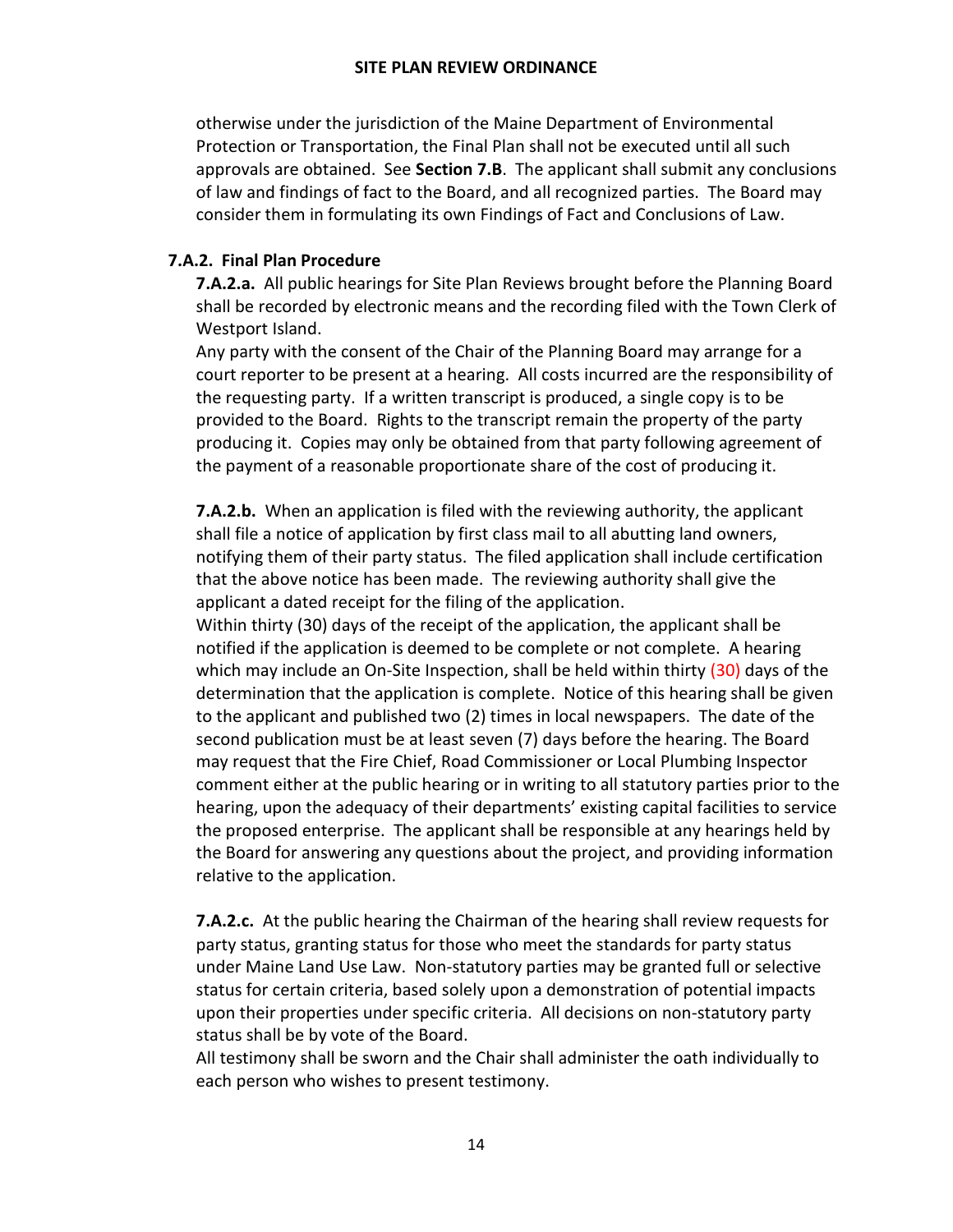The Chair shall request testimony upon each criterion and standard contained in this Ordinance. The applicant has the burden of proof and will present information as required to show that the requirements of the criterion and/or standard are met, or offer an alternative and provide evidence that the proposed alternative meets the spirit and requirements of the criterion or standard. If the Board previously allowed the applicant to request a waiver of a requirement, criterion or standard, the applicant has the burden of proof to provide information to show that the proposed enterprise will have no greater adverse impact than a single family residence in that regard. Following the applicant's presentation of evidence intended to show that the proposed enterprise will conform with each specific criterion and each specific standard or to request a waiver as described above, the burden of proof with regard to that criterion or standard shifts to the other parties present. An admitted party may then present evidence as to whether the applicant has satisfied the criterion or standard.

After all testimony and evidence, arguments and rebuttals have been heard, the Board shall decide by vote whether the applicant has met the burden of proof and has satisfied each criterion and/or standard.

**7.A.2.d.** Within thirty (30) days from the date of completion of the public hearing, the Board shall issue an order denying, approving, or approving with conditions the application. If the Board finds that all the criteria and standards cited above have been met, it shall vote to approve the application. If the Board finds that any of the criteria or standards cited above have not been met, the Board shall either deny the application or approve the application with conditions to ensure the intent of all of the criteria and standards will be met by the proposed enterprise. The Board shall issue conclusions, findings of fact and conditions in writing specifying its reasons for approval, conditional approval or disapproval, which shall be provided to the applicant and all admitted parties. The Board shall require the applicant to record all conclusions of law, findings of fact and conditions in the Office of the Town Clerk of Westport Island simultaneously with the filing of the approved Final Plan at the same Office. The decision of the Board relative to the Final Plan shall be considered the appealable decision of the Planning Board.

#### **7.B. Final Plan Filing Approval**

Within six (6) months of the Final Plan Approval, at a regular meeting of the Planning Board, the applicant shall submit two (2) complete sets of the Final Plan Filing, which shall include any revisions agreed to at the Final Plan Approval, and all other required recordable documents (including but not limited to, Findings of Fact, Conclusions of Law and conditions) and all items listed in **Section 7.B.1.** One (1) set is to be filed at the Office of the Town Clerk of the Town of Westport Island and the second set is to be for the applicant's record.

The Final Plan drawings and maps of the Final Plan Filing shall consist of reproducible, stable-based transparencies.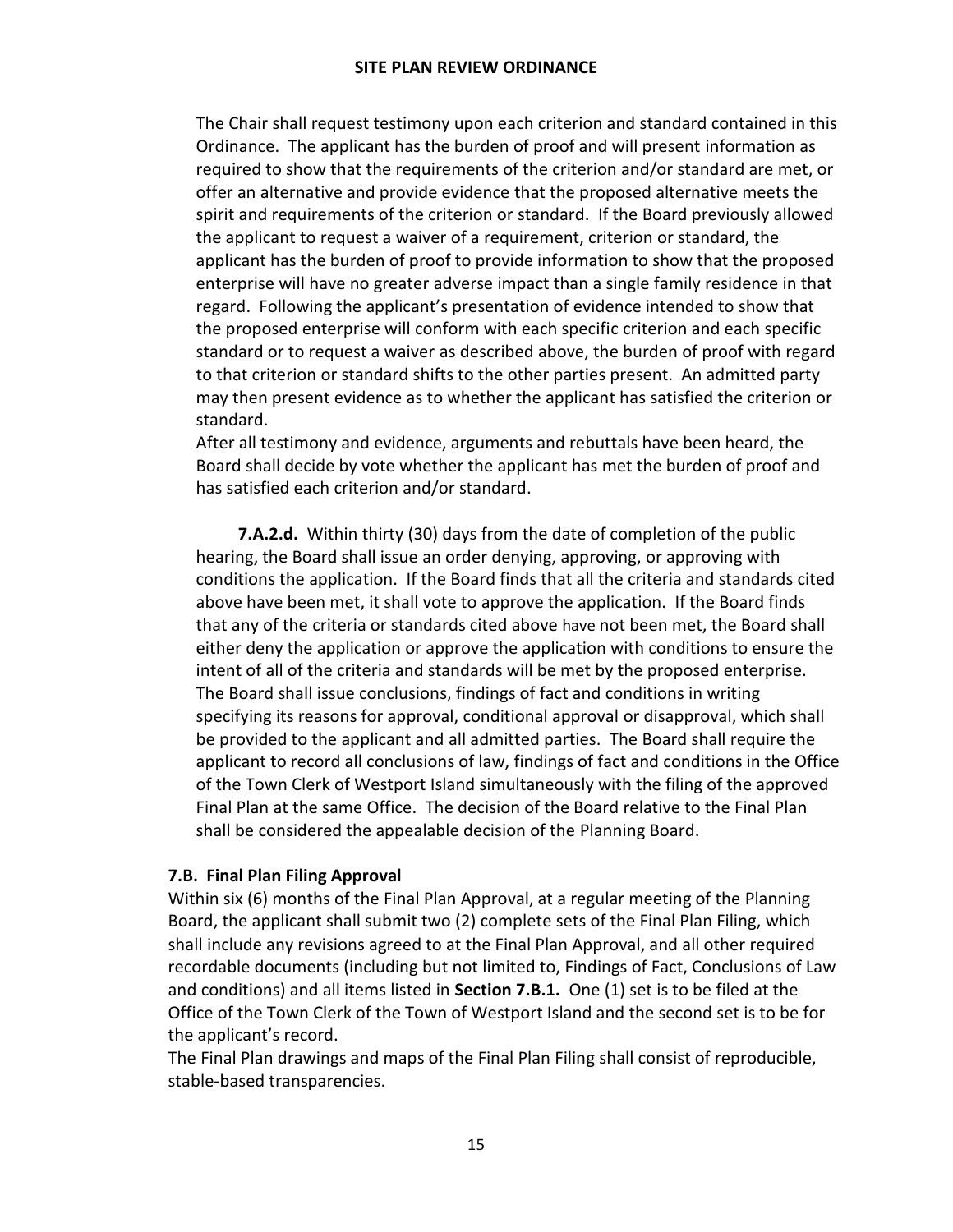**7.B.1.** The Final Plan Filing shall include the following:

**7.B.1.a.** All of the information outlined in **Section 6.**

**7.B.1.b.** The name, registration number and seal of the Land Surveyor or Engineer or Planning Consultant who prepared the Plan.

**7.B.1.c.** All Findings of Fact and Conclusions of Law including conditions of approval, if any, required by the Board.

**7.B.1.d.** A statement indicating that any change or modification to any aspect of the approved Plan shall be considered an amendment to the Plan and shall require approval of the Board.

**7.B.1.e.** A signed statement verifying that all necessary State approvals have been obtained including Findings of Fact issued with those approvals.

**7.B.2.** The Board shall review the Final Plan, and all recordable documents to insure consistency with agreements/conditions/covenants set forth at the Final Plan approval, and if they are complete and consistent, the Board shall sign the Final Plan. If the Board determines that changes have been made beyond those agreed to or required by conditions of the Final Plan Approval, they will follow the procedure described in **Section 9. "Revisions to Approved Final Plan".**

**7.B.3.** No changes, erasures, modifications, or revisions shall be made in any Final Plan after approval has been given by the Board and endorsed by the signatures of the Board members on the Final Plan.

**7.B.4.** The approval by the Board of a Final Plan shall not be deemed to constitute or be evidence of any acceptance by the municipality of any road, easement, or any open space include in such Final Plan.

## **SECTION 8. – FEES**

**8.A. Applications** All applications for Final Plan of a Site Plan Review shall be accompanied by a fee to be determined by the Board of Selectmen and posted on the Fee Schedule at the Town Office. In addition, as provided for in **Section 5.B.3.** the applicant shall pay reasonable review costs incurred by the municipality, including but not limited to, review of the Application by subject experts or by legal counsel. A tentative budget for such review and counsel shall be discussed and agreed to by the Applicant prior to the filing of the Application.

Fees for Revisions to Approved Final Plan shall be determined by the Board of Selectmen and posted on the Fee Schedule at the Town Office. Such fees shall recover the town's costs to review and administratively process the Revision.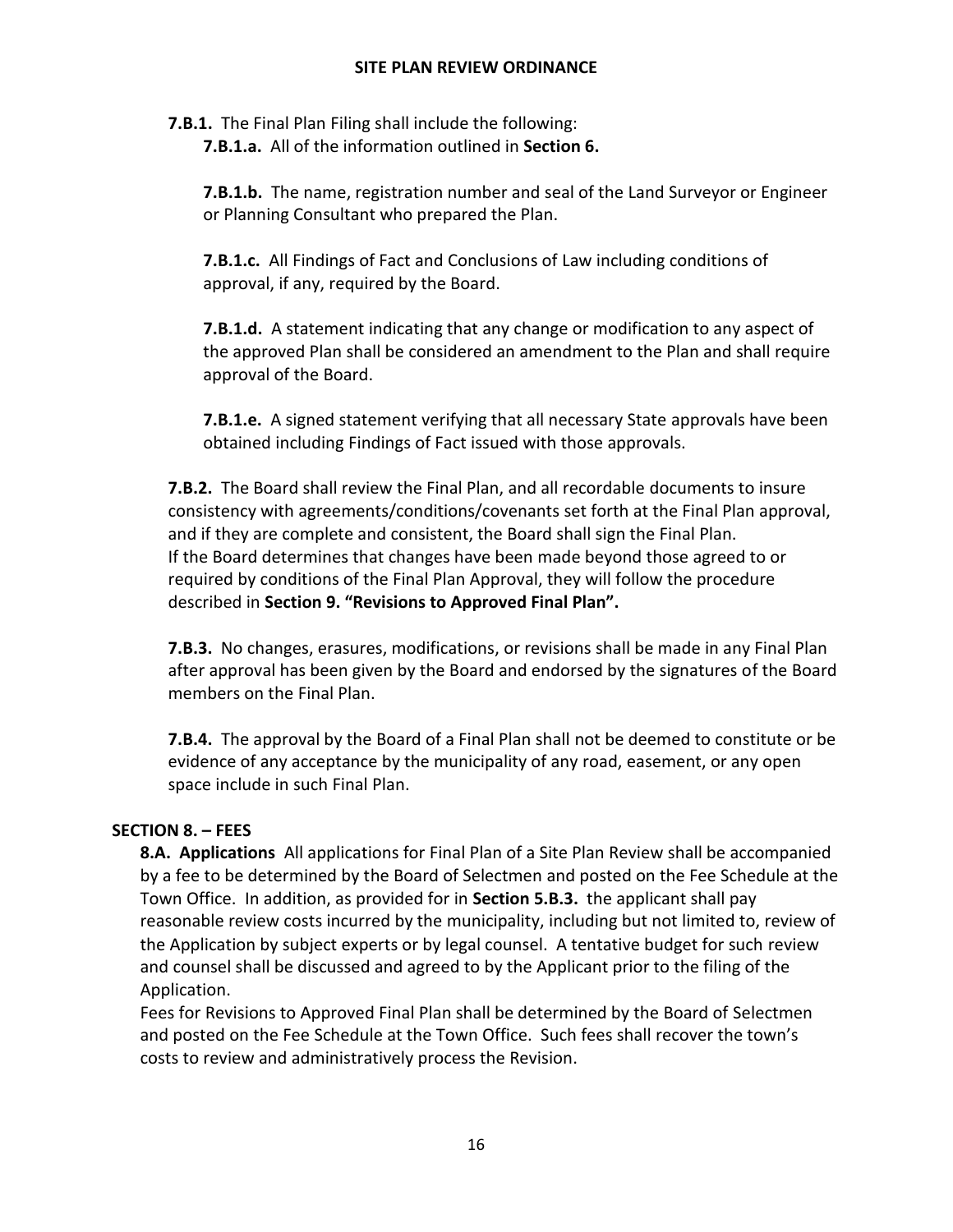**8.B.** The Board of Selectmen shall establish and make available to the public, a Fee Schedule for ongoing periodic enterprise inspections as specified in **Standards Section 11**. of this Ordinance. Such fees shall be set forth to recover Town's costs of administering the inspection process. The Fee Schedule shall be posted at the Town Office.

## **SECTION 9 – REVISIONS TO APPROVED FINAL PLAN**

## **9.A. Procedures**

**9.A.1.** An applicant for a review to a previously approved Final Plan shall, at least ten (10) days prior to a scheduled meeting of the Board, request to be placed on the Board's agenda. If the revision involves major departures from the plans previously approved, the procedure for Final Plan approval shall be followed. If the revision involves only minor modifications of the approved Final Plan, the Board may vote to approve the Revised Final Plan at that meeting, or may, because of the nature of the revisions, vote to use some or all of the procedures for Final Plan approval. For all Board decisions regarding proposed revisions, the Board shall make Findings of Fact and Conclusions of Law and/or conditions as to those decisions. For all approved revisions, with or without conditions, the Board's Findings shall state that the Revised Final Plan meets the criteria and standards of this Ordinance. Issuance of Findings of Fact and Conclusions of Law, and conditions, if applicable, shall be in no more than thirty (30) days from the decision. The Applicant assumes the risk of proceeding with the revised project until the revision is approved.

**9.A.2.** If at any time during the construction of the required improvements it is demonstrated to the satisfaction of the Code Enforcement Officer and/or Local Plumbing Inspector that unforeseen conditions make it necessary or preferable to modify the location or design of any required improvement, the Code Enforcement Officer and/or the Local Plumbing Inspector may, authorize minor modifications, provided these modifications are within the spirit and intent of the Board's approval and do not extend to the waiver or substantial alteration of the function of any improvements required by the Board. The Code Enforcement Officer shall issue any authorization under this section in writing to the Board. The Board may require the filing of a Revised Final Plan depending on the extent of the modification.

## **9.B. Scope of Review**

 The Board's scope of review under **Section 9.A.2**. and the Code Enforcement Officer and/or the Plumbing Inspector's review under **Section 9.A.2**. shall be limited to those portions of the Final Plan which are proposed to be changed. All Findings of Fact and authorizations shall be filed in the Town Office.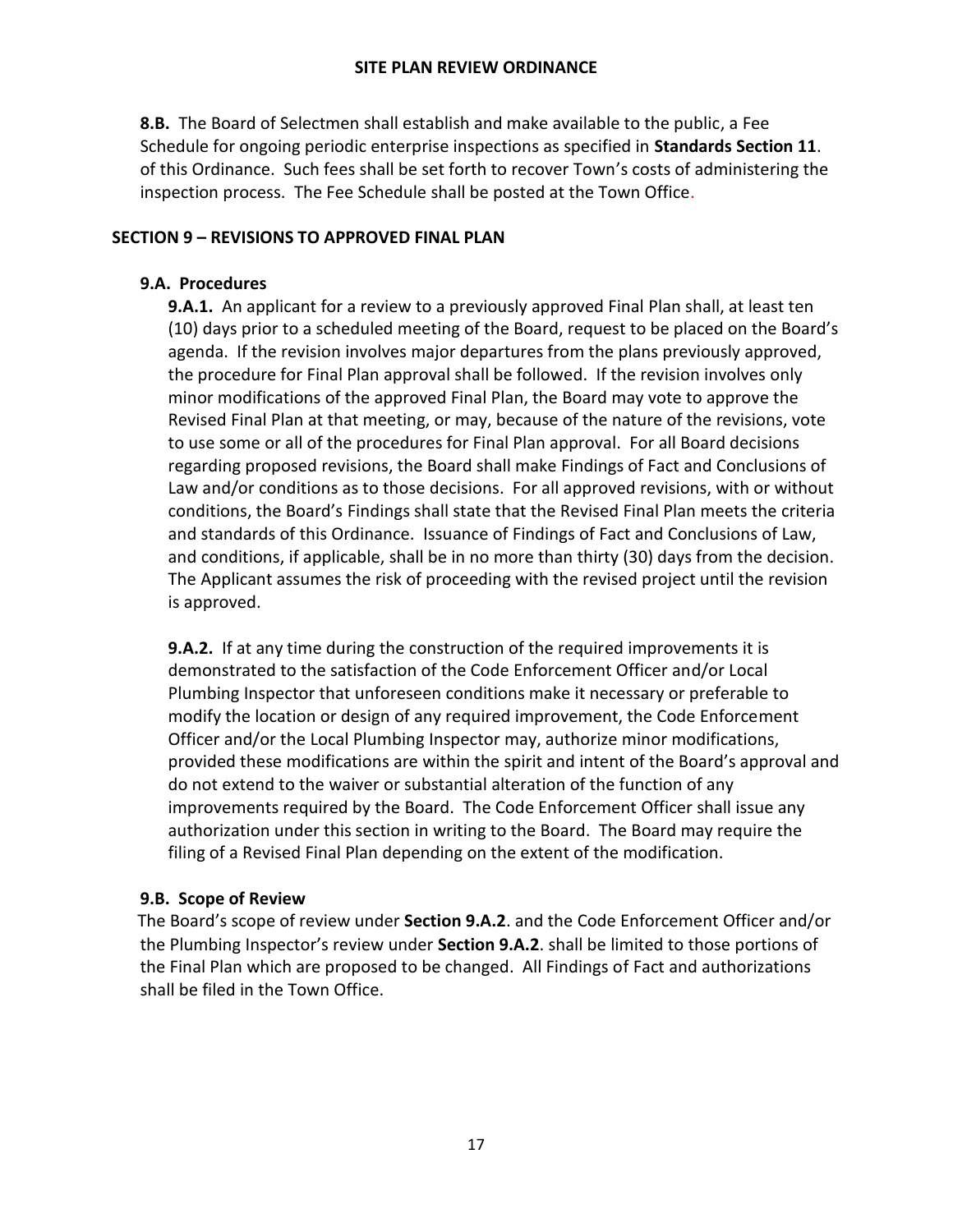#### **SECTION 10. - CRITERIA**

**10.A.** When reviewing any proposed Site Plan Review Application for approval, the Board shall determine whether the proposed enterprise meets the following criteria. The proposed enterprise:

**10.A.1.** Will not result in undue water or air pollution. In making this determination the Planning Board shall consider: the elevation of land above sea level and its relation to the flood plains; the nature of the soils and subsoils and their ability to adequately support waste disposal; the slope of the land and its effect on effluents; the availability of streams for disposal of effluents; and the applicable State and Local health and water resources rules and regulations;

**10.A.2.** Has sufficient water available for the reasonably anticipated needs of the enterprise;

**10.A.3.** Will not cause an unreasonable burden on an existing water supply, if one is to be used;

**10.A.4.** Will not cause unreasonable soil erosion or reduction in the land's capacity to hold water so that a dangerous or unhealthy condition results;

**10.A.5.** Will not cause unreasonable highway or public road congestion or unsafe conditions with respect to use of the highways, public roads or roads necessary for access to or within the proposed enterprise;

**10.A.6.** Will provide for adequate solid and sewage waste disposal;

**10.A.7.** Will not cause an unreasonable burden on the ability of the Town of Westport Island to dispose of solid waste and sewage with respect to the use of municipal facilities existing or proposed;

**10.A.8.** Will not place an unreasonable burden on the ability of the Town of Westport Island to provide municipality or government services;

**10.A.9.** Will not have an undue adverse effect on the scenic or natural beauty of the area, aesthetics, historic site, significant wildlife habitat or rare and irreplaceable natural areas or any public rights for physical or visual access to the shoreline.

**10.A.10.** Conforms to the Subdivision Ordinance, Comprehensive Plan, Floodplain Management Ordinance, Shoreland Zoning Ordinance, Building Code Ordinance, and any other duly adopted Town Ordinance or Regulation. In making this determination, the municipal review authority may interpret these Ordinances and any other applicable Regulations.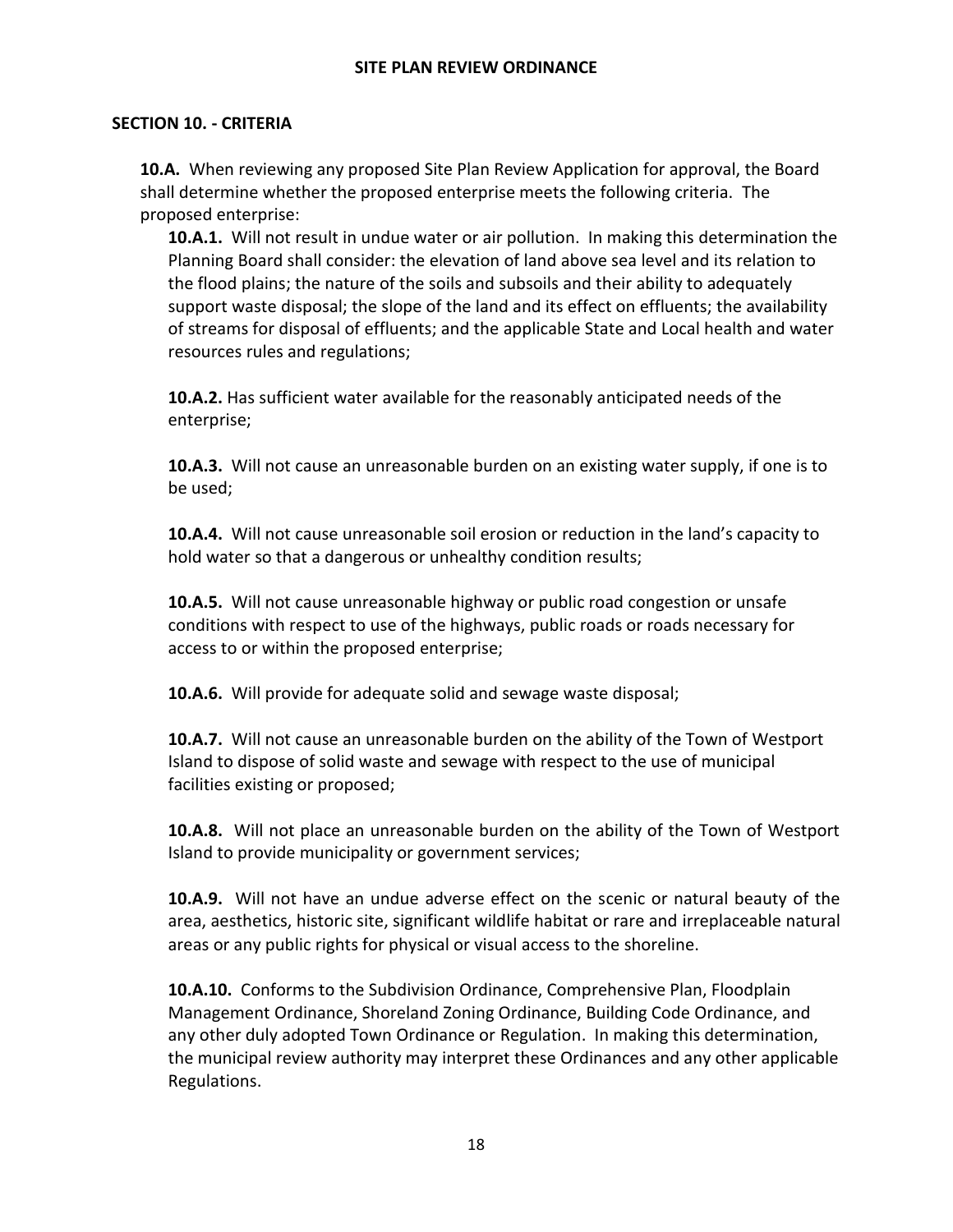**10.A.11.** Has the adequate financial and technical capacity to complete the project while meeting the criteria and standards of this and any other applicable Ordinance.

**10.A.12.** Will not adversely affect, whenever situated entirely or partially within the watershed of any pond or lake or within 250 feet of any wetland, pond, lake, river, or tidal waters as defined in the Mandatory Shoreland Zoning Act, Title 38, chapter 3, subchapter 1, article 2-B, the quality of each body of water or unreasonably affect the shoreline of such body of water.

**10.A.13.** Will not, alone or in conjunction with existing activities, adversely affect the quality or quantity of ground water.

**10.A.14.** If any part of the proposed enterprise is in a flood prone area, shall determine the 100 year flood elevation and flood hazard boundaries within the parcel(s) and include a condition of Final Plan Approval requiring that the principal structures in the enterprise will be constructed with their lowest floor, including the basement, at least one foot above the 100 year flood elevation.

**10.A.15.** Has identified all freshwater wetlands on any maps submitted as part of the application, regardless of the size of these wetlands.

**10.A.16.** Has identified on any maps submitted as part of the application, any river, stream or brook as defined in the Natural Resources Protection Act, Title 38, Section 480-B, within or abutting the proposed enterprise.

**10.A.17.** Will provide for adequate storm water management.

**10.A.18.** Will not cause an unreasonable burden on the ability of the municipality to provide emergency services.

**10.A.19.** Will fit harmoniously into the rural and residential character as described in the Town of Westport Island Comprehensive Plan.

**10.A.20.** Will provide for safe handling of all materials and chemicals utilized on the site.

**10.A.21.** Will provide for safe disposal of all waste materials generated on the site, minimizing the probability of accidental discharge to the environment.

**10.A.22.** Will provide a proposed time-phased project plan for the completion of facilities and construction items and the proposed dates for occupancy of the premises and commencement of enterprise operations and show how this plan provides for adequate public health and safety.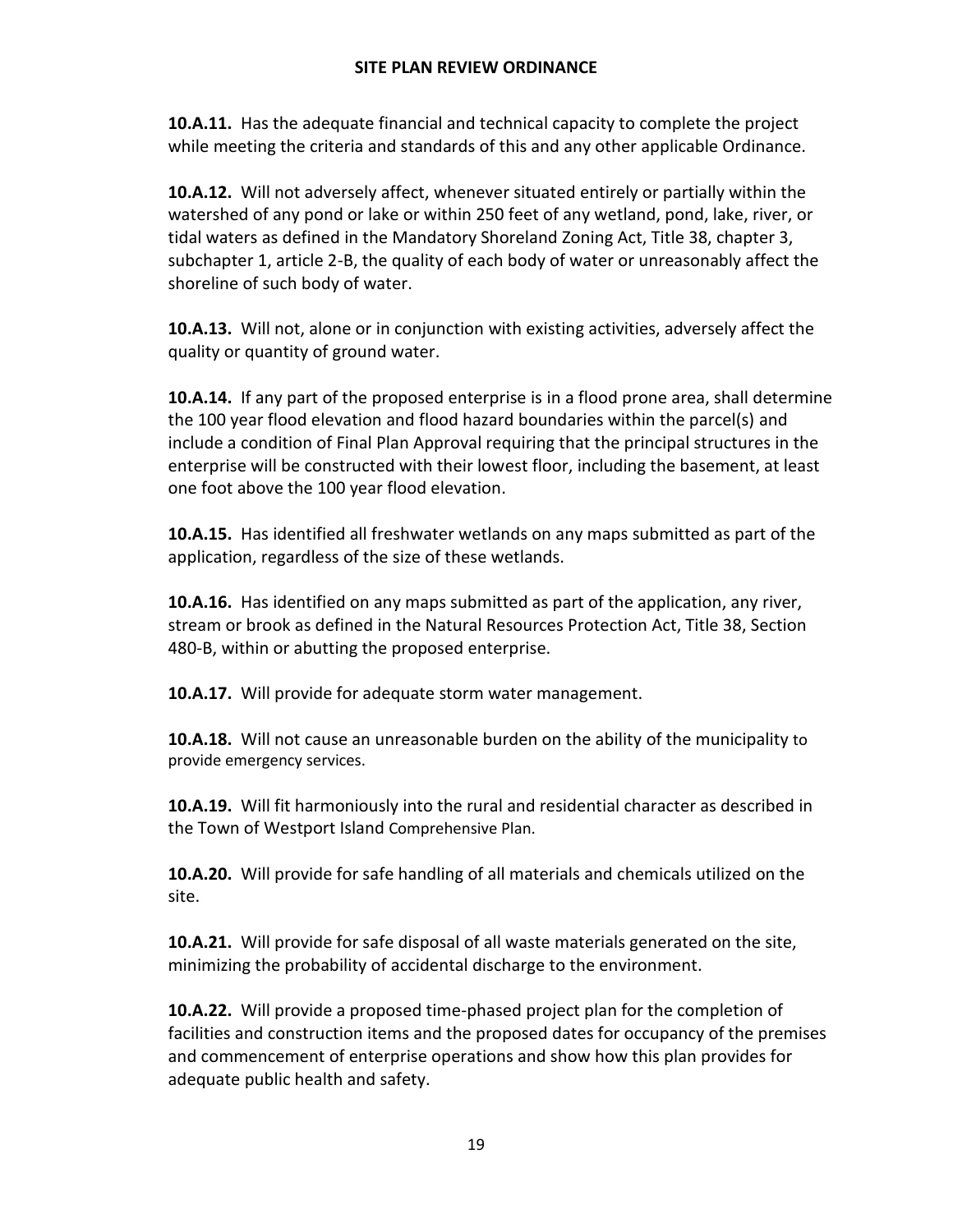**10.A.23.** Will not produce dust, fumes, odors, gases, light or radiation at the lot lines, any greater than that produced by an average single family residence as determined by the Planning Board.

### **SECTION 11. – STANDARDS**

The following Standards are in addition to the requirements of the Town of Westport Island Criteria, **(Section 10).** Compliance with these Standards may be used to show partial or full compliance with the requirements of the associated judgemental criteria. The following Standards are intended to protect the general welfare of the Town of Westport Island in keeping with the Comprehensive Plan. They are intended to influence the development of enterprises that have potentially greater adverse impact than a single family residence.

### **11.A. Water Supply and Ground Water Quality and Quantity**

### **11.A.1. Water Supply**

**11.A.1.a.** When a proposed enterprise's water supply shall be from wells:

- **i.** A detailed estimate of water usage by the enterprise must be developed by a Licensed Professional Engineer as part of the required review (average daily usage calculations required for each week throughout the year).
- **ii.** Individual wells shall be sited on the Final Plan and shall be sited at the approved location. Alternate locations may be approved by the Board upon request.
- **iii.** Lot design shall permit placement of wells, subsurface wastewater disposal areas, and where necessary, reserve sites for subsurface wastewater disposal areas in full compliance with the Maine Subsurface Wastewater Disposal Rules and the Well Drillers and Pump Installers Rules.

**11.A.1.b.** If a central waste supply system is provided by the applicant, the location and protection of the source, the design, construction and operation of the system shall conform to all pertinent Maine standards, including the Maine Rules Relating to Drinking Water (10-144 A.C.M.R. Section231). An assessment detailing the design, operation and location of the proposed central water supply system, including the long term capacity and endurance of the source of water supply, must be provided and certified by a Registered Professional Engineer.

## **11.A.2. Hydrogeological Assessment**

**11.A.2.a.** When a proposed enterprise's water supply shall be from wells, and if the area of the whole parcel being proposed for the enterprise is less than five (5) acres and the estimated peak week water usage is greater than three hundred (300) gallons per day¸ of if the area of the whole parcel being proposed for the enterprise is greater than five (5) acres and the estimated peak week water usage of the enterprise is greater than four hundred (400) gallons per day, or if potential growth in the enterprise could result in water usage greater than four hundred (400) gallons per day, a hydrogeological assessment including a seventy-two (72) hour pump test¸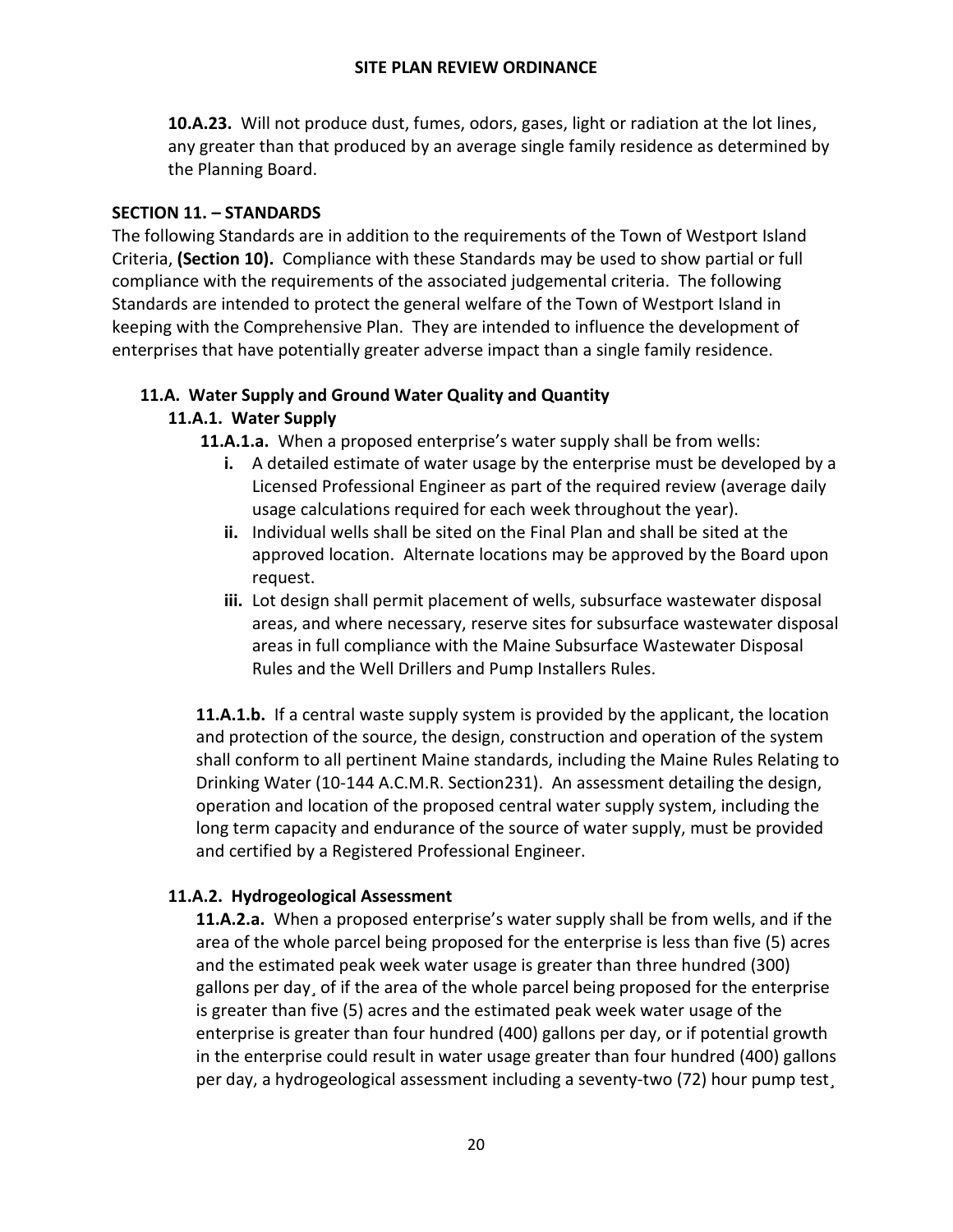coordinated and prepared by a Certified Geologist or Registered Professional Engineer is required.

Unless the applicant requests in writing and receives a waiver from the Board to not require certain components of the assessment, a hydrogeological assessment requires all of the following information:

- **i.** Detail of the overall design and layout of the water supplies and sewage disposal systems and showing compliance as appropriate with **Section 11.A.1.a. and b**. above, and also the Maine Rules Relating to Drinking Water (10-144 A.C.M.R. 231).
- **ii.** A seventy-two (72) hour (minimum) pump test on all wells to be utilized by the site. The test is described below:
	- **1)** The applicant and the certifying agent must prepare an estimate of the average water usage (average water usage calculation for each week throughout the year).
	- 2) All wells to be utilized will be dug and pumped at maximum sustainable rates for seventy-two (72) hours. Maximum sustainable pump rate at the end of the test must exceed the highest estimated weekly usage in **section i** above. Before, during and after the seventy-two (72) hour test, the level of nearby streams, ponds, and water supplies on properties within 1500 feet must be monitored and shown not to be adversely impacted by the test. If such monitoring is not possible, a request for waiver of this requirement must be made to the Planning Board sixty (60) days prior to the actual testing, and the Planning Board must approve the request for waiver prior to test commencement. The waiver request must discuss the reasons that such monitoring cannot be conducted and describe what methods in the test to assure that the effects on adjacent water supplies will not be adverse. Water samples of all water supplies in the test, both before and after the seventy-two (72) hour test, must be taken and submitted to an independent certified lab for analysis. The test will be conducted by a Licensed Professional Engineer and a complete report of the test, including the laboratory analysis, will be submitted with the Plan. This report shall include an assessment of the adequacy of the proposed overall water management system design (water supply, sewage disposal, ground water preservation and storm water management), as compared to the State of Maine standards and to currently good practice for islands similar to Westport Island, as determined by the Planning Board of Westport Island. In addition, the analysis and evaluation shall include the following:
		- a) A statement that the enterprise will have no adverse impact on the quality and quantity of ground water resources available on the parcel in question and on properties abutting the parcel.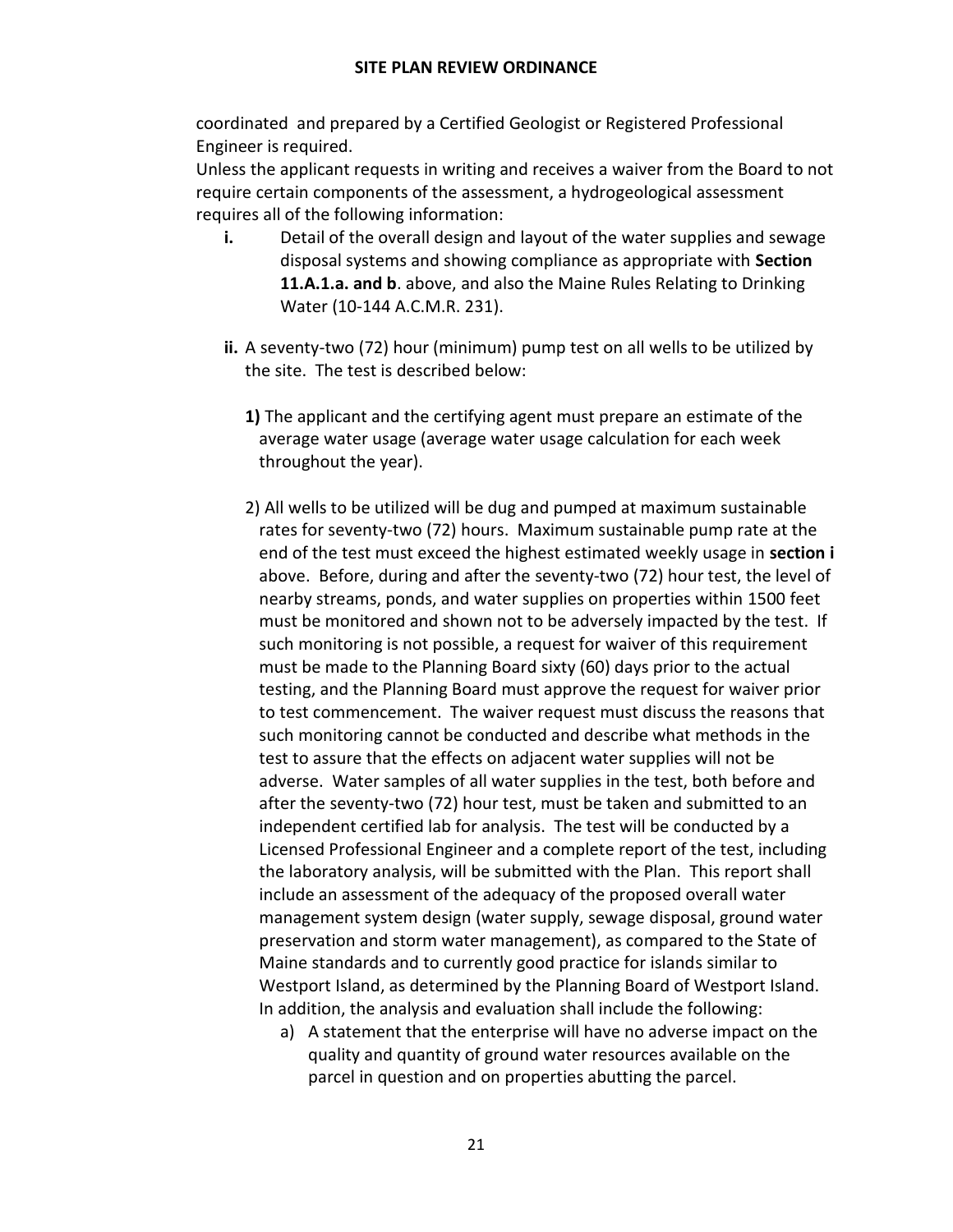- b) An estimate of the maximum daily water usage of the proposed water supply system without adverse effect on quality and quantity of ground water resources available on the parcel in question and on properties abutting the parcel. This limit shall be placed on the deed(s) of all lots within the parcel.
- **c).** Any lot clearing or temporary road construction necessary to conduct the drilling and testing are subject to normal town standards including building permits and a written plan for temporary erosion and sedimentation protection as well as permanent stabilization measures to follow after testing, regardless of the test result. A copy of the erosion and sedimentation plan for areas impacted by the seventy-two (72) hour test will accompany the test report as part of the Site Plan submission.
- **iii.** A map showing the basic soils types.
- **iv**. The depth to the water table at relevant points throughout the parcel(s) involve.
- **v.** Drainage conditions throughout area to be developed in the enterprise.
- **vi**. Known data on the existing ground water quality and quantity in the area.

**vii.** A map showing the location of any subsurface wastewater disposal systems and drinking water wells within the parcel(s) and within two hundred (200) feet of the parcel(s) boundaries.

**viii.** An analysis and evaluation of the effect of the enterprise on ground water resources. In the case of residential developments, the evaluation shall, at a minimum, include a projection of post development nitrate-nitrogen concentration at any wells within the parcel(s) of the enterprise and at their boundaries.

**ix.** Projections of ground water quality and quantity shall be based on the assumption of drought conditions (assuming 60% of normal average precipitation).

**x.** No enterprise shall increase any contaminant concentration in the ground water at any on site well or at the enterprise boundary to more than the Primary Drinking Water Standards. No enterprise shall increase any contaminant concentration in the ground water at any on site well or at the enterprise boundary to more than the Secondary Drinking Water Standards.

**xi.** If ground water contains contaminants in excess of the primary standards, and the enterprise is to be served by on site ground water supplies, the applicant shall demonstrate how water quality will be improved or treated to comply with standards.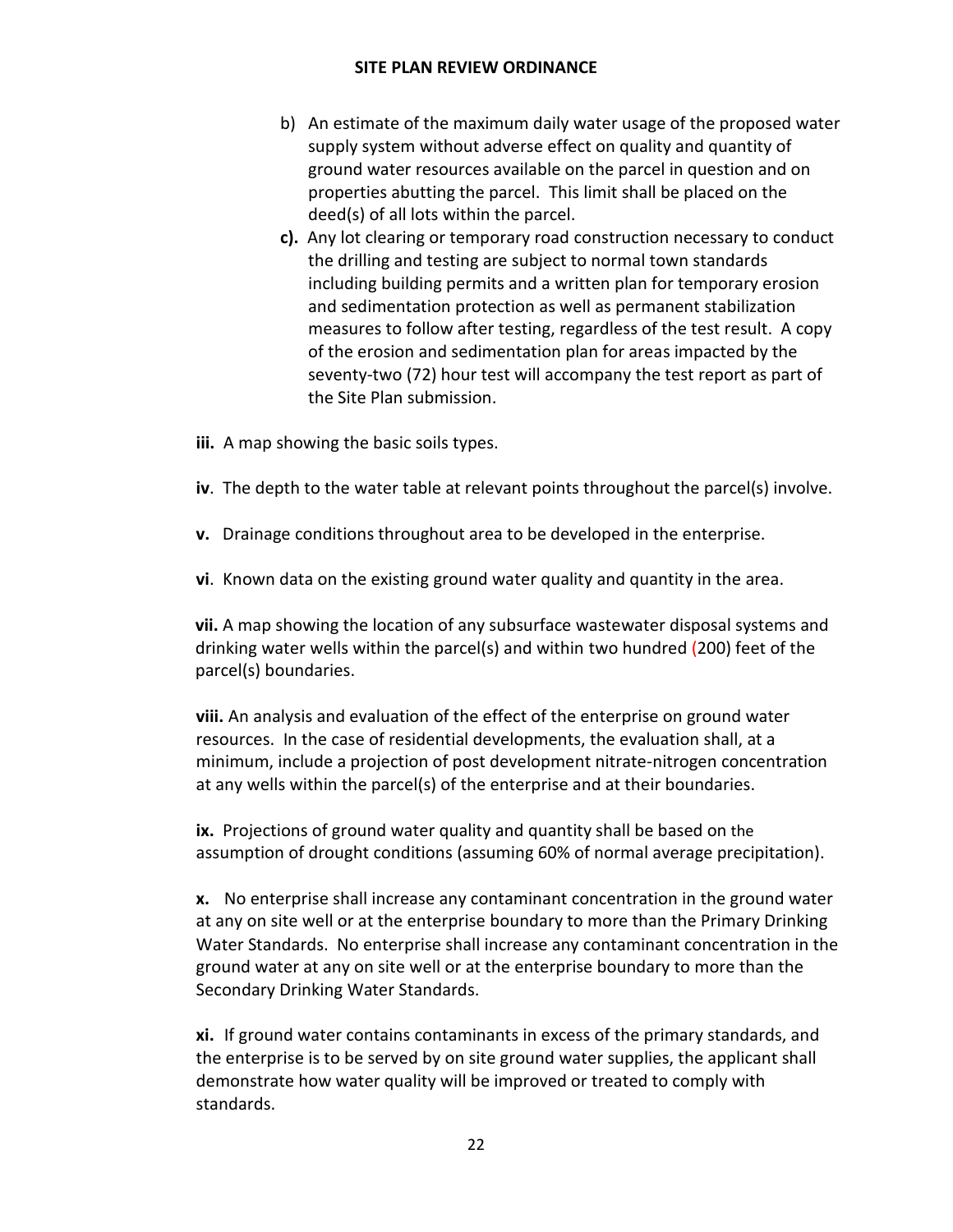**xii.** If ground water contains contaminants in excess of the secondary standards, the enterprise shall not cause the concentration of the parameters in question to exceed 150% of the ambient concentration.

**xiii.** Any waiver granted by the Board must be based on clear evidence provided by the applicant that circumstances unique to the parcel proposed for the enterprise justify the waiver of a component of the assessment and pose no threat to public health and safety.

**xiv.** Subsurface wastewater disposal systems and drinking water wells shall be constructed as shown on the map submitted with the assessment. If construction standards for drinking water wells or other measures to reduce ground water contamination and protect drinking water supplies are recommended in the assessment, those standards shall be included as a note on the Final Plan, and as restrictions in the deeds to the affected lots.

**11.A.2.b.** If the whole area of the parcel(s) being proposed for the enterprise is greater than five (5) acres and if the peak week estimated water usage of the enterprise, at present and in the future, is less than 500 gallons per day¸ normal state and local requirements apply to the enterprise development project. An inspection of the water and sewage disposal systems by the Local Plumbing Inspector shall be conducted at three (3) year intervals to confirm peak week usage and flow rates remain below the five hundred (500) gallons per day flow rate threshold. The Local Plumbing Inspector may require the enterprise to install a water meter and initiate a monitoring schedule or other method to determine if an expansion of use has occurred.

**11.A.2.c.** A water meter shall be installed to monitor usage for any enterprise with estimated peak week usage greater than five hundred (500) gallons per day or where water is an input requirement of the operating process of the enterprise. Water Usage shall be monitored by the enterprise and inspected and certified as consistent with the originally estimated usage by the Local Plumbing Inspector on a schedule to be established by the Local Plumbing Inspector and approved by the Board. This schedule shall be noted on the Final Plan.

 The enterprise is responsible for insuring inspections are accomplished on schedule and keeping the water meter fully functional. Failure to comply shall be a violation and subject to penalties as determined by the Board of Selectmen for non compliance, and legal actions to cease or minimize enterprise operations until full functionality is restored.

Actual peak water usage rates greater than 20% or more than the previously approved estimate to a level greater than 500 gallons per day shall trigger a new site plan review as an Expansion of the Enterprise (**See Section 12.E.).**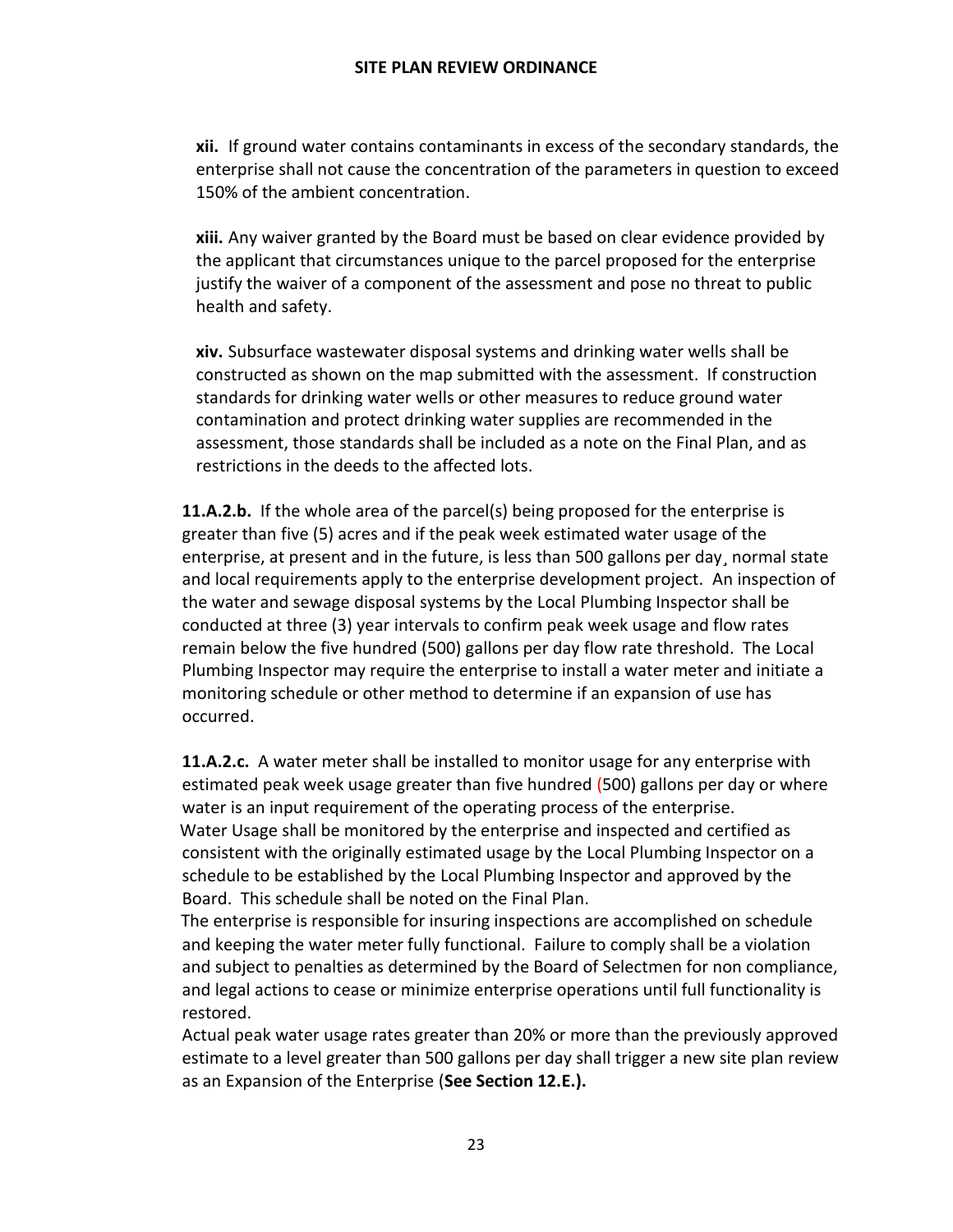## **11.B. – Sewage Disposal**

A detailed estimate of sewage flow and chemical analysis of effluent generated by the enterprise must be developed by a State of Maine Licensed Professional Engineer as part of the required review. (average daily sewage flow calculations required for each week throughout the year.)

If the sewage flow of the new or expanded use under this Ordinance is subsurface and to be shared with the flow of another separate use, under the same or different ownership, the estimate of sewage flow and effluent analysis must be combined to include all uses.

**11.B.1**. Sewage disposal shall be private subsurface wastewater disposal systems or a private treatment facility.

**11.B.2**. The applicant shall submit evidence of site suitability for subsurface sewage disposal prepared by a Maine Licensed Site Evaluator/Soil Scientist to b**e** in full compliance with the requirements of the State of Maine Subsurface Wastewater Disposal Rules.

**11.B.2.a.** This evidence may include a test pit log showing the results of an analysis demonstrating suitability for subsurface sewage disposal or a high intensity soil survey by identifying soils boundaries within the parcel(s) and naming soils types, including determination of soils suitability for the intended uses. Wetland areas shall be identified on the survey. The Site Evaluator shall certify in writing that test pits within the proposed sewage disposal area(s) meet the requirements for a new system and are located in an area with enough acceptable soils to meet the Disposal Rules and accommodate the proposed waste volume, including a suitable safety factor.

**11.B.2.b.** Variances from the Subsurface Wastewater Disposal Rules promulgated by the State of Maine Department of Health, including but not limited to, holding tanks and overboard discharge systems are not allowed.

**11.B.3.** The design of any private sewage treatment facility must be certified by a Maine Licensed Professional Engineer to meet all applicable State of Maine standards.

## **11.B.4. System Design Requirements**

**11.B.4.a.** If the area of the whole parcel being proposed for the enterprise is less than five (5) acres and the estimated peak week water usage is less than three hundred (300) gallons per day, or if the area of the parcel being proposed is greater than five (5) acres and the estimated peal week water usage of the enterprise is less than five hundred (500) gallons per day, normal state and local requirements apply to the project.

**11.B.4.b**. For continued peak week average subsurface sewage flow estimates exceeding the threshold levels in **Section 11.B.4.a.**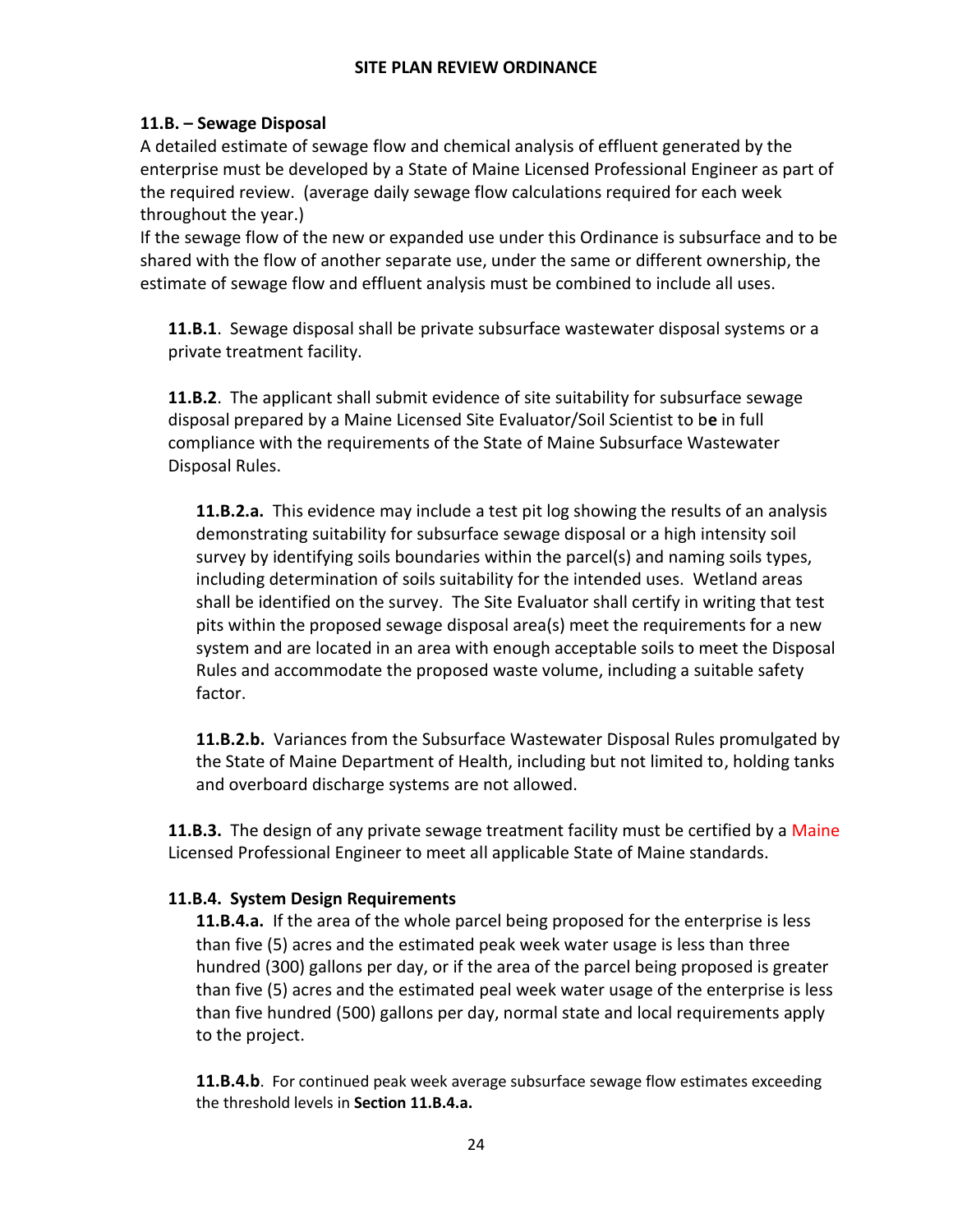- **1)** Systems must have a dual alternating processing and distribution capability (e.g. leach fields), each processing and distribution capability designed to handle the peak week estimated flow. The system design must be stamped by a Licensed Civil Engineer and approved by a Licensed Site Evaluator certified by the State of Maine.
- **2)** Final installation of the system must be inspected and approved by the Local Plumbing Inspector and certified by the same Licensed Civil Engineer cited in **Section 11.B.4.b. subsection 1)** above, in accord with the approved Final Plan.

**11.B.5. Effluent Treatments** If the effluent of the enterprise includes process waste from enterprise operations or includes chemicals or substances different in content or higher in concentration than that typical of a single family residence, the effluent must be treated or processed in a system approved by the Maine Department of Health such that the effluent that enters the subsurface distribution system meets State of Maine Domestic Sewage Disposal standards and is typical of or better (in chemical content and concentration) than the domestic waste water associated with a single family residence.

**11.B.6.** Sewage treatment and disposal systems shall be inspected and certified as fully functional by the Local Plumbing Inspector on a schedule to be established by the Local Plumbing Inspector and approved by the Board. This schedule shall be noted on the Final Plan. The enterprise is responsible for insuring inspections are accomplished on schedule and for keeping the system fully functional. Failure to comply shall be a violation and subject to penalties to be determined b the Board of Selectmen and legal action until full functionality is restored.

## **11.C. Soil Erosion and Sedimentation**

All building, site and roadway design and layouts must harmonize with existing topography and conserve desirable natural surroundings to the fullest extent possible, such that filling, excavating and earth moving activity must be kept to a minimum. Parking lots on sloped sites must be terraced to avoid cut and fill, and/or the need for retaining walls. Natural vegetation must be preserved and protected whenever possible.

An Erosion and Sedimentation Control Plan shall be prepared in accordance with the *Maine Erosion and Sedimentation Control Handbook for Construction, Best Management Practices*, latest revision, prepared by the Cumberland County Soil and Water Conservation District and the Maine Department of Environmental Protection, which is incorporated herein by reference and made a part thereof. This plan shall be prepared either by a Professional Civil Engineer or by a Certified Professional in Erosion and Sedimentation Control (CPESC). At a minimum the following items shall be discussed and provided:

**11.C.1.** A vicinity map showing the location of water bodies that may be affected by erosion and sedimentation from the project;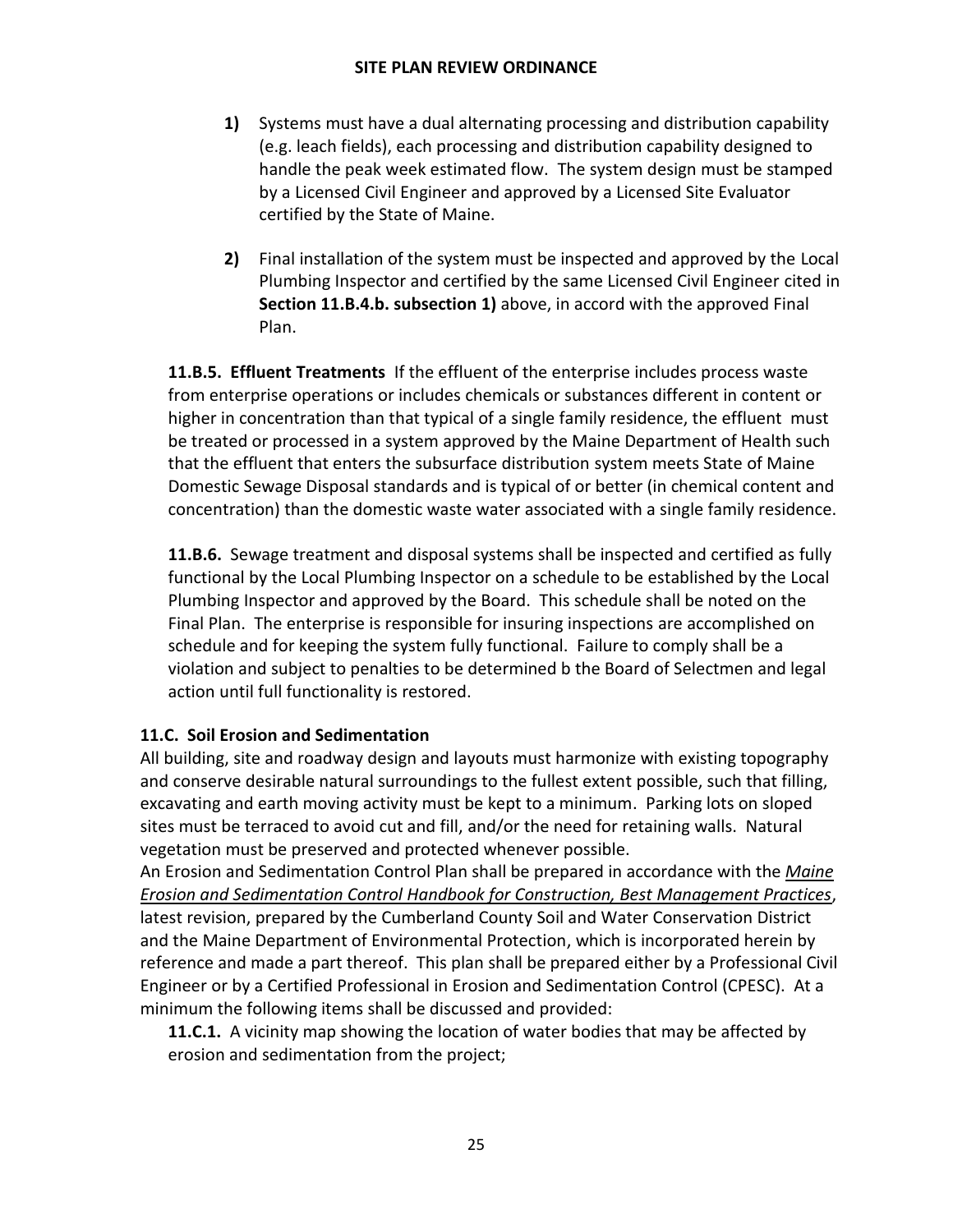**11.C.2.** Existing and proposed drainage patterns, including drainage channels that drain to surrounding water bodies;

**11.C.3.** A sequence of work that outlines how the project will be constructed and specifically addresses how soil disturbance will be minimized during the construction process;

**11.C.4.** Clear definition of the limits of work and buffer areas that will remain undisturbed and a statement of how these areas will be protected during construction;

**11.C.5.** Description of temporary and permanent erosion control practices to be used;

**11.C.6.** Identification of the locations of the temporary and permanent erosion control practices;

**11.C.7.** Identification of how and where, collected sediment will be disposed;

**11.C.8.** Dust control measures;

**11.C.9.** Inspection and maintenance procedures including scheduling and frequency. The Board may request the review and endorsement of this plan by the Knox-Lincoln Soil and Water Conservation District. The applicant shall agree as a part of the application that the procedures outlined in the Soil Erosion and Sedimentation Control Plan shall be implemented during the site preparation, construction and clean up stages. The name, address, and telephone number of the person responsible for implementation of the Plan shall be provided to the Code Enforcement Officer and the Local Plumbing Inspector prior to the commencement of any construction.

## **11.D. Streets and Roads**

**11.D.1.** For enterprises that generate less than an average of thirty (30) vehicle trips per day and whose ways of access and egress are not shared by another parcel in different ownership, normal road and driveway zoning standards apply.

For enterprises that generate an average of thirty (30) or greater vehicle trips per day or whose ways of access and egress are shared by another parcel in different ownership, the Town of Westport Island Subdivision Ordinance, Road and Street Standards shall apply with one modification:

## **Minimum Road Width**

Less than 30 vehicle trips per day 14 feet 31 to 100 vehicle trips per day 16 feet More than 100 vehicle trips per day 18 feet

Trip generation estimates shall be consistent with methods recommended in the latest edition of "Trip Generation", published by the Institute of Transportation Engineers.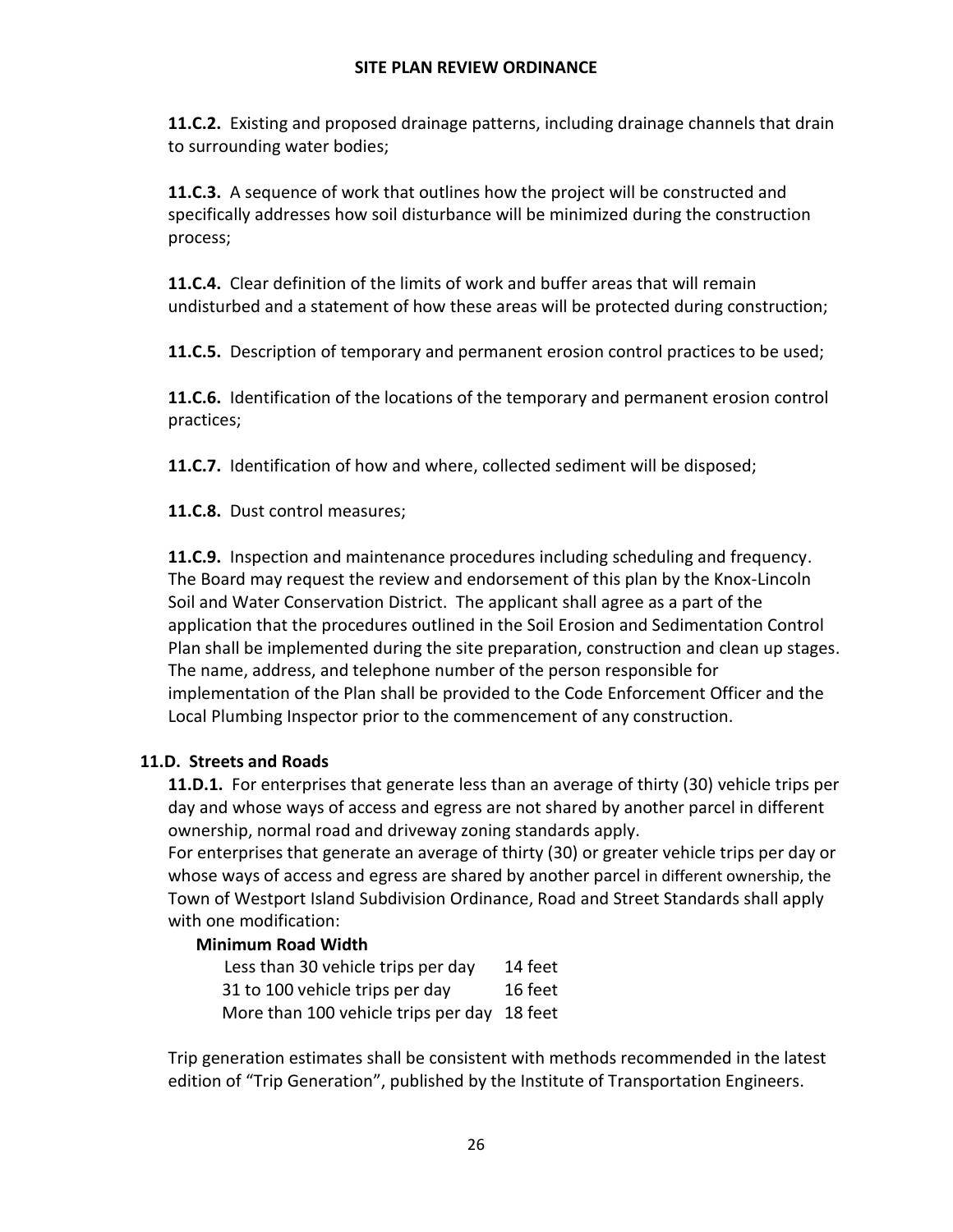### **11.D.2. Adequacy of the Road System**

**11.D.2.a.** Vehicular access to the site must be on roads, which have adequate capacity to accommodate the additional traffic generated by the enterprise.

**11.D.2.b.** The applicant must provide a detailed estimate of the average vehicular traffic, both peak hour and average daily by week (average usage calculations for each week throughout the year), consistent with "Maine Department of Transportation standards and Usage Tables". For projects which will generate greater than two hundred and fifty (250) vehicular trips per day average during peak week, the project must be located to have dedicated, on site, privately maintained access to the Main Road (Rt. 144). This requirement may be waived by the Planning Board if it determines that the project will not have an unnecessary adverse impact on traffic flow or safety.

### **11.D.3. Access into the Site**

**11.D.3.a.** Vehicular access to and from the development must be safe and convenient.

**11.D.3.b.** Where a lot has frontage on two (2) or more roads, the primary access to and egress from the lot must be provided from the road, which has less potential for traffic congestion and for traffic and pedestrian hazards.

**11.D.3.c.** The following criteria must be used to limit the number of driveways serving a proposed project:

No use shall have more than two (2) points of entry and two (2) points of egress. The combined width of all access ways must not exceed sixty (60) feet.

## **11.D.4. Internal Vehicle Circulation**

**11.D.4.a.** The layout of the site must provide for the safe movement of passenger service, and emergency vehicles through the site.

Enterprises that will be served by delivery vehicles must provide a clear route for such vehicles with appropriate geometric design to allow turning and backing for a minimum of two (2) vehicles typical of those to be employed.

**11.D.4.b.** Clear routes of access must be provided and maintained for emergency apparatus and personnel and must be posted with appropriate signage (e.g**. FIRE LANE – NO PARKING).**

**11.D.4.c.** The layout and design of parking areas must provide for safe and convenient circulation of vehicles throughout the lot.

**11.D.4.d.** All roadways must be designed to harmonize with the topographic and natural features of the site insofar as practical by minimizing filling, grading, excavation, or other similar activities which result in unstable soil conditions and soil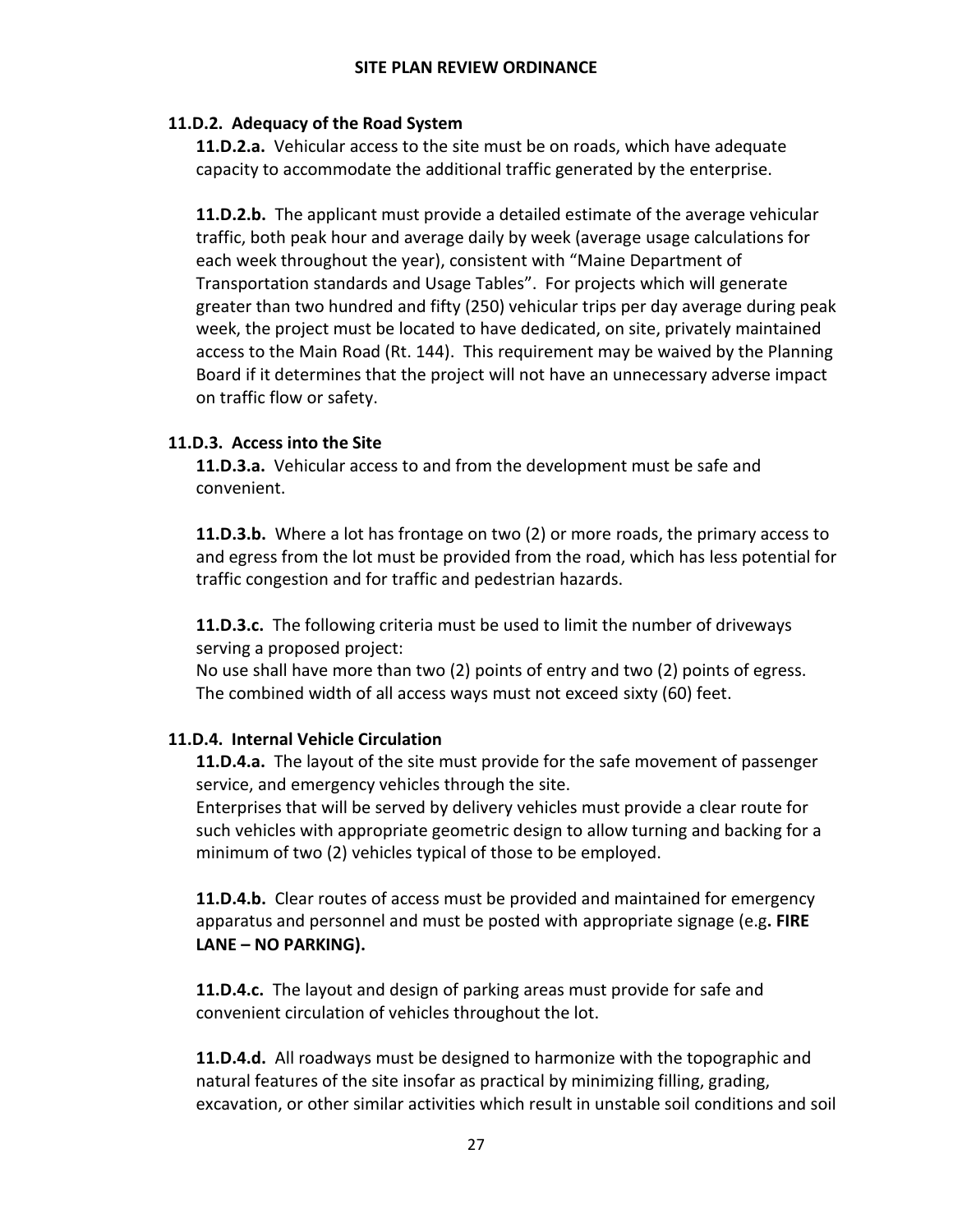erosion, by fitting the development to the natural contour of the land and avoiding substantial areas of excessive grade and tree removal, and by retaining existing vegetation during construction. The road network must provide for vehicular¸ pedestrian, and cyclist safety, all season emergency access, snow removal and storage, and delivery and collection services.

### **11.D.5. Parking Layout and Design**

Employee, customer and supplier parking shall be provided for on-site. On-site parking must conform to the following standards:

**11.D.5.a.** Parking areas with more than two (2) parking spaces must be arranged so that it is not necessary for vehicles to back into the road.

**11.D.5.b.** All parking spaces, access drives, and impervious surfaces must be located at least forty (40) feet from any side or rear lot line, except where standards for buffer yards require a greater distance. No parking spaces shall be located within seventy-five (75) feet of the front property line. Parking lots on adjoining lots may be connected by access ways not exceeding twenty-four (24) feet in width.

**11.D.5.c.** Parking stalls and aisle layout must conform to the following standards:

| Parking<br>Angle      | Stall<br>Width | Skew<br>Width | Stall<br>Depth | Aisle<br>Width     |
|-----------------------|----------------|---------------|----------------|--------------------|
| 90 degree<br>way      | $9' - 0''$     |               | $18' - 0''$    | 24'-0" two         |
| 60 degree<br>way only | $8' - 6''$     | $10' - 6''$   | $18' - 0''$    | $16' - 0''$<br>one |
| 45 degree<br>way only | $8' - 6''$     | $12' - 9''$   | $17' - 6''$    | $12' - 0''$<br>one |
| 30 degree<br>only     | $8' - 6''$     | $17' - 0''$   | $17' - 0''$    | $12' - 0''$<br>one |

**11.D.5.d.** In lots utilizing diagonal parking, the direction of proper traffic flow must be indicated by signs, pavement markings or other permanent indications and maintained as necessary.

**11.D.5.e.** Parking areas must be designed to permit each motor vehicle to proceed to and from the parking space provided for it without requiring the moving of any other moter vehicles.

**11.D.5.f.** Provisions must be made to restrict the "overhang" of parked vehicles when it might restrict traffic flow on adjacent through roads, restrict pedestrian or bicycle movement on adjacent walkways, or damage landscape materials.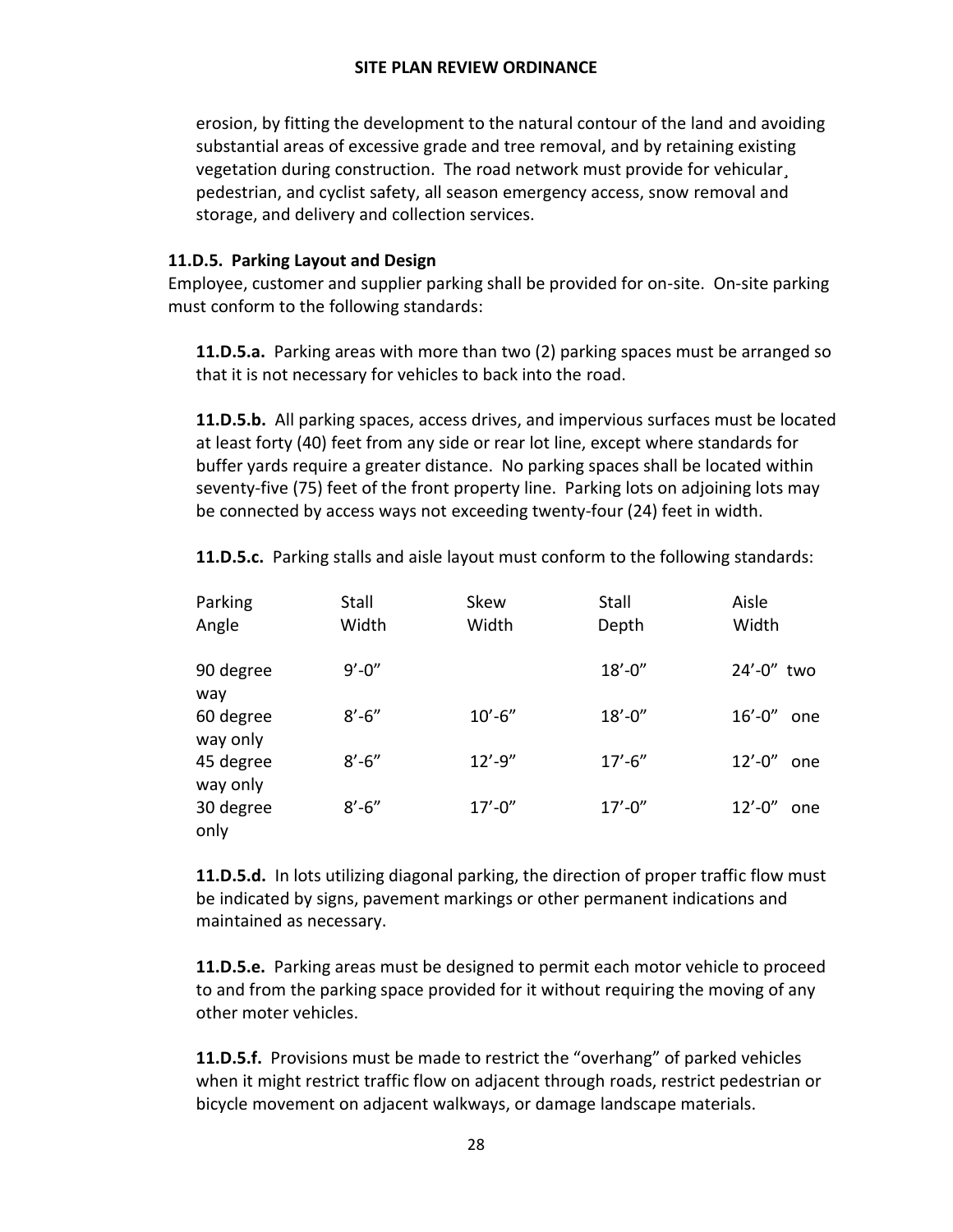## **11.D.6. Pedestrian Access**

The site plan must provide for a system of pedestrian ways within the development appropriate to the type and scale of development. This system must connect the major building entrances and exits with parking areas and with existing sidewalks, if they exist or are planned in the vicinity of the project. The pedestrioan network may be located either in the road right-of-way or outside the right-of-way in open space or recreation areas

## **11.E. Site Clearing and Common Land**

**11.E.1.** The enterprise shall limit the clear cutting of trees to a minimum level consistent with the necessary functions of the enterprise and a note to that effect shall stipulate those clear cut areas on the Final Plan.

**11.E.2**. Reservation or Dedication and Maintenance of Common Land, Facilities and Services

**11.E.2.a.** All common land, facilities and property shall be controlled by an association which has as its principal purpose the conservation or preservation of land in essentially its natural condition.

**11.E.2.b.** Further subdivision of the common land and its use for other than noncommercial recreation, or conservation purposes, except for easements for utilities, shall be prohibited. Structures and buildings accessory to non-commercial recreational or conservation uses may be erected on the common land.

**11.E.2.c.** The common land shall be shown on the Final Plan with appropriate notations on the Final Plan to indicate that it shall not be used for future building lots.

**11.E.2.d.** Common land shall not be designated as open space, permanently protected open space, public access open space or forever wild open space.

## **11.F. Storm Water Management**

A Storm Water Management Plan prepared by a Registered Professional Engineer, shall be designed so that the post development storm water runoff does not exceed the pre development storm water runoff for the 24 hour duration of 2 year, 10 year, and 25 year frequency storm events. The storm water plan shall be prepared in accordance with "Storm Water Management for Maine: Best Management Practices", latest edition, prepared by the Maine Department of Environmental Protection, which is incorporated herein by reference and made a part thereof. The storm water plan shall include the following information for the pre and post development conditions: drainage area boundaries, hydrologic soils groups, ground cover type, time of concentration flow paths, modeling methodology, calculations, and background data. The Board may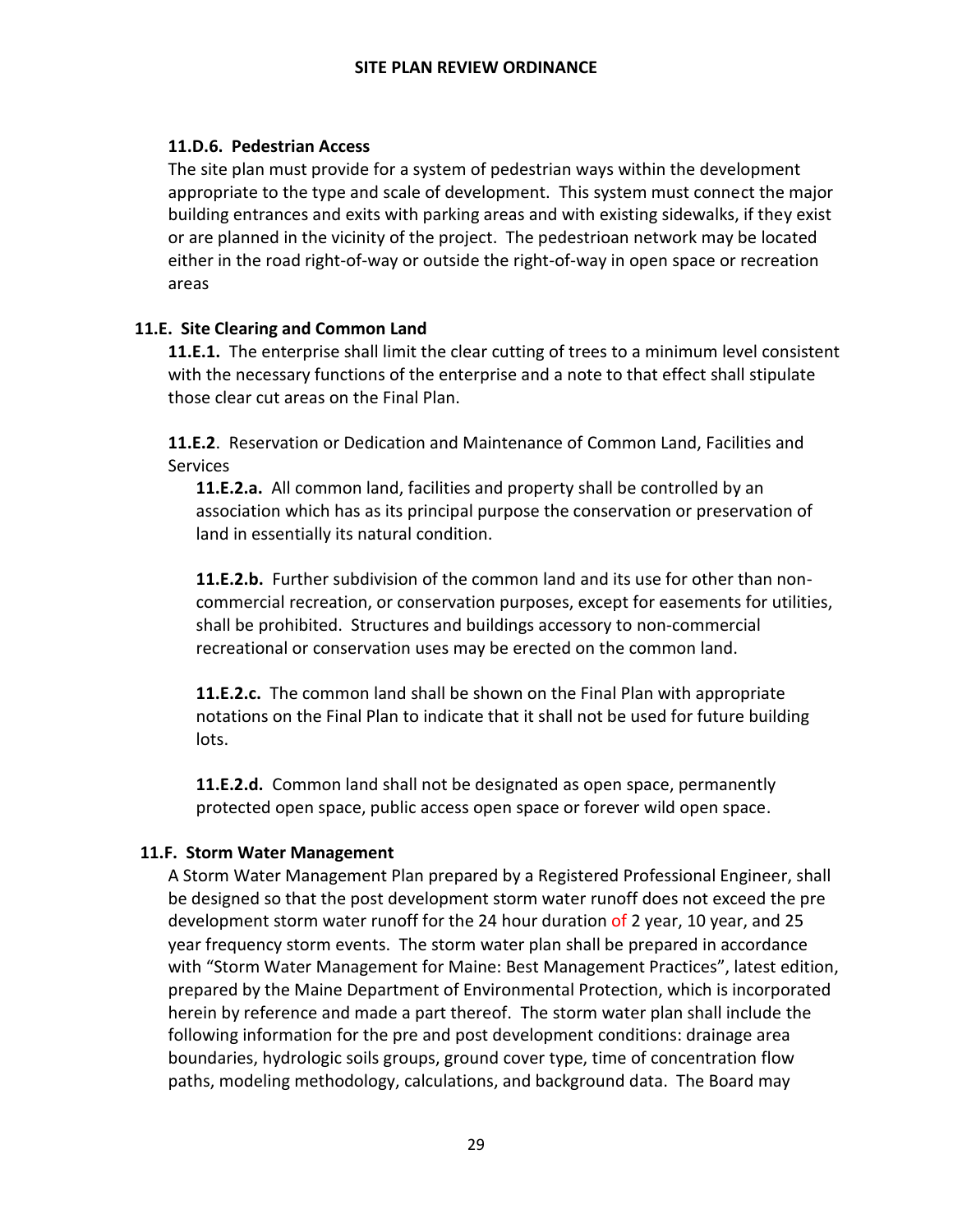require review and endorsement of the storm water plan and calculations by the Knox Lincoln Soil and Water Conservation District.

## **11.G. Emergency Municipal Services 11.G.1. Roads, Streets and Driveways**

**11.G.1.a.** Any road, street or driveway, public or private, within the enterprise shall provide turnaround capability for emergency vehicles within one hundred (100) feet of all primary structures serviced by said road, street or driveway.

**11.G.1.b.** Any road, street or driveway, public or private, within the enterprise shall be constructed such that emergency vehicles shall have unimpeded access and egress between all primary structures within the enterprise and the nearest turn around position.

## **11.G.2. Emergency Provisions**

**11.G.2.a.** Any proposal for a new enterprise shall include a site fire protection plan. The plan shall provide adequate ingress and egress for emergency vehicles and identify a source(s) of water supply for firefighting as outlined by the National Fire Protection Association Standards (NFPA 1142, Standards on Water Supplies for Suburban and Rural Fire Fighting), and/or other provisions for any additional elements mutually agreed to with the Town's Fire Chief, as needed to ensure adequate fire protection. A review of the Plan by the Town's Fire Chief shall be done prior to the public hearing.

**11.G.2.b.** Full coverage sprinkler systems shall be installed in all new principal structures consistent with NFPA 13 2002 as revised or amended.

## **11.H. Financial and Technical Capacity**

## **11.H.1.** Financial Capacity

The applicant may show financial capacity through a demonstration that the property to be developed is owned in fee simple, with no outstanding economic encumbrances and has an assessed value large enough to cover the cost of proposed public and quasi-public improvement or the cost, reasonably, to restore the project site to its original condition whichever is greater or,

**11.H.2.** Make an offer of a budget for the construction of all necessary facilities, accompanied by a clear statement by a contractor who has worked recently in the local area that the proposed developments can be constructed for the budgeted amount. This offer must be accompanied by an irrevocable letter of credit, or a bond furnished by an insurance carrier authorized to do business in Maine, sufficient to cover the budgeted amount.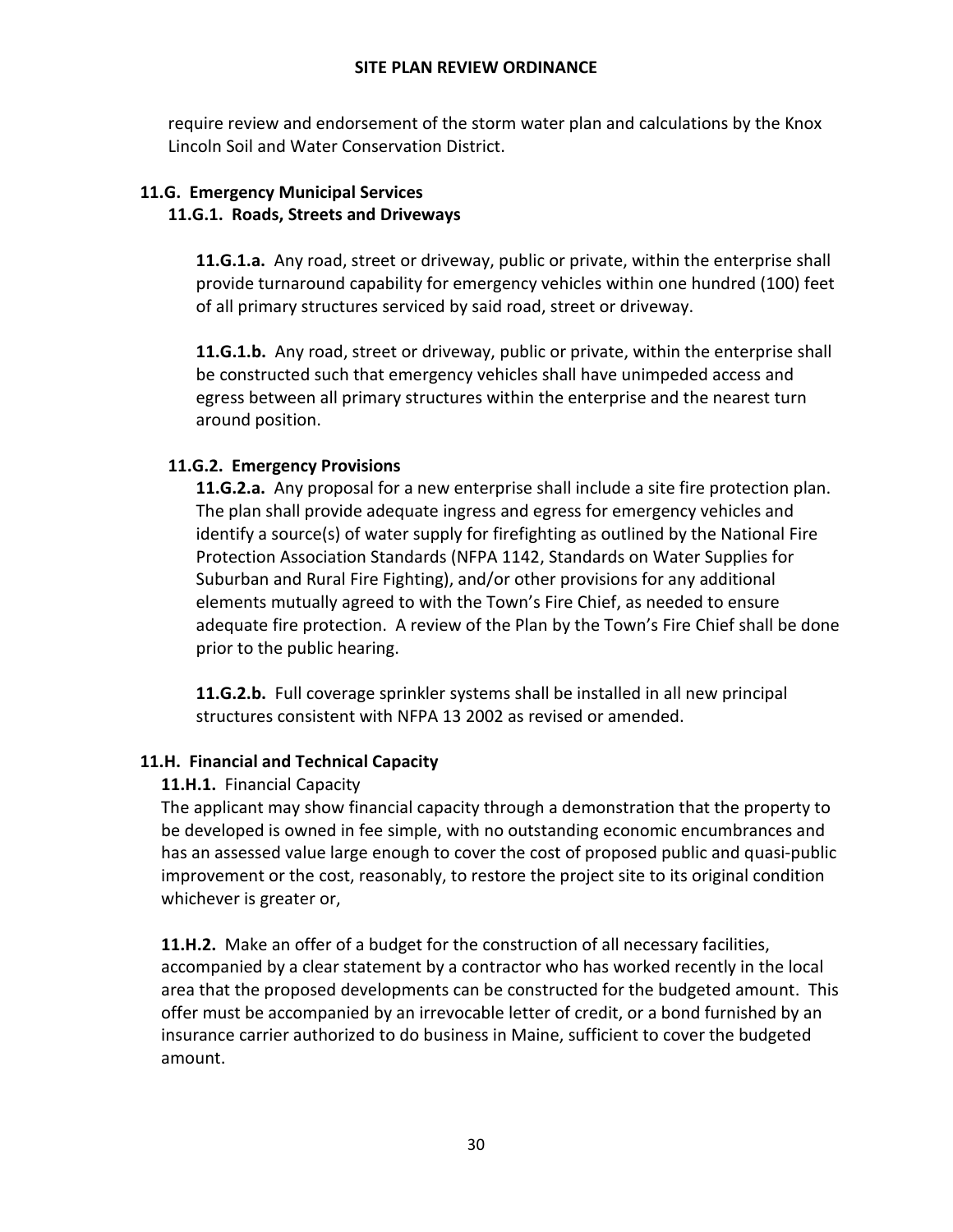## **11.I. Monuments**

Permanent monuments shall be set at all corners and angle points of the enterprise lots and boundaries; and at all intersections and points of curvature. All monuments shall be constructed and embedded in the ground in accordance with commonly accepted good surveying practices.

## **11.J. Road Names and 911 Addresses**

Roads, which join or are in alignment with roads of abutting or neighboring properties, shall bear the same name. Names of new roads shall not duplicate, nor bear phonetic resemblance to the names of existing roads within the municipality, nor in neighboring communities, and shall be subject to the approval of the Board of Selectmen. Prior to Final Plan Approval, the applicant shall contact the 911 Officer or Deputy to provide 911 addresses for all lots in the enterprise.

## **11.K. Surface Drainage**

**11.K.1.** All improvements recommended in the drainage plan submitted pursuant to **Section 11.F**. shall be shown on the approved plan.

**11.K.2.** Topsoil shall be considered part of the enterprise. Except for "surplus" topsoil for roads, parking areas and building excavation, it is not to be removed from the site.

**11.K.3.** Except for normal thinning and landscaping, existing vegetation shall be left intact to prevent soil erosion. The Board shall require the applicant to take measures to correct and prevent soil erosion in the proposed enterprise as detailed in the Sedimentation and Erosion Plan submitted pursuant to **Section 11.C.**

**11.K.4.** To prevent soil erosion of shoreline areas, tree cutting on the shoreline shall conform to the Shoreland Zoning Ordinance of the Town of Westport Island, as amended.

## **11.L. Utilization of the Site**

The plan for the development must reflect the natural capabilities of the site to support development. Buildings, lots, and support facilities must be clustered in those portions of the site that have the most suitable conditions for development. Environmentally sensitive areas, including but not limited to, wetlands, steep slopes, floodplains, significant wildlife habitats, fisheries, scenic areas, habitat for rare and endangered plants and animals, unique natural communities and natural areas, and sand and gravel aquifers must be maintained and preserved to the maximum extent. Natural drainage areas must also be preserved to the maximum extent. The development must include appropriate measures for protecting these resources, including but not limited to, modification of the proposed design of the site, timing of construction, and limiting the extent of excavation.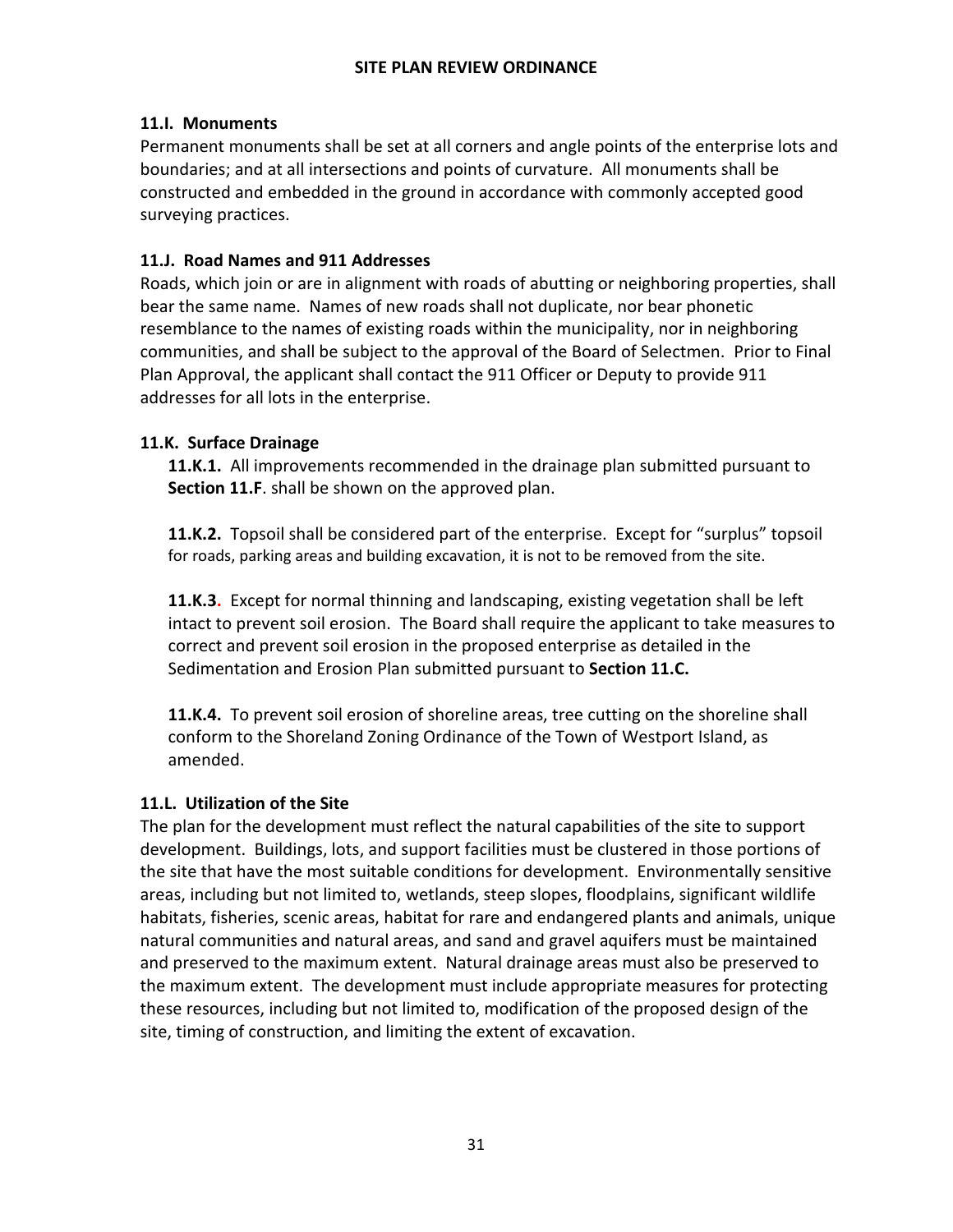## **11.M. Utilities**

The development must be provided with electrical, telephone and telecommunication service adequate to meet the anticipated use of the project. New utility lines and facilities must be screened from view to the extent feasible.

## **11.N. Natural Features**

**11.N.1.** The landscaping must be preserved in its natural state insofar as practical by minimizing tree removal, disturbance and compaction of soil, and by retaining existing vegetation insofar as practical during construction. Extensive grading and filling must be avoided as far as possible.

**11.N.2.** All structures, signage, driveways and parking areas must be located on the lot to maximize the aesthetic appearance of the site and to retain to the maximum possible extent the rural character of the site.

**11.N.3.** Landscaping must enhance the natural appearance of the site.

**11.N.4.** All proposed site development located on Route 144 requires a natural buffer of fifty (50) feet along Route 144. All proposed site development not located on Route 144 requires a natural buffer of thirty (30) feet on its frontage road. All proposed site development must retain twenty (20) foot natural buffers along all other boundaries. The Board may, for enterprises whose buildings and parking areas exceed 10,000 square feet, require applicant to landscape a buffer if an adequate pre-existing natural buffer is not present.

## **11.O. Harmful, Hazardous, Special and Radioactive Materials**

**11.O.1.** The handling, storage, transportation, use and disposal of all materials identified by the standards of a federal or state agency as hazardous, special or radioactive must be in compliance with the standards of these agencies.

**11.O.2.** No flammable or explosive liquids, solids or gases shall be stored in bulk above ground unless they are located at least seventy-five (75) feet from any lot line. All materials must be stored in a manner and location, which is in compliance with appropriate rules and applicable regulations of the NFPA, Maine Department of Public Safety and other appropriate federal, state and local regulations.

**11.O.3.** Any storage facility for fuel, chemicals, wastes or any potentially harmful materials shall be located on impervious pavement and shall be completely enclosed by an impervious dike high enough to contain the total volume of material kept in the storage facility, plus the accumulated rainfall of a fifty (50) year storm (if outdoor storage). Any alternative storage containment method shall provide superior protection to the environment and shall be approved by a Licensed Professional Engineer.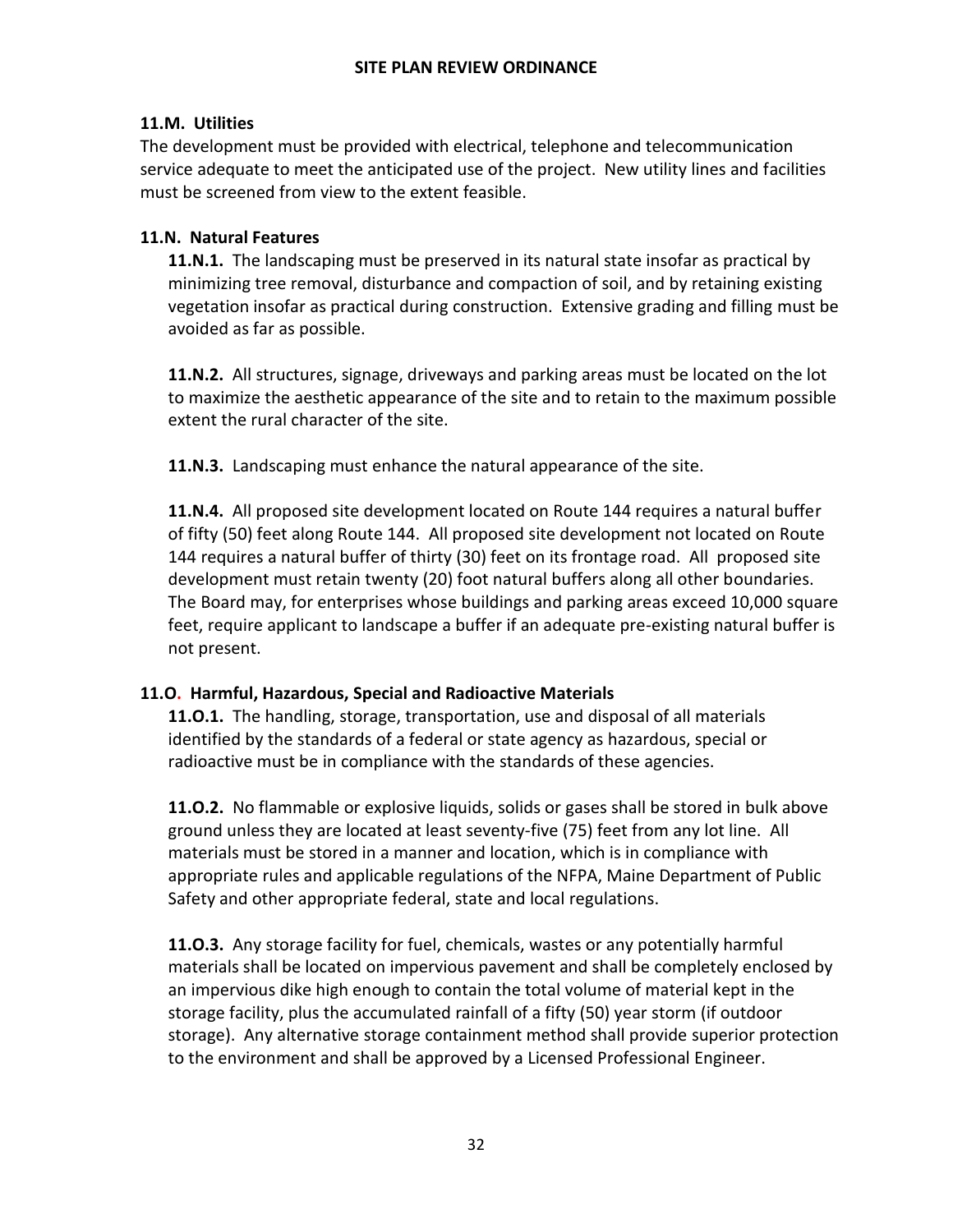#### **11.P. Solid Waste Management**

The proposed development must provide for adequate disposal of non hazardous solid wastes. All solid waste must be disposed of at a licensed disposal facility having adequate capacity to accept he project's wastes.

### **11.Q. Dust, Gases, Odors, and Radiation**

The creation of emissions of dust, dirt, fly ash, fumes, vapors, gases or radiation which could be injurious to human health, animals or vegetation; detrimental to the enjoyment of adjoining or nearby properties; or which could soil or stain persons or property or disrupt normal activities at any point beyond the lot line of the enterprise creating the emission, shall be prohibited. In addition, no enterprise shall be permitted to produce harmful, offensive or bothersome odors, scents or aromas which are clearly incompatible with the surrounding environment and perceptible beyond their lot lines, either at ground or habitable elevation. The location and vertical height of all exhaust fans, vents, chimneys or any other sources discharging or emitting smoke, fumes, gases, vapors, odors, scents or aromas shall be shown on the Plan with a complete description of the source materials. Analysis of sources, locations and levels of electromagnetic radiation emitted from the enterprise shall also be shown on the Plan.

### **11.R Lighting**

**11.R.1.** Lighting shall be controlled in both height and intensity to maintain a rural character. To achieve this, luminaries shall be shielded to prevent light shining beyond the lot lines onto neighborhood properties or public ways.

**11.R.2.** Light standards are restricted to a height of twenty (20) feet.

**11.R.3**. All lighting (except minimal required for security purposes) shall be turned off between the hours of 9:00 PM and 6:00 AM. Any exception must be approved by the Board and based on the enterprise's operational requirements.

#### **11.S. Noise**

Noise from sources related to enterprise operations shall be controlled to maintain the rural character of the Town.

Sound pressure emanating from enterprise sources measured four (4) feet above the ground surface at the lot lines shall not exceed the following levels:

| 7:00 AM to 9:00 PM | $50dBA*$  |
|--------------------|-----------|
| 9:00 PM to 7:00 AM | $40dBA**$ |

\*This level may be exceeded by 10dBA for a single period of 30 minutes in any one (1) day. \*\* 40dBA is equivalent to quiet conversation.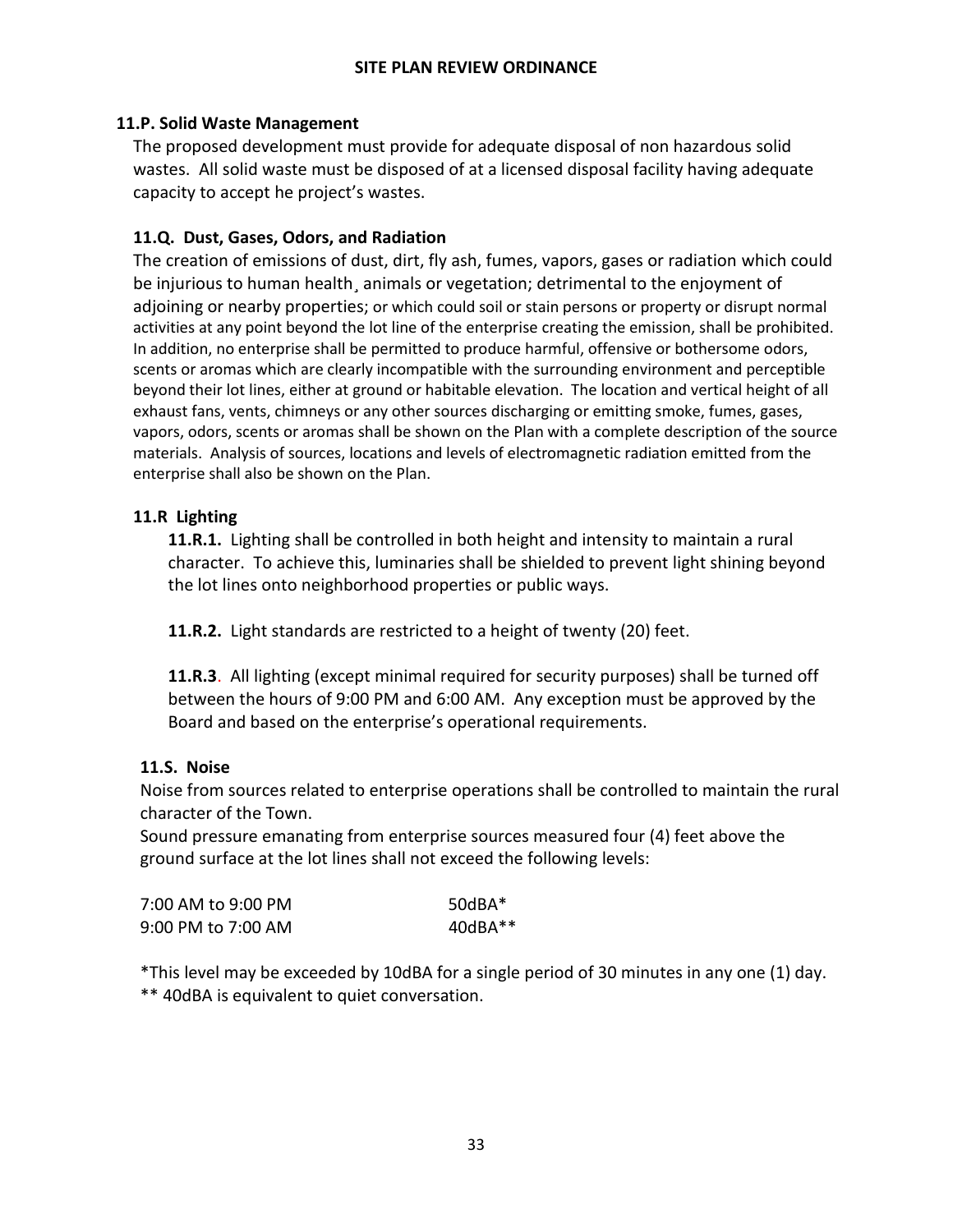### **11.T. Facades**

**11.T.1.** It is particularly important that new construction, as viewed from the public ways, meets minimum design criteria to blend harmoniously with the rural character of a coastal New England town as envisioned in the Westport Island Comprehensive Plan.

**11.T.2.** Exterior colors shall be consistent with a rural vista. Colors such as white or those known as "colonial colors" shall be utilized.

**11.T.3.** The design of the building shall be compatible with New England buildings such as barns and sail lofts. Exterior siding shall resemble clapboard, shingle or other siding commonly seen in rural New England.

#### **11.U. Construction Standards**

Electrical service to the enterprise and the electrical wiring within the enterprise shall be safe and adequate for the intended use and certified by a Licensed Electrician to be consistent with all applicable industry and state standards.

### **11.V. Signs**

**11.V.1.** The following provisions shall govern the use of signs:

**11.V.1.a.** Signs and billboards relating to enterprise name and/or goods and services sold on the premises shall be permitted, provided that such signs shall not exceed twenty (20) square feet in area and shall not exceed eight (8) feet in any direction. No more that two (2) signs per premises shall be allowed.

**11.V.1.b.** Billboards and signs relating to goods or services not sold or rendered on the premises shall be prohibited.

**11.V.1.c.** No sign shall extend into a public way (including any shoulder).

**11.V.1.d.** No sign shall be higher than twenty (20) feet above the ground.

**11.V.1.e.** No sign may be mounted to trees, utility poles, or other natural objects that protrude above the ground.

**11.V.1.f.** No sign shall be mounted on or above any roofs.

**11.V.1.g.** Signs may be reflectively illuminated only by shielded, non-flashing, clear incandescent lights during the hours specified in **Section 11.R.**

**11.V.1.h.** No signs may have any moving parts.

**11.V.2.** Signs not in conformance with the provisions of this standard and which existed at the time of the adoption of this Ordinance shall be allowed to remain and be maintained. No non-conforming sign shall be reconstructed, remodeled, relocated, or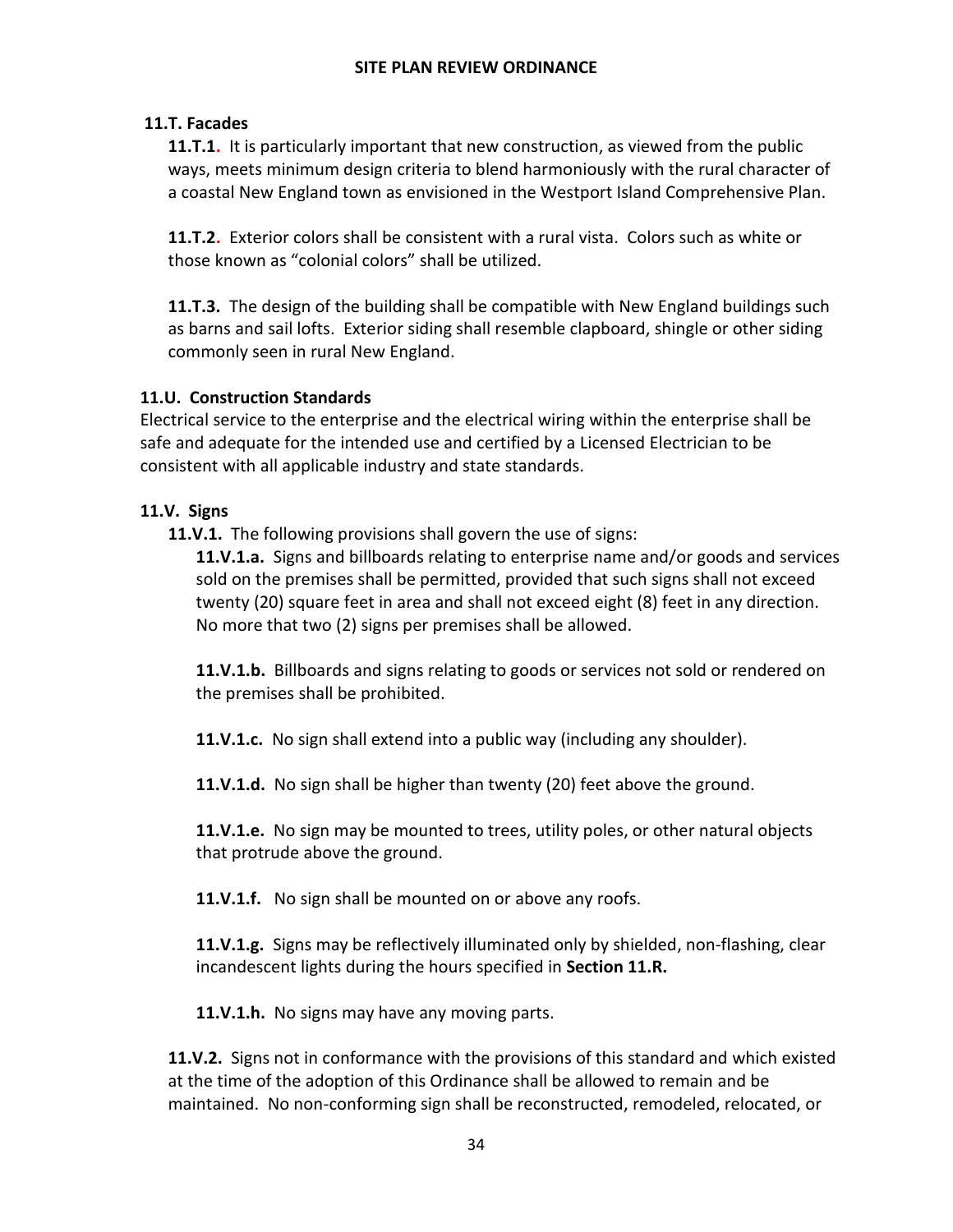changed in size or content (including trade name, different words, letters or numbers, new design, different colors or different logo) unless such change(s) will make the sign conforming in all respects to the above standards.

## **11.W. Minimum Lot Standards**

**11.W.1.** For new enterprises requiring site plan review:

| <b>District</b>                                                                                                | <b>Minimum Lot</b><br>Area (acres) | <b>Minimum Frontage</b><br>(feet) | <b>Minimum Shore</b><br><b>Frontage (feet)</b><br>(If applicable) |
|----------------------------------------------------------------------------------------------------------------|------------------------------------|-----------------------------------|-------------------------------------------------------------------|
| Limited Development                                                                                            | 3                                  | 250                               | 250                                                               |
| Limited Residential/Commercial                                                                                 | 3                                  | 250                               | 250                                                               |
| Comm. Fisheries/Maritime Activ.<br>Commercial enterprises are prohibited in the Resource Protection Districts. |                                    | 150                               | 150                                                               |

**11.W.2.** Land below the normal high water line of a water body or upland edge of a wetland shall not be included toward calculating minimum lot area.

**11.W.3.** Lots located on opposite sides of a public or private road shall be considered each a separate tract or parcel of land unless such road was established by the owner of land on both sides thereof after September 2, 1971.

**11.W.4.** The minimum width of any portion of any lot within one hundred (100) feet, horizontal distance, of the normal high water line of a water body or upland edge of a wetland shall be equal to or greater than the shore frontage requirement for a lot with the proposed use.

**11.W.5.** If more than one principal enterprise is constructed on a single parcel, each additional principal enterprise shall require an additional one hundred and fifty (150) feet of frontage, lot width and shore frontage, if applicable. All other dimensional requirements, including minimum lot size shall be met for each additional principal structure.

## **11.X. Principal and Accessory Structures**

**11.X.1.** All new principal and accessory structures shall be set back one hundred (100) feet from any body of water, tributary stream, or the upland edge of a wetland, except that in the Commercial Fisheries/Maritime Activities Districts there shall be no minimum setback for water dependent structures and uses.

**11.X.2.** Principal or accessory structures and expansions of existing structures which are permitted in the Limited Development Districts and the Limited Residential/Commercial Districts shall not exceed thirty-five (35) feet in height. This provision shall not apply to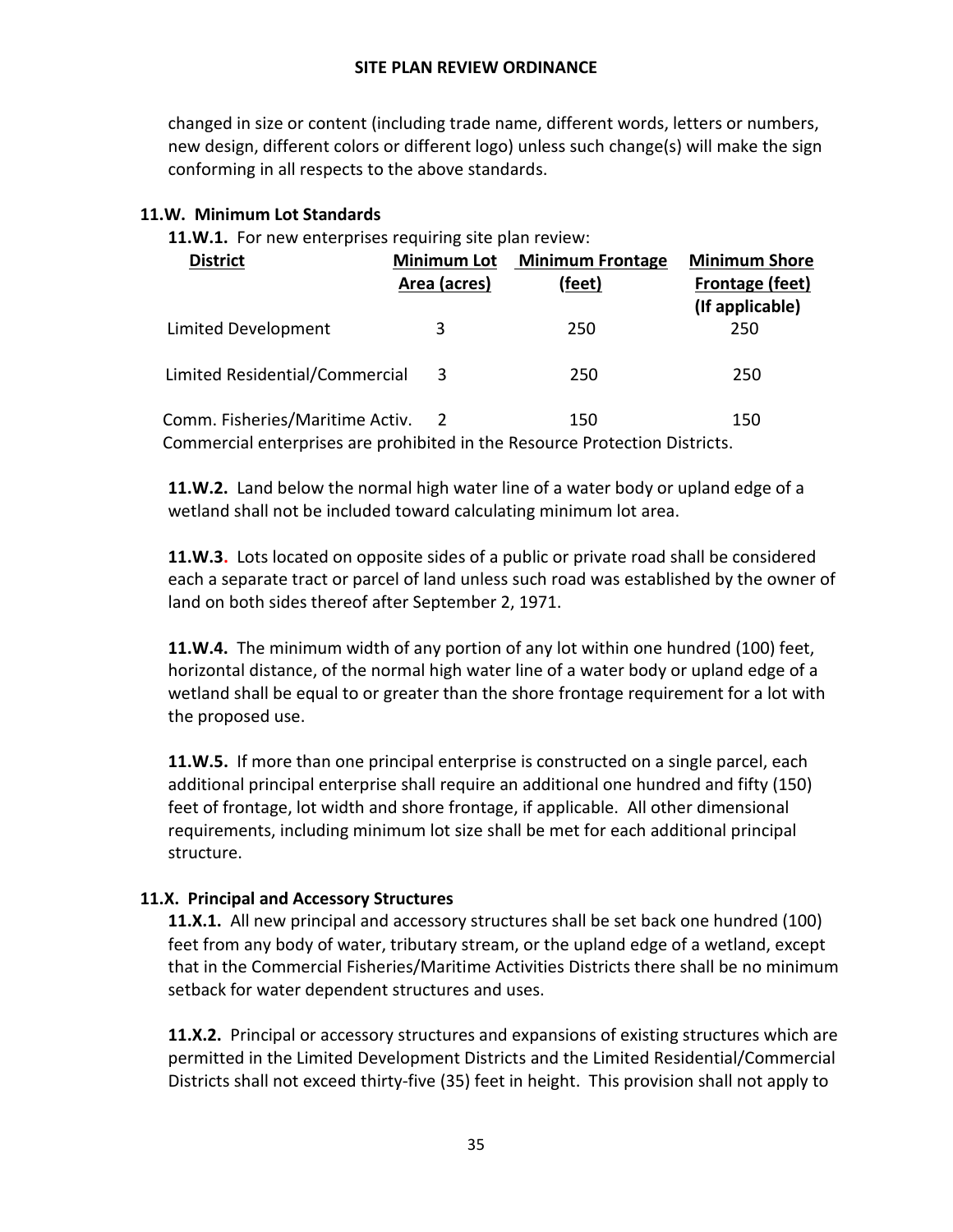structures such as transmission towers, windmills, and similar structures having no floor area. The above cited structures are not permitted in Resource Districts.

## **11.X.3. Minimum Lot Width**

No principal or accessory structure shall be erected on a lot having a width of less than two hundred fifty (250) feet in the Limited Development District and the Limited Residential/Commercial District and one hundred fifty (150) feet in the Commercial Fisheries/Maritime District, measured through that part of the building where the lot is narrowest.

## **11.X.4. Set Back**

**11.X.4.a.** No building or structure or any portion thereof shall be erected within seventy-five (75) feet from the right-of-way or sideline of any road or street. If there is no established right-of-way sideline for any road or street, said sideline shall be deemed to be sixteen and one half (16 1/2) feet from the center of the road or street.

**11.X.4.b.** Driveways and access ways from public or private roads shall not be erected within forty (40) feet of side property lines.

## **11.X.5. Side Yards and Rear Yards**

**11.X.5.a.** For every enterprise building erected in any district, there shall be a minimum side lot clearance on each side of said building of not less than seventyfive (75) feet, which space shall remain open and unoccupied by any structure.

**11.X.5.b.** No enterprise building or structure or any portion thereof except steps and uncovered porches extending less than ten (10) feet from such building shall be erected within seventy-five (75) feet of any back line.

## **11.X.6**. **Corner Lots**

 The setback building line on a corner shall be in accordance with the provision governing the road or street on which the building faces. If possible, the side lot clearance on the side road shall conform to the setback line for an inside lot on said street or road, but in no event shall side yard clearance be less than seventy-five (75) feet from the right-or-way sideline.

## **SECTION 12. – INSPECTION AND ENFORCEMENT**

**12.A.** Consistent with the approved time-phased project (**Section 6.B.2.r.),** upon completion of each approved phase of construction prior to the approved occupancy of the premises, and/or commencement of enterprise operation, the applicant shall submit to the Board, a signed and stamped statement by a Registered Professional Engineer stating that the project phase has been constructed in accordance with the approved plan. Also the applicant shall request approval of the Board to occupy the premises, and to commence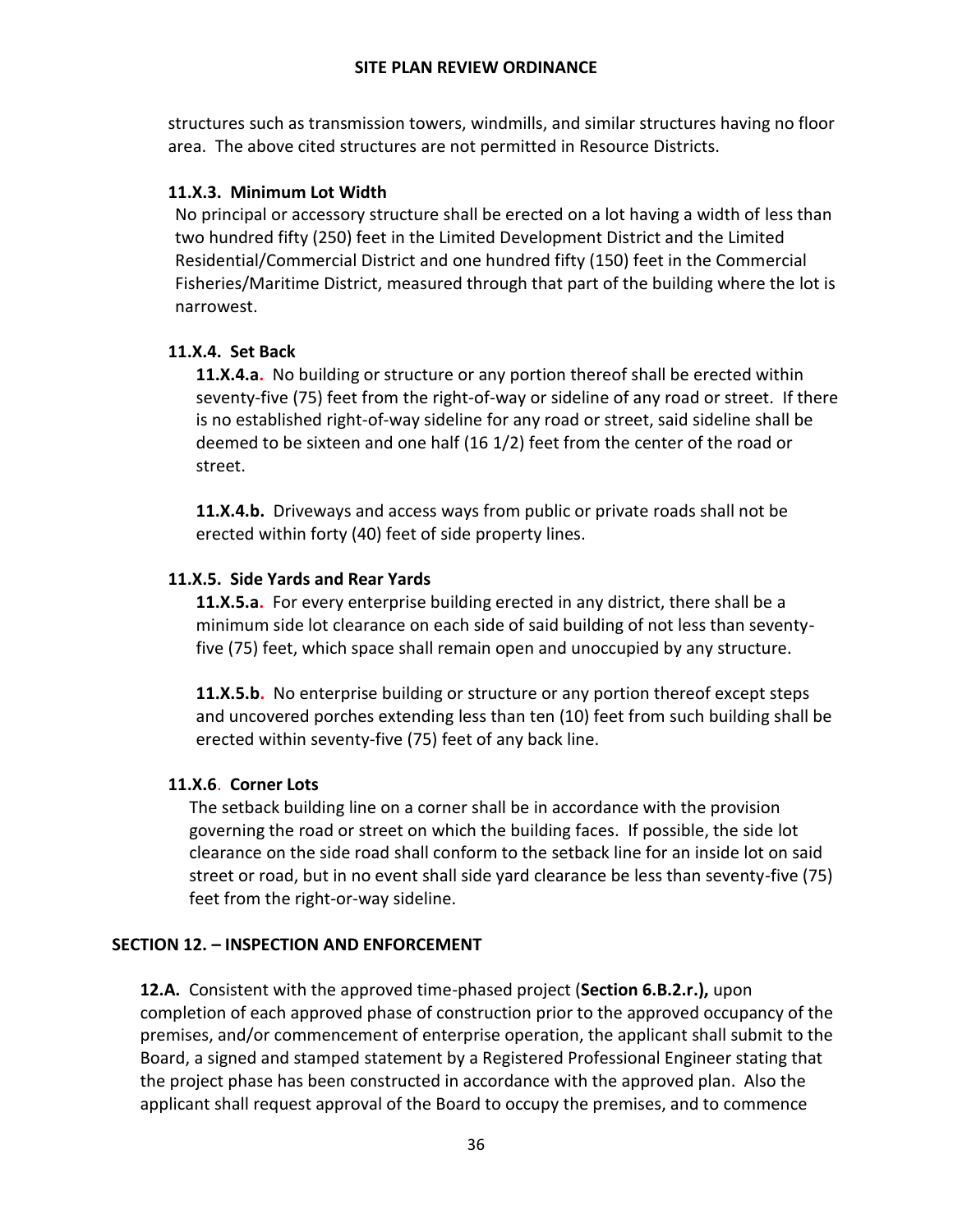enterprise operations, consistent with the approved time-phased project plan (**Section 6.B.2.r.).** The Board shall approve, approve with conditions or deny requests for occupancy or commencement of operations within thirty (30) days of the request and issue findings of fact.

**12.B.** It shall be the duty of the Board of Selectmen or their appointed agent, including but not limited to, the Code Enforcement Officer and/or the Local Plumbing Inspector, to enforce this Ordinance. The Board of Selectmen or their appointed agent may conduct onsite inspections to ensure compliance with all applicable laws and conditions attached to the approved application.

**12.C**. If the Board of Selectmen or their appointed agent finds upon inspection of the improvements that any of the required improvements have not been constructed in accordance with the Final Plans, recordable documents and specifications filed by the applicant at the Town Office, the inspecting official shall so report in writing to the Board of Selectmen, the Board, the applicant and the builder. This report in writing shall constitute notice of violation. The Board of Selectmen shall take legal steps necessary through the consent order process to assure compliance with the approved Final Plans. Failure by the applicant to act in accordance with the Final Plans as approved, shall be a violation and subject to penalties to be determined by the Board of Selectmen.

**12.D.** The applicant may request, following completion of all construction related to any phase of the approved time-phased project plan, that the Board review the project and certify that the conditions relating to that construction have been met.

**12.E.** If the Local Plumbing Inspector or other authorized agent finds upon ongoing period inspections as specified in the **Standards Section 11**. that required systems are not performing as specified in the Final Plan, or concentrations exceed limits of the standard, the inspecting official shall so report in writing to the Board of Selectmen, the Planning Board, the current owner and enterprise management. This report in writing shall constitute notice of violation. The Board of Selectmen shall take legal steps necessary to assure timely compliance with the approved Final Plans**. Failure by the applicant to act in accordance with the Final Plans as approved, shall be a violation and subject to penalties to be determined by the Board of Selectmen.** 

If ongoing periodic inspections show increased water or septic usage beyond the thresholds allowed by the ordinance, the inspection official shall report such increased levels in writing to the Board of Selectmen, the Board, the current owner and enterprise management. This report in writing shall constitute notice of Expansion of Use and require a Site Plan Review application to be filed with the Board within three (3) months of such notice. Failure to reapply for Site Plan Review within three (3) months based on this expansion of use shall constitute a violation and the Planning Board shall provide notice of such violation in writing to the owner and occupants and to the Board of Selectmen. The Board of Selectmen shall take any legal steps necessary to assure continued compliance with this Ordinance. **Failure**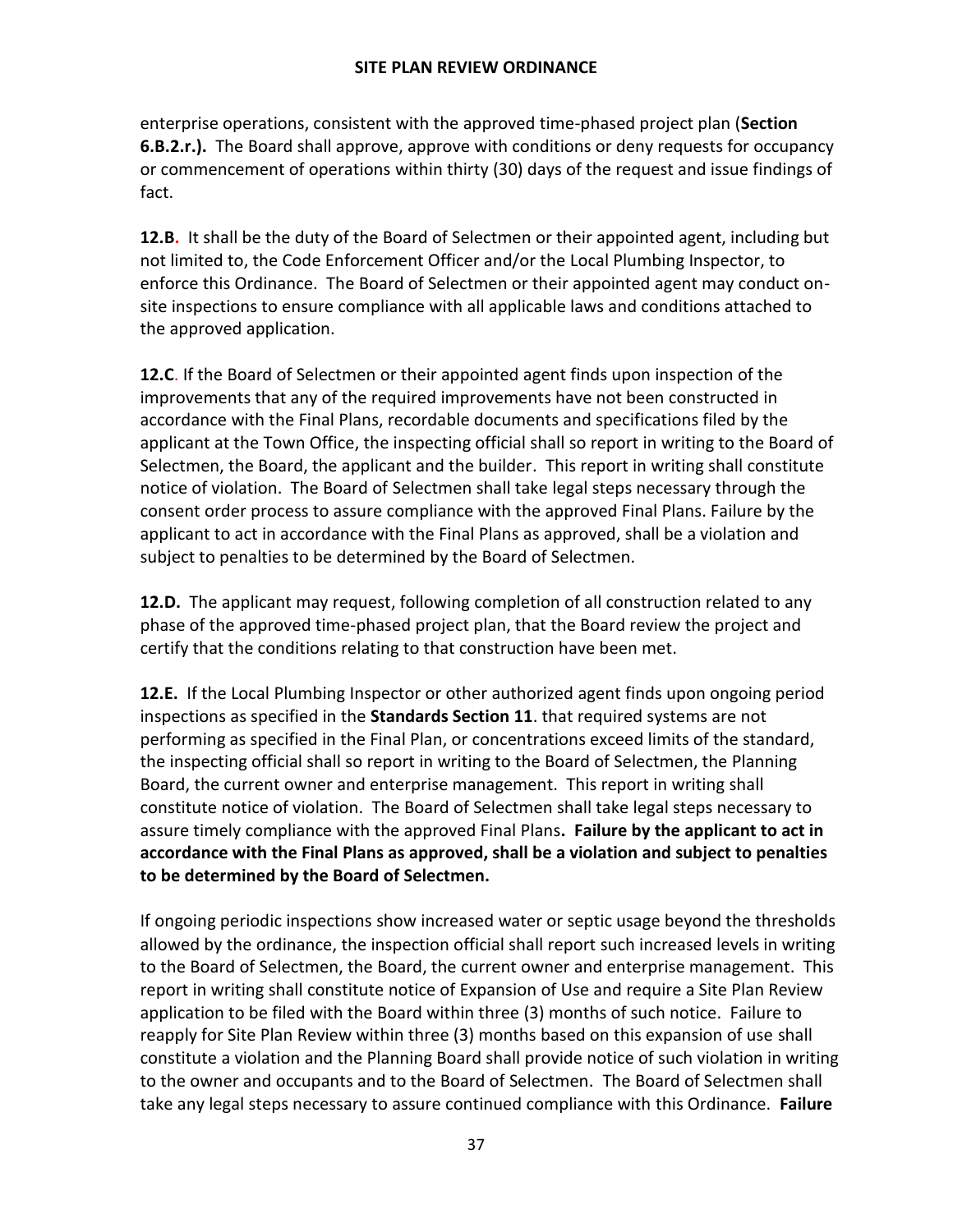**by applicant to act in accordance with the Final Plans as approved, shall be a violation and subject to penalties to be determined by the Board of Selectmen.**

## **12.F. Violations**

**12.F.1.** Occupancy of the premises or commencing enterprise operations without approval of the Board is not allowed.

**12.F.2.** No public utility or any utility company of any kind shall provide new service to any enterprise for which a Final Plan has not been approved by the Board.

**12.F.3.** Development of an enterprise specified in **Section 3.B**. without Board approval shall be a violation of law.

**12.F.4.** Any person, firm, or corporation being the owner of or having control or use of any building or premises, and who violated any of the provisions of this Ordinance, shall be penalized in accordance with Title 30-A M.R.S.A. Section 4452, subsection 3.

**12.F.5.** Violations of the above provisions of this section are a nuisance and shall be punished in accordance with the provisions of Title 30-A M.R.S.A. Section 4452, subsection 3. Each day such a violation is permitted to exist after notification shall constitute a separate offence. The Board of Selectmen, or their authorized agent(s), are hereby also authorized to enter into administrative consent agreements for the purpose of eliminating violations of this Ordinance and recovering penalties without court action.

## **SECTION 13. – APPEALS**

If a person, firm, corporation or other legal entity is aggrieved by any aspect of this Ordinance, an appeal may be made to the Board of Appeals.

**13.A.** Any appeal to the Board of Appeals shall be filed on a Board of Appeals application form, and shall include all required submissions as well as the Board of Appeals fee. See the Fee Schedule, application form and instructions at the Town Office.

**13.**B. All appeals shall be filed within thirty (30) days of the action or decision, which is being appealed. The application shall specify all points and reasons for appeal.

**13.C.** The Board of Appeals shall hold an appellate hearing if the decision or action being appealed is from the Planning Board or a *de novo* hearing if the decision being appealed is from the Code Enforcement Officer within thirty-five (35) days of the receipt of the completed application, and may affirm, modify or reverse the decision or action. The Board of Appeals shall inform the applicant of the decision in writing within seven (7) days of its decision.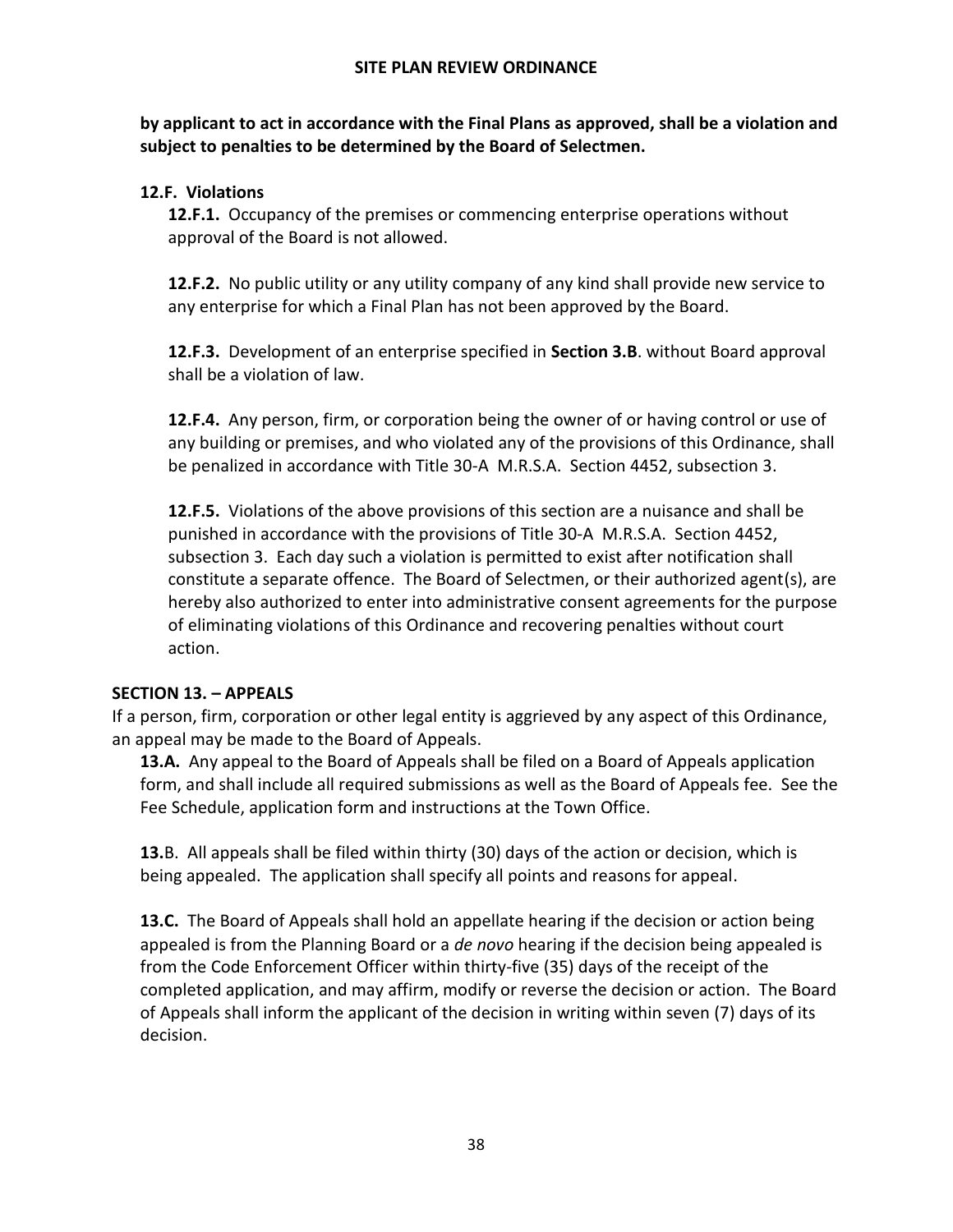**13.D.** Any aggrieved party may appeal the Board of Appeals decision to the Superior Court within forty-five (45) days of the date of such decision pursuant to Rule 80B of the Maine Rules of Civil Procedure.

### **SECTION 14. – REVOCATION OF A PERMIT**

**14.A.** A permit may be revoked only because of administrative error or fraud during the original application process.

### **14.B. Procedures for Revocation of a Permit**

Any party, the Board of Selectmen or their appointed agent(s) may present information regarding administrative error or fraud to the Board.

#### **14.B.1. Fraud**

**14.B.1.a.** If the Board determines that a significant fraudulent testimony may have been submitted, it shall hold a noticed public hearing. Notice shall be sent to the applicant and all others to whom notice was required to be sent for the original approval. If, following the hearing the Board determines that there is credible information that the facts submitted in support of the application may be fraudulent, no matter the cause, the Board may forward the request to the Board of Appeals that the permit be revoked.

**14.B.1.b.** The Board of Appeals shall hold a noticed public hearing following the receipt of a request for revocation from the Board, providing that the Board's request was received within two (2) years of the Board's final decision to approve the enterprise.

**14.B.1.c.** The Board's Chairman or a properly approved representative shall attend the Board of Appeals hearing and present appropriate evidence as to information submitted to it, its deliberations and subsequent decision. The burden of proof that fraud occurred shall however, rest with the party claiming fraud.

## **14.B.1.d.** The Board of Appeals may revoke a permit for a fraud upon finding that:

- **i.** The facts presented by the applicant during the approval process were significantly and purposely in error, and
- **ii.** Such facts were material to the decision to approve the application, and
- **iii.** The availability of the true facts at the time of the application may have caused a denial of the application.

## **14.B.2. Administrative Errors**

Appeal on the basis of administrative error shall be made only by admitted and statutory parties. It shall be made to the Board of Appeals, and may only be entertained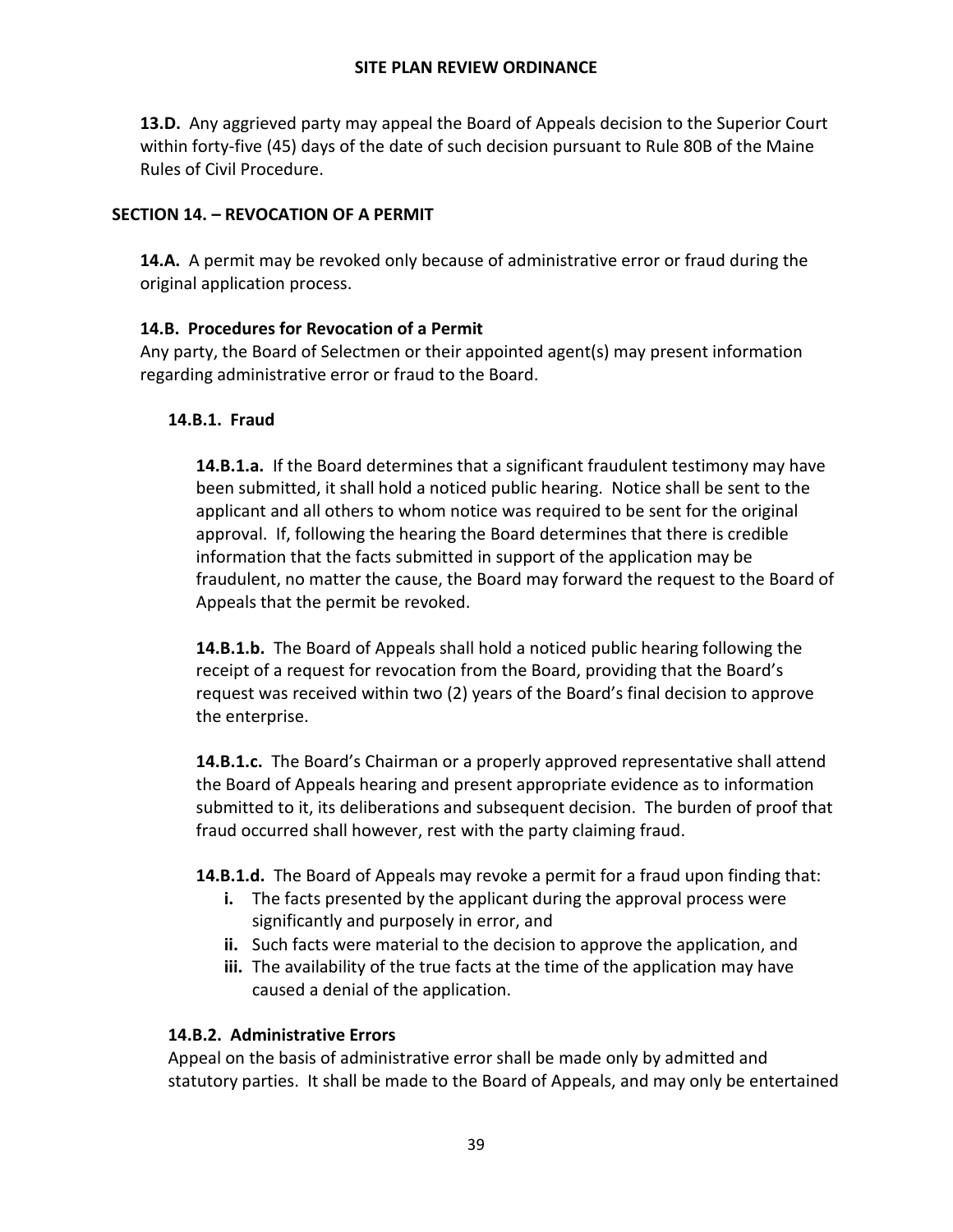if the provisions and time frames that apply to an appeal of the decisions of the Board are maintained.

#### **SECTION 15. – SEVERABILITY**

A finding of invalidity or unconstitutionality of any provisions of this Ordinance shall not invalidate any other part.

#### **SECTION 16. – DEFINITIONS**

Any word or term defined in the Town of Westport Island Shoreland Zoning Ordinance, the Town of Westport Island Building Code Ordinance or Town of Westport Island Subdivision Ordinance shall have the definition contained in those Ordinances, unless defined differently herein. Other words and terms used in this Ordinance, and not found in the above cited Ordinances, shall have their customary dictionary meanings as found in the latest Webster Collegiate Dictionary. Other words and terms used are defined as follows:

**Abutter:** Owners of record of immediately adjacent property; owners of record of property located immediately across a public road or right-of-way.

**Accessory Building:** A detached, subordinate building, the use of which is clearly incidental and related to that of the principal building or use of the land, and which is located on the same lot as that of the principal building or use.

**Accessory Structure:** A detached, subordinate structure, the use of which is clearly incidental and related to that of the principal structure or use of the land, and which is located on the same lot as that of the principal structure or use. A deck or similar extension of the principal structure or a garage attached to the principal structure by a roof or a common wall is considered part of the principal structure.

**Accessory Use:** A use or activity which is incidental and subordinate to the principal use. Accessory uses, when aggregated shall not subordinate the principal use of the lot.

**Agriculture:** The production, keeping or maintenance for sale or lease, of plants and/or animals, including but not limited to, forages and sod crops, grains and seed crops, dairy animals and dairy products, poultry and poultry products, livestock, fruits and vegetables, and ornamental and green house products. Agriculture does not include forest management and timber harvesting activities.

**Applicant:** The person submitting any application under the provisions of this Ordinance including a firm, association, organization, partnership, trust, estate, governmental agency, municipality, company, corporation, two or more individuals having a joint or common interest, or other legal entity, as well as an individual.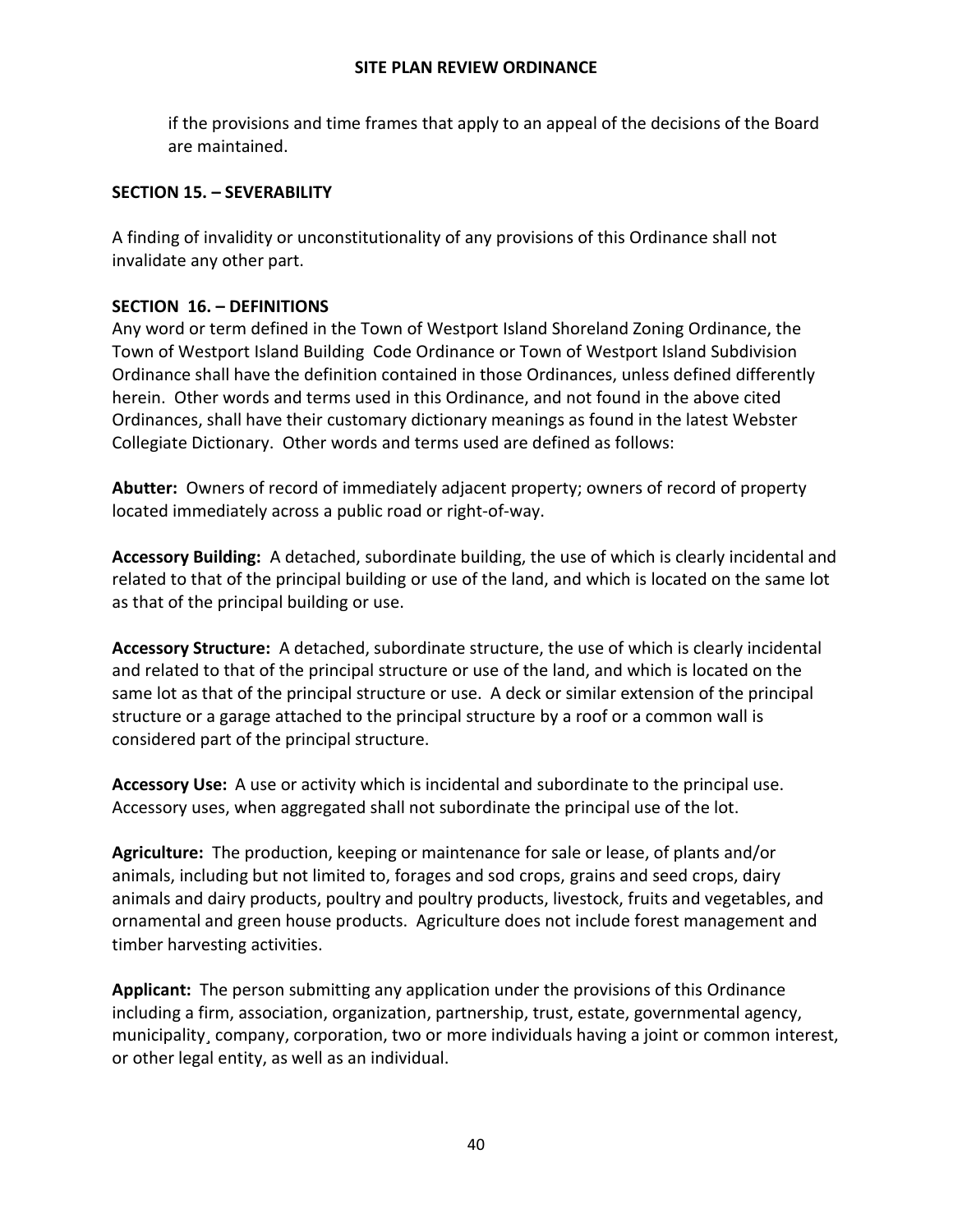**Average Daily Traffic (ADT):** The predicted number of vehicles that enter and exit the premises during the day, based on the trip generation rates in the latest edition of "Trip Generation" published by the Institute of Transportation Engineers.

**Buffer Area:** A part of a property or an entire property, which is not built upon and is specifically intended to separate and thus minimize the effects of a land use activity (e.g. noise, dust, visibility, glare, etc.) on adjacent properties or on sensitive natural resources.

**Building:** Any permanent structure, having one or more floors and a roof, which is used for the housing or enclosure of persons, animals or property. When any portion thereof is separated by a division wall without opening, then each such portion shall be deemed a separate building. Sidewalks, fences, driveways, parking lots¸ retaining walls, electrical transmission poles and lines, signs and flagpoles are not construed as buildings.

**Central Water Supply System:** A system using a single source of water and supplying 3 or more dwelling units and/or enterprises.

**Coastal Wetlands:** All tidal and sub-tidal lands, all lands with vegetation present that is tolerant of salt water and occurs primarily in a salt water or estuarine habitat, and any swamp, marsh, bog, beach, flat or other contiguous low land that is subject to tidal action during the highest spring tide level for the year, as identified in tide tables published by the National Ocean Service. Coastal wetlands may include portions of coastal sand dunes. Note: All areas below the maximum spring tide level are coastal wetlands. These areas may consist of rocky ledges, sand dunes and cobble beaches, mud flats, etc. in addition to salt marshes and salt meadows.

**Commercial Use:** The use of lands, buildings, or structures, other than a "home occupation" as defined, the intent and result of which activity is the product of revenue from the buying and selling of goods and/or services, exclusive of rental of residential buildings and/or dwelling units.

**Common Land:** Land within or related to a subdivision, not individually owned or within an individual lot, which is designated and intended for the common use or enjoyment of the residents of the development. It may include complimentary structures and improvements, typically used for maintenance and operation of the common space, such as for outdoor recreation. Common land may also be set aside in a property used for commercial purposes.

**Complete Application:** An application shall be considered complete upon submission of the required fee and all information required by this Ordinance, or by a vote by the Board to waive the submission of required information pursuant to **Section 5.B.2.** The Board shall issue a written statement to the applicant upon its determination that an application is complete.

**Comprehensive Plan:** A document or interrelated documents adopted by the Legislative Body of the Town of Westport Island, containing an inventory and analysis of existing conditions, a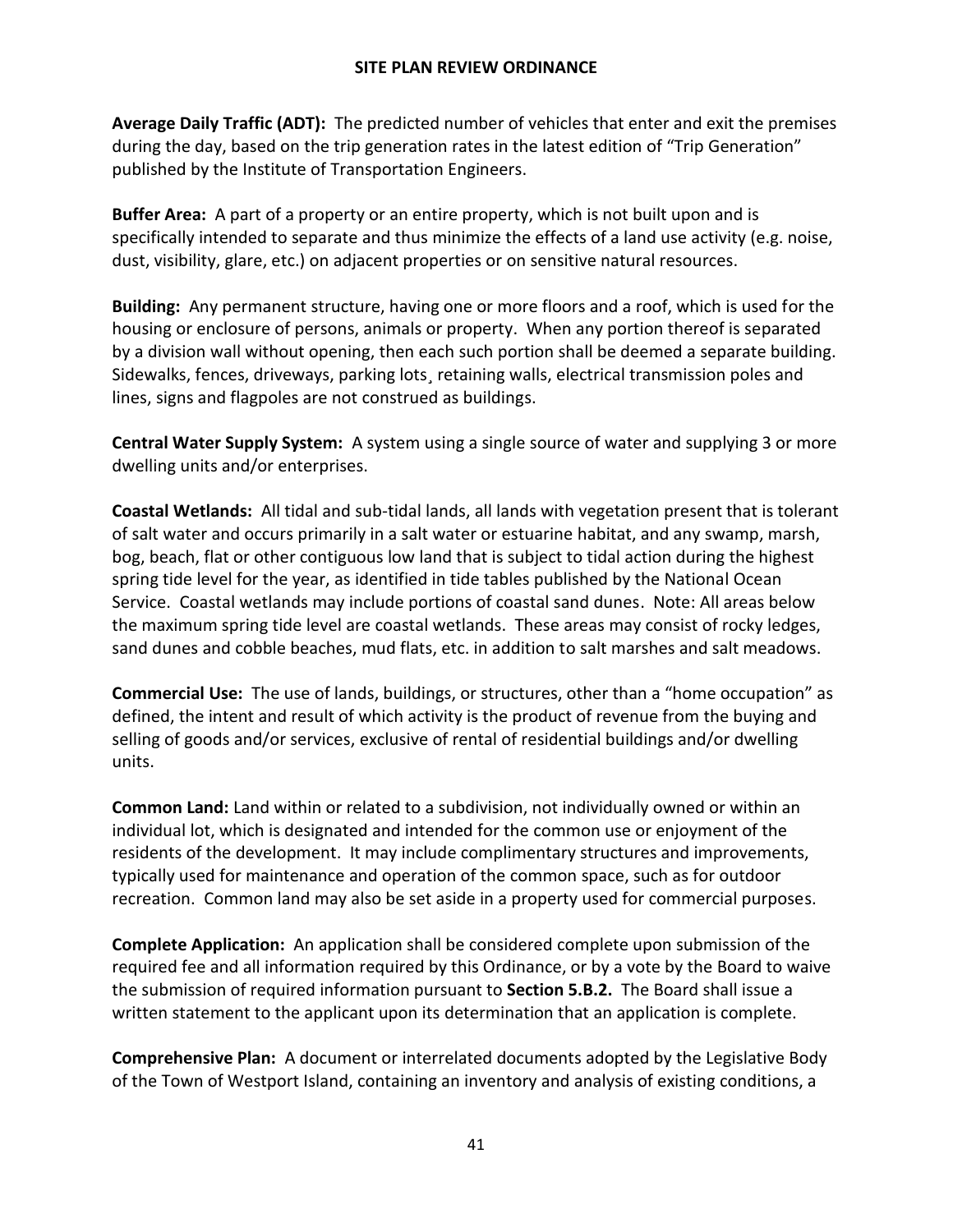compilation of goals for the development of the community, an expression of policies for achieving these goals, and a strategy for implementation of the policies.

Curb Cut – The opening along the curb line or street right-of-way line at which point vehicles may enter or leave the street. A curb cut on a State road requires a permit from the State.

**DBA, Decibel:** A standard measure of relative sound pressure levels. Quiet Residential measures approximately 40 dBA.

**Developed Area:** Any area on which a site improvement or change is made, including buildings, landscaping, parking areas and roads.

**Driveway:** A vehicular access way serving two lots or less,

**Enterprise:** A systematic or purposeful activity or set of activities that are nonresidential in nature.

**Expansion of a Structure:** An increase in the floor area and/or volume of a structure greater than 20% over a 10 year period, including all extensions such as, but not limited to, attached decks, garages, porches and green houses.

**Expansion of Use:** The addition of one or more months to a use's operating season over a 10 year period; or the use of more floor or ground area devoted to a particular use; or greater than a 20% increase in water consumption to a usage level greater than 500 gallons per day or the use of greater than 20% floor area or ground area devoted to a particular use over a 10 year period.

**Expert:** An individual who has experience, knowledge and credentials in a particular field. The determination to accept any "expert" rests solely with the reviewing body.

**Final Plan:** The complete set of items required in **Section 6.B**. describing the proposed enterprise, which are to be submitted to the Board for its review and decision.

**Final Plan Filing:** The recordable version of the approved Final Plan reflecting all changes to the Final Plan agreed to as part of the final approval and all other recordable documents described in **Section 7.B.1.** which are signed by the Board and filed with other recordable documents at the Town Office of Westport Island

**Forest Management Activities:** Timber cruising and other forest resource evaluation activities, pesticide or fertilizer applications, management planning activities, timber stand improvement, pruning, regeneration of forest stands, and other similar or associated activities, exclusive of timber harvesting and the construction, creation or maintenance of roads.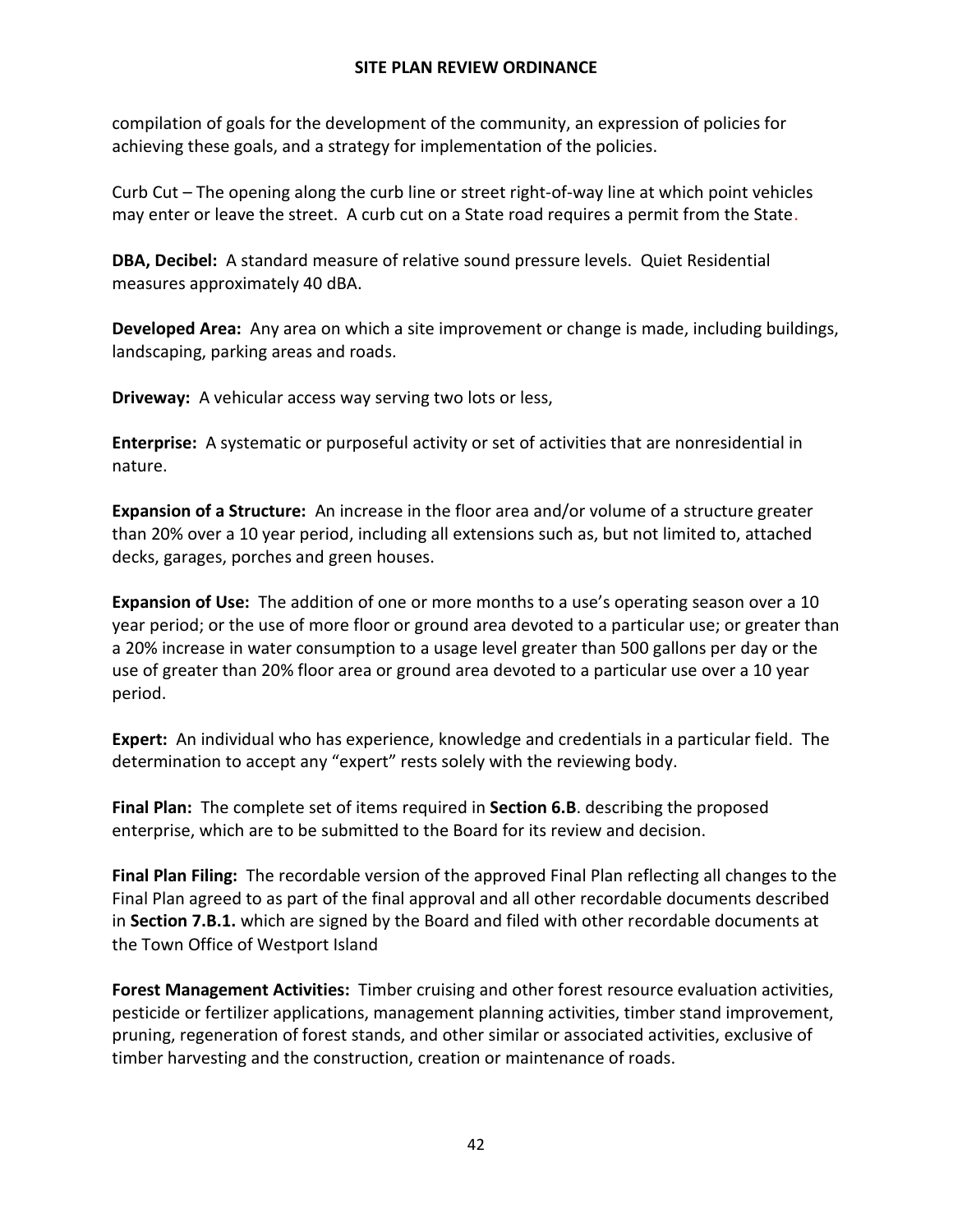**Freshwater Wetland:** Freshwater swamps, marshes, bogs, and similar areas other than forest wetlands, which are: 1) Of ten (10) or more contiguous acres, or of less than ten (10) contiguous acres and adjacent to a surface water body excluding any river, stream or brook, such that, in a natural state the combined surface area is in excess of ten (10) acres, and 2) is inundated or saturated by surface or ground water at a frequency and for a duration sufficient to support, and which under normal circumstances do support¸ a prevalence of wetland vegetation typically adapted for life in saturated soils, and not considered a part of a coastal wetland, river, brook or stream. Freshwater wetlands may contain small stream channels or inclusions of land that do not conform to this definition.

**Frontage:** That portion of a lot fronting upon and providing rights of access to a public or private road listed on the Schedule of Town Roads on file with the Town Clerk, or to an approved or accepted new right-of-way laid out in accordance with the Subdivision Ordinance, to be measured continuously along a single street line. Owners of lots fronting upon two roads shall use the less travelled road to be considered "frontage". On a corner lot frontage shall be measured to the point of intersection of the extension of the side lines of the roads. The minimum frontage for permitted uses within the Town of Westport Island must be met by contiguous frontage within the Town of Westport Island on an approved or accepted right-ofway in the Town of Westport Island. Alternatively, frontage may be considered to be shore frontage.

**Height of a Structure:** The vertical distance between the mean original grade (prior to construction) at the downhill side of the structure and the highest point of the structure, excluding chimneys, steeples¸ antennas, and similar appurtenances which have no floor area.

**Home Occupation:** An occupation or profession which is customarily conducted in a residential structure or property and which is: 1) clearly incidental to and compatible with the residential use of the property and surrounding residential uses, and 2) which employs no more than two (2) persons other than family members residing in the home.

**Industrial:** The assembling, fabrication¸ finishing, manufacturing, packaging or processing of goods.

**Light Standards:** Poles or similar structures on which light sources are mounted.

**Lot Area:** The area of land enclosed within the boundary lines of a lot, minus land below the normal high water line of a water body or upland edge of a wetland and areas beneath roads serving more than two (2) lots.

**Luminaries:** Devices which provide sources of artificial light.

**Mineral Extraction**: Any operation within any twelve (12) month period which removes more than one hundred (100) cubic yards of soil, topsoil, loam, sand, gravel, clay, rock, peat or other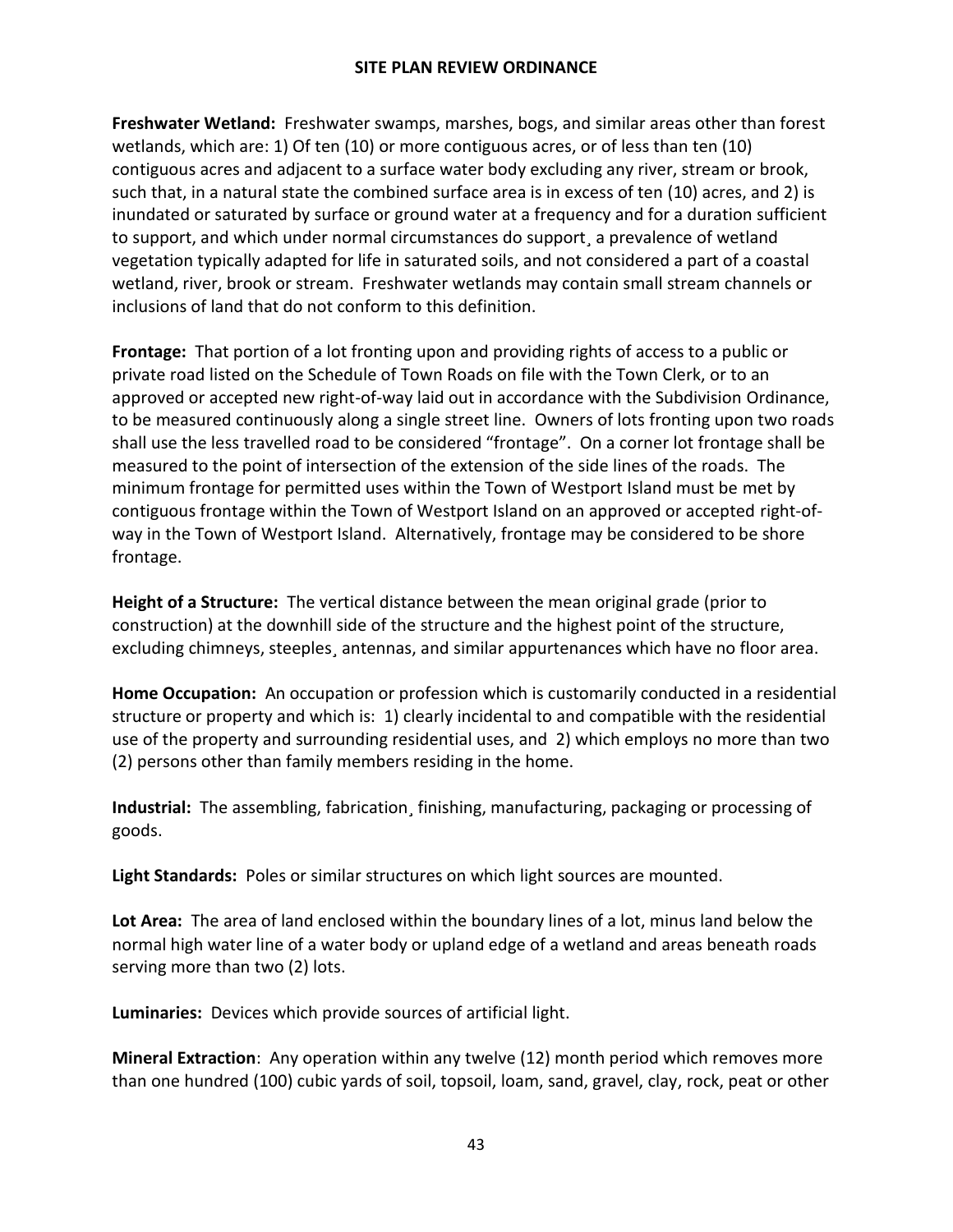like material from its natural location, and transports the product removed, away from the extraction site.

**Minimum Lot Width:** The closest distance between the side lot lines of a lot. When only two lot lines extend into the Shoreland Zone, both lot lines shall be considered side lines.

**Multi-Family Development:** A subdivision which contains three or more dwelling units on land in common ownership, such as apartment buildings or condominiums.

**Municipal Engineer:** Any registered professional engineer hired or retained by the municipality, either as staff or on a consulting basis, with the authority to act for the municipality.

**100 Year Flood:** The highest level or flood that, on the average, has a 1% chance of occurring in any given year.

**Natural Buffer:** Area of undisturbed trees, shrubs or other vegetation.

**Non-conforming Enterprise:** An enterprise which does not meet one or more of the criteria or standards of this Ordinance, but which is allowed to exist solely because it was in lawful existence at the time this Ordinance or subsequent amendments took effect.

**Non-conforming Lot:** A single lot of record, which, at the effective date of this Ordinance, does not meet the area, frontage, or width requirements of the district in which it is located.

**Non-conforming Structure:** A structure which does not meet any one or more of the criteria or standards of this Ordinance and is associated with a non-conforming Enterprise, which preexisted at the time this Ordinance or subsequent amendments took effect.

**Non-conforming Use:** Use of buildings, structures, premises, land or parts thereof, which is associated with a Non-conforming Enterprise and pre-existed at the time this Ordinance or subsequent amendments took effect.

**Normal High Water Line:** That line which is apparent from visible markings, changes in the character of soils due to prolonged action of the water or changes in vegetation, and which distinguishes between predominantly aquatic and predominantly terrestrial land. Areas contiguous with rivers and great ponds that support non-forested wetland vegetation and hydric soils and that are at the same or lower elevation as the water level of the river or great pond during the period of normal high water are considered part of the river or great pond. Note: In the case of tidal waters, setbacks are measured from the upland edge of the "coastal wetland".

**Party:** Owners of record of immediately adjacent property; owners of record of property located immediately across a public road or right-of-way; other property owners who having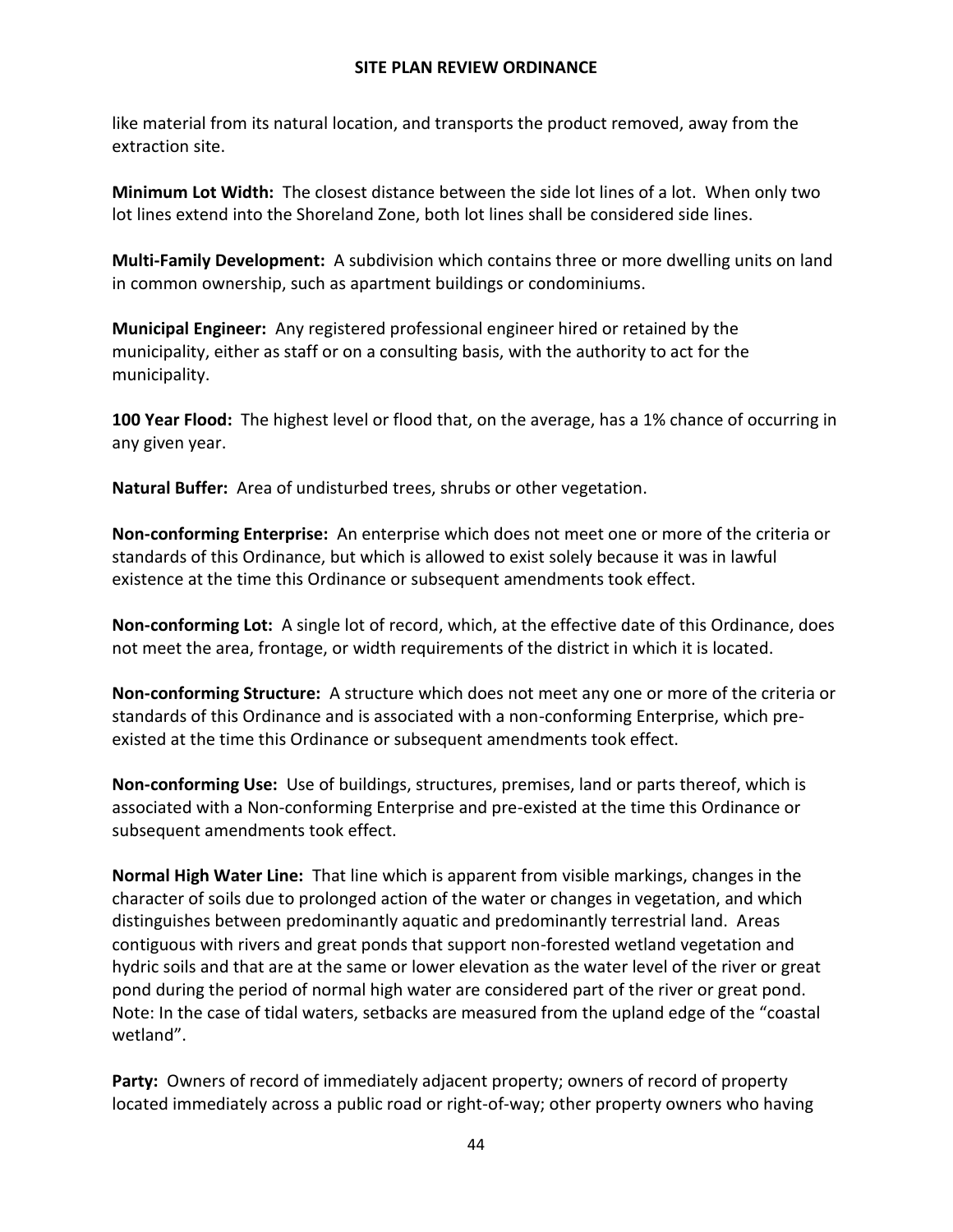shown the Planning Board that their property may be affected by the proposed development under a specific criterion or standard, shall be admitted by the Planning Board with participation limited to that criterion or standard.

**Person:** An individual, corporation, governmental agency, municipality, trust, estate, partnership, association, two or more individuals having a joint or common interest, or other legal entity.

**Planning Board or Board:** The Planning Board of the Town of Westport Island.

**Principal Structure:** A building other than one which is used for purposes wholly incidental or accessory to the use of another building or use on the same premises.

**Principal Use:** A use other than one which is wholly incidental or accessory to another use on the same premises.

**Professional Engineer:** A professional engineer registered in the State of Maine.

**Public Water System:** A water supply system that provides water to at least fifteen (15) service connections or services water to at least twenty-five (25) individuals daily for at least thirty (30) days a year.

**Residential:** Pertaining to one or two Residential Dwelling Units on land in common ownership.

**Residential Dwelling Unit:** A room or group of rooms designed and equipped exclusively for use as permanent, seasonal or temporary living quarters for only one family at a time, and containing cooking, sleeping and toilet facilities regardless of the time period rented. Recreational vehlcles are not residential dwelling units.

**Road:** A route or track consisting of a bed of exposed mineral soil, gravel, asphalt, or other surfacing material constructed for or created by the repeated passage of motorized vehicles, excluding a driveway as defined.

**Setback:** The nearest horizontal distance from a lot line or normal high water line to the nearest part of a structure, road, parking space or other regulated object or area.

**Shore Frontage:** The length of a lot bordering on a water body measured in a straight line between the intersections of the lot lines with the shoreline at normal high water elevation.

**Shoreland Zone:** The land area located within two hundred and fifty (250) feet, horizontal distance, of the normal high water line of any great pond or river, within 250 feet, horizontal distance, of the upland edge of a coastal wetland, including all areas affected by tidal action; within two hundred and fifty (250) feet of the upland edge of a fresh water wetland; or within seventy-five (75) feet, horizontal distance, of the normal high water line of a stream.